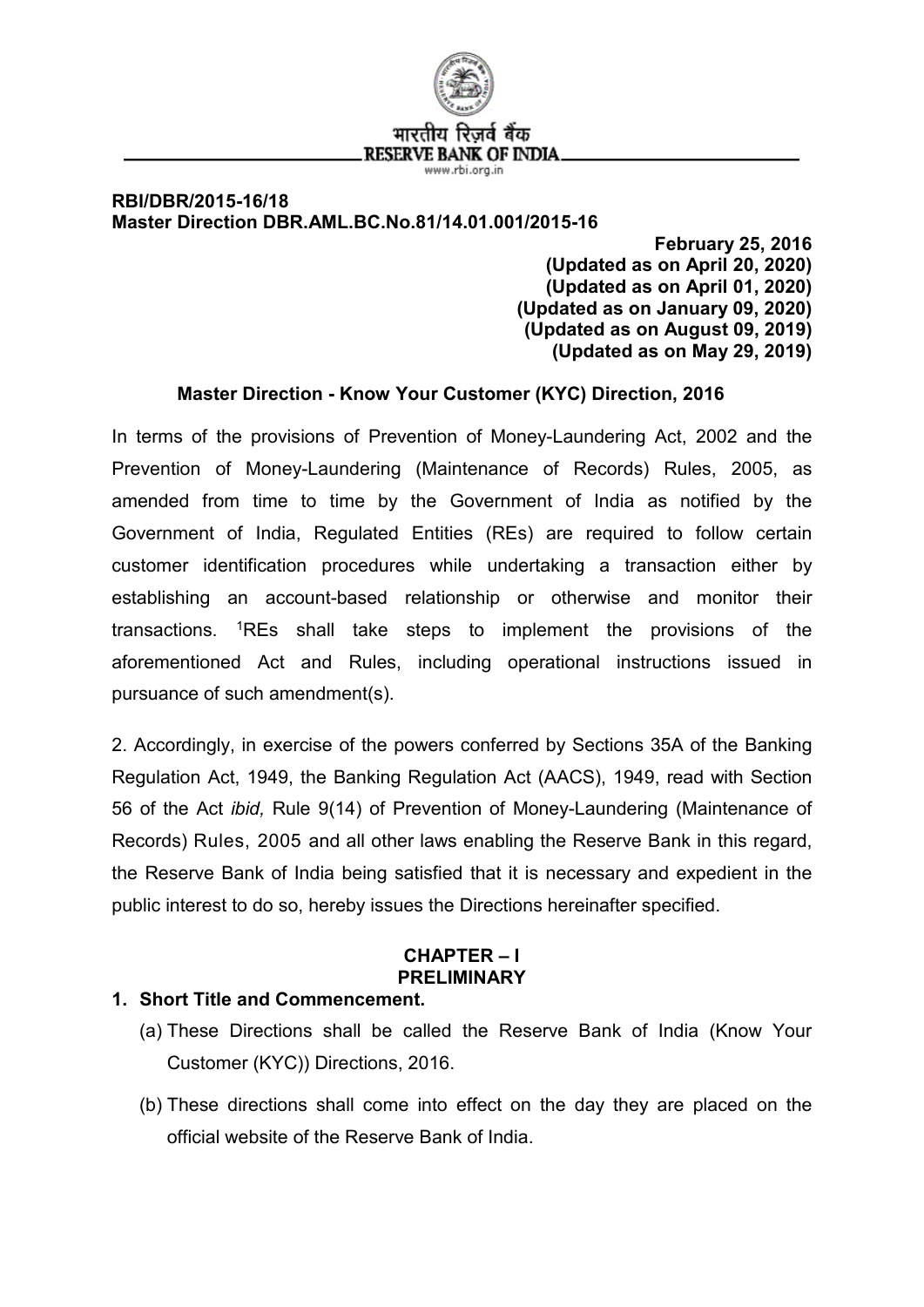## **2. Applicability**

- (a) The provisions of these Directions shall apply to every entity regulated by Reserve Bank of India, more specifically as defined in 3 (b) (xiii) below, except where specifically mentioned otherwise.
- (b) These directions shall also apply to those branches and majority owned subsidiaries of the REs which are located abroad, to the extent they are not contradictory to the local laws in the host country, provided that:
	- i. where applicable laws and regulations prohibit implementation of these guidelines, the same shall be brought to the notice of the Reserve Bank of India.
	- ii. in case there is a variance in KYC/AML standards prescribed by the Reserve Bank of India and the host country regulators, branches/ subsidiaries of REs are required to adopt the more stringent regulation of the two.
	- iii. branches/ subsidiaries of foreign incorporated banks may adopt the more stringent regulation of the two i.e. standards prescribed by the Reserve Bank of India and their home country regulators.

Provided that this rule shall not apply to 'small accounts' referred to in Section 23 of Chapter VI.

### **3. Definitions**

In these Directions, unless the context otherwise requires, the terms herein shall bear the meanings assigned to them below:

- (a) Terms bearing meaning assigned in terms of Prevention of Money-Laundering Act, 2002 and the Prevention of Money-Laundering (Maintenance of Records) Rules, 2005:
- i. <sup>[2](#page-2-1)</sup> Aadhaar number" shall have the meaning assigned to it in clause (a) of section 2 of the Aadhaar (Targeted Delivery of Financial and Other Subsidies, Benefits and Services) Act, 2016 (18 of 2016);
- ii. "Act" and "Rules" means the Prevention of Money-Laundering Act, 2002 and the Prevention of Money-Laundering (Maintenance of Records) Rules, 2005, respectively and amendments thereto.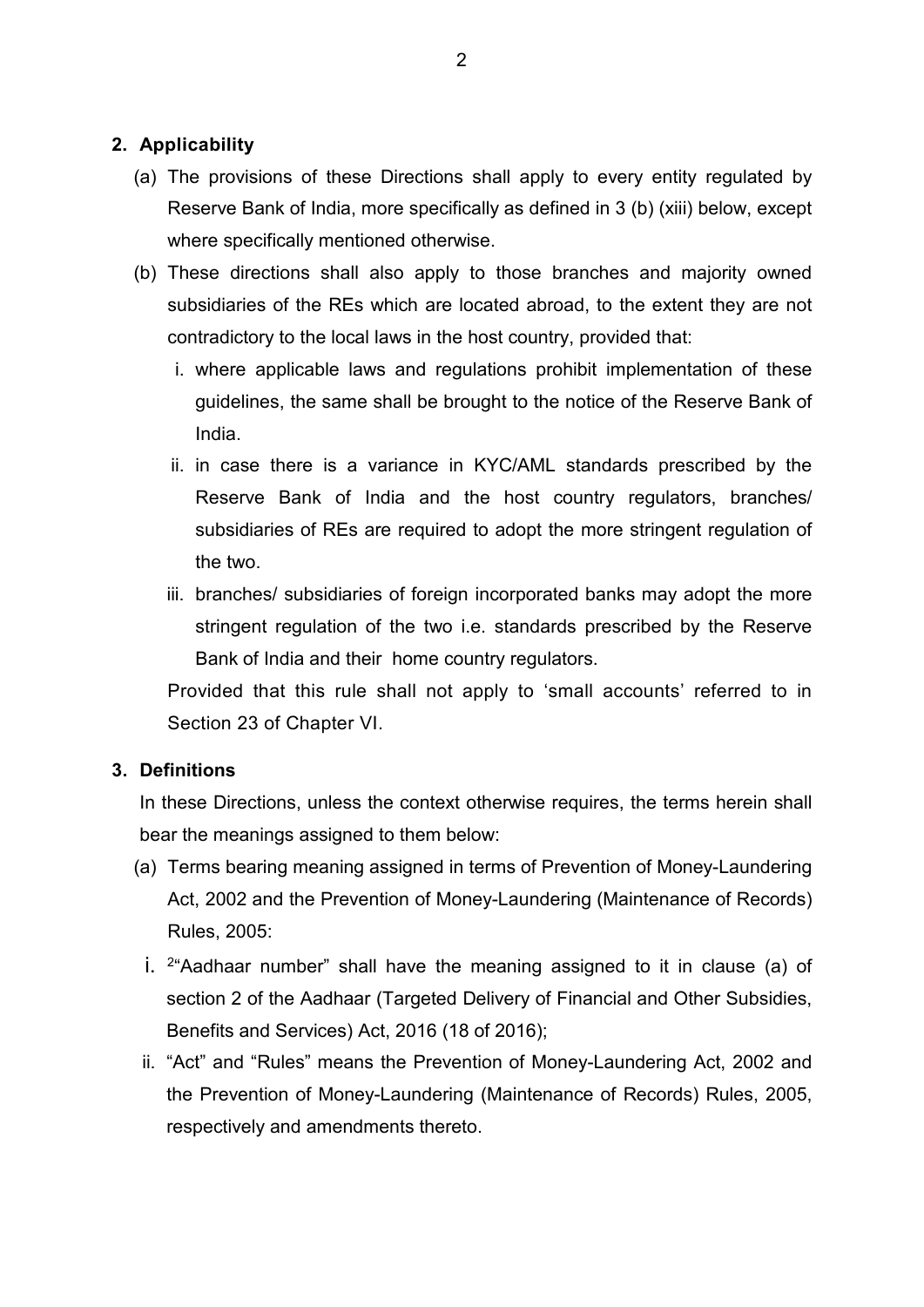- iii. <sup>[3](#page-2-2)"</sup>Authentication", in the context of Aadhaar authentication, means the process as defined under sub-section (c) of section 2 of the Aadhaar (Targeted Delivery of Financial and Other Subsidies, Benefits and Services) Act, 2016.
- iv. Beneficial Owner (BO)
	- a. Where the **customer is a company**, the beneficial owner is the natural person(s), who, whether acting alone or together, or through one or more juridical persons, has/have a controlling ownership interest or who exercise control through other means.

Explanation- For the purpose of this sub-clause-

- <span id="page-2-0"></span>1. "Controlling ownership interest" means ownership of/entitlement to more than 25 per cent of the shares or capital or profits of the company.
- <span id="page-2-5"></span><span id="page-2-4"></span><span id="page-2-3"></span><span id="page-2-2"></span><span id="page-2-1"></span>2. "Control" shall include the right to appoint majority of the directors or to control the management or policy decisions including by virtue of their shareholding or management rights or shareholders agreements or voting agreements.
- <span id="page-2-14"></span><span id="page-2-13"></span><span id="page-2-12"></span><span id="page-2-11"></span><span id="page-2-10"></span><span id="page-2-9"></span><span id="page-2-8"></span><span id="page-2-7"></span><span id="page-2-6"></span>b. Where the **customer is a partnership firm**, the beneficial owner is the natural person(s), who, whether acting alone or together, or through one or more juridical person, has/have ownership of/entitlement to more than 15 per cent of capital or profits of the partnership.
- <span id="page-2-22"></span><span id="page-2-21"></span><span id="page-2-20"></span><span id="page-2-19"></span><span id="page-2-18"></span><span id="page-2-17"></span><span id="page-2-16"></span><span id="page-2-15"></span>c. Where the **customer is an unincorporated association or body of individuals**, the beneficial owner is the natural person(s), who, whether acting alone or together, or through one or more juridical person, has/have ownership of/entitlement to more than 15 per cent of the property or capital or profits of the unincorporated association or body of individuals.

<span id="page-2-23"></span>Explanation: Term 'body of individuals' includes societies. Where no natural person is identified under (a), (b) or (c) above, the beneficial owner is the relevant natural person who holds the position of senior managing official.

- <span id="page-2-24"></span>d. Where the customer is a **trust**, the identification of beneficial owner(s) shall include identification of the author of the trust, the trustee, the beneficiaries with 15% or more interest in the trust and any other natural person exercising ultimate effective control over the trust through a chain of control or ownership.
- <span id="page-2-32"></span><span id="page-2-31"></span><span id="page-2-30"></span><span id="page-2-29"></span><span id="page-2-28"></span><span id="page-2-27"></span><span id="page-2-26"></span><span id="page-2-25"></span> $\mathbf{v}$ <sup>4"</sup>Certified Copy" - Obtaining a certified copy by the RE shall mean comparing the copy of the proof of possession of Aadhaar number where offline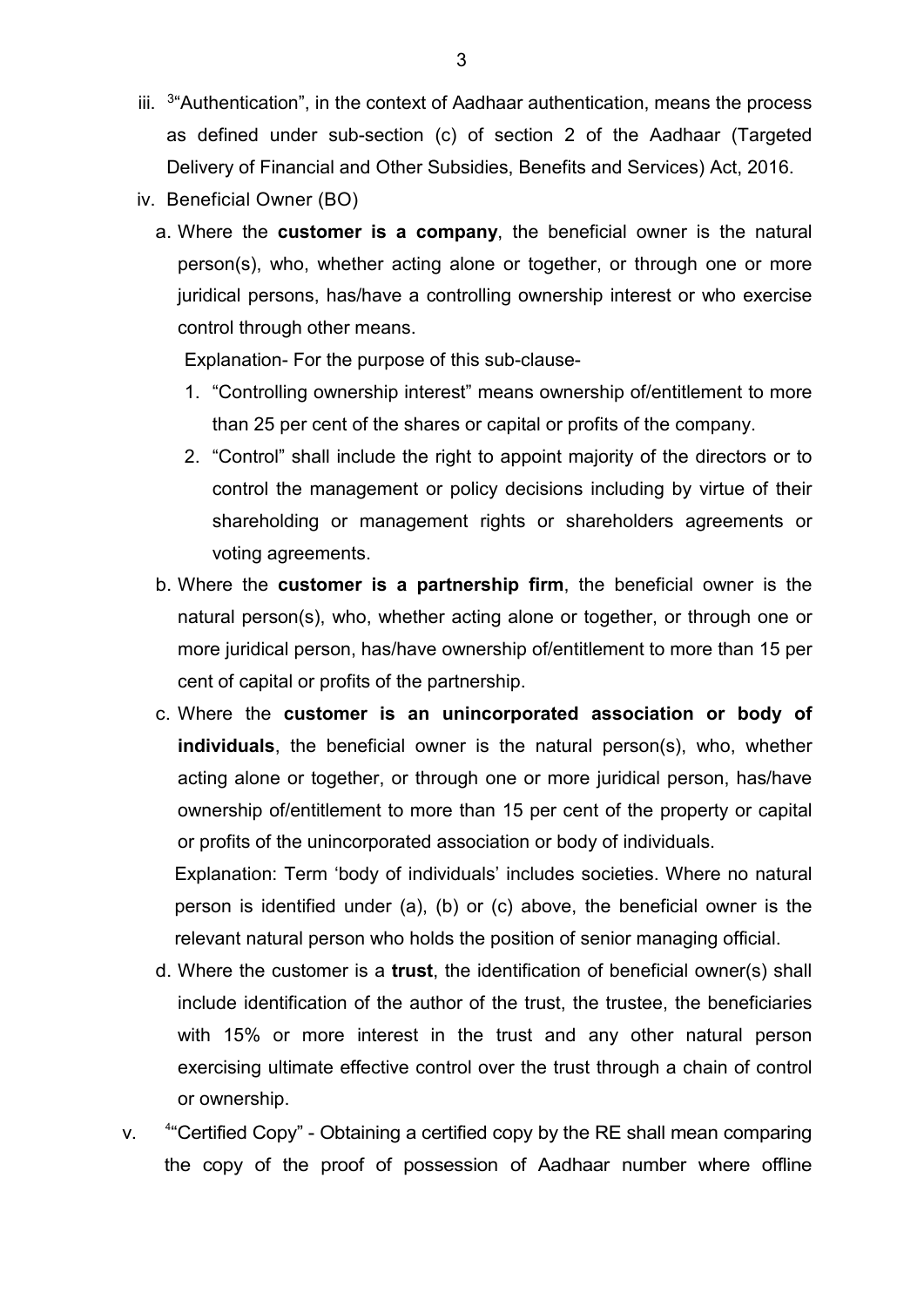<span id="page-3-2"></span><span id="page-3-1"></span><span id="page-3-0"></span>verification cannot be carried out or officially valid document so produced by the customer with the original and recording the same on the copy by the authorised officer of the RE as per the provisions contained in the Act.

<span id="page-3-9"></span><span id="page-3-8"></span><span id="page-3-7"></span><span id="page-3-6"></span><span id="page-3-5"></span><span id="page-3-4"></span><span id="page-3-3"></span>Provided that in case of Non-Resident Indians (NRIs) and Persons of Indian Origin (PIOs), as defined in Foreign Exchange Management (Deposit) Regulations, 2016 {FEMA 5(R)}, alternatively, the original certified copy, certified by any one of the following, may be obtained:

- <span id="page-3-14"></span><span id="page-3-13"></span><span id="page-3-12"></span><span id="page-3-11"></span><span id="page-3-10"></span>• authorised officials of overseas branches of Scheduled Commercial Banks registered in India,
- <span id="page-3-16"></span><span id="page-3-15"></span>• branches of overseas banks with whom Indian banks have relationships,
- <span id="page-3-19"></span><span id="page-3-18"></span><span id="page-3-17"></span>• Notary Public abroad,
- <span id="page-3-21"></span><span id="page-3-20"></span>• Court Magistrate,
- <span id="page-3-22"></span>• Judge,
- Indian Embassy/Consulate General in the country where the nonresident customer resides.
- <span id="page-3-23"></span>vi. "Central KYC Records Registry" (CKYCR) means an entity defined under Rule 2(1) of the Rules, to receive, store, safeguard and retrieve the KYC records in digital form of a customer.
- vii. "Designated Director" means a person designated by the RE to ensure overall compliance with the obligations imposed under chapter IV of the PML Act and the Rules and shall include:
	- a. the Managing Director or a whole-time Director, duly authorized by the Board of Directors, if the RE is a company,
	- b. the Managing Partner, if the RE is a partnership firm,
	- c. the Proprietor, if the RE is a proprietorship concern,
	- d. the Managing Trustee, if the RE is a trust,
	- e. a person or individual, as the case may be, who controls and manages the affairs of the RE, if the RE is an unincorporated association or a body of individuals, and
	- f. a person who holds the position of senior management or equivalent designated as a 'Designated Director' in respect of Cooperative Banks and Regional Rural Banks.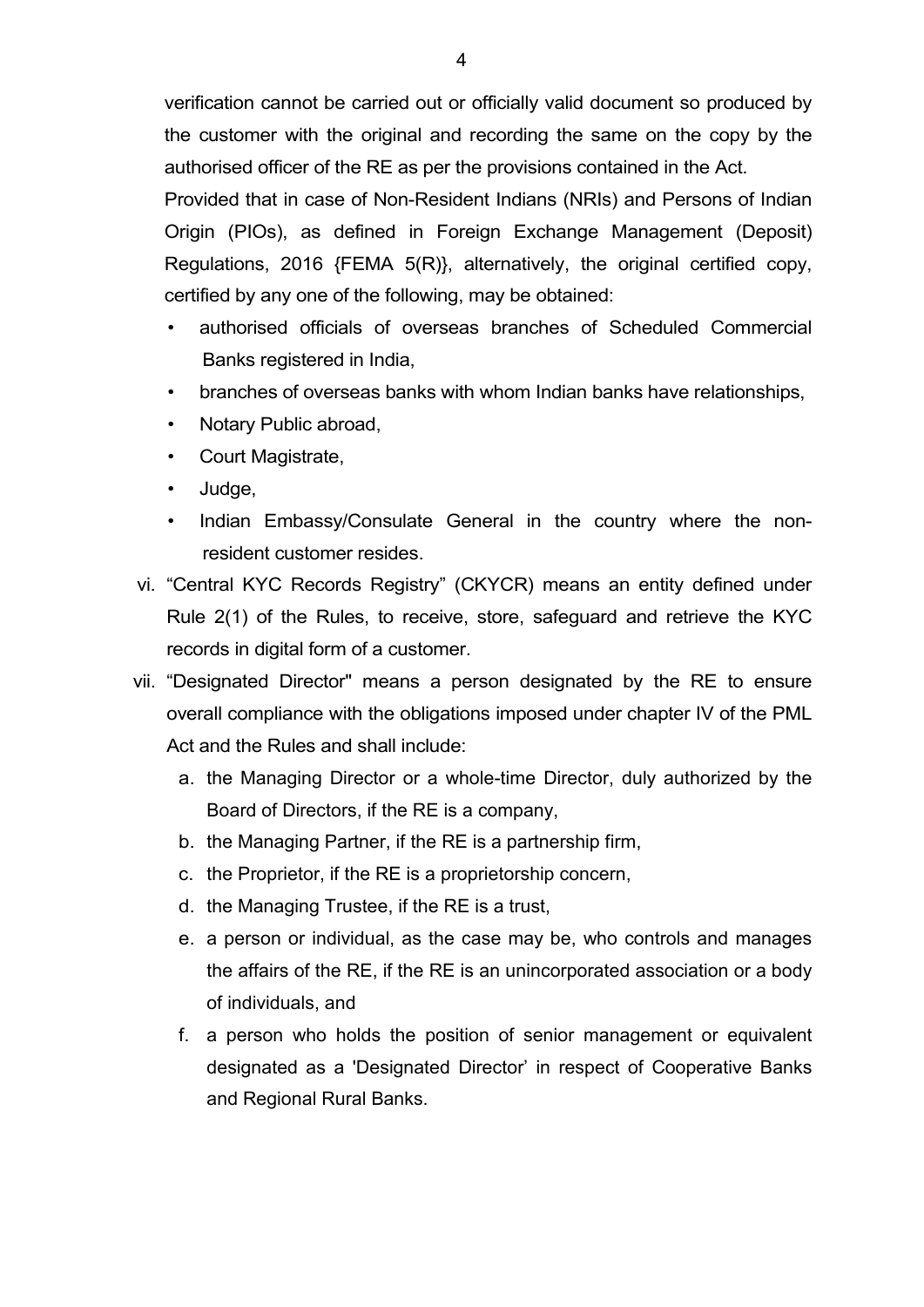Explanation - For the purpose of this clause, the terms "Managing Director" and "Whole-time Director" shall have the meaning assigned to them in the Companies Act, 2013.

- viii. [5](#page-2-4)"Digital KYC" means the capturing live photo of the customer and officially valid document or the proof of possession of Aadhaar, where offline verification cannot be carried out, along with the latitude and longitude of the location where such live photo is being taken by an authorised officer of the RE as per the provisions contained in the Act.
- ix. [6](#page-2-5)"Digital Signature" shall have the same meaning as assigned to it in clause (p) of subsection (1) of section (2) of the Information Technology Act, 2000 (21 of 2000).
- x. [7](#page-2-6)"Equivalent e-document" means an electronic equivalent of a document, issued by the issuing authority of such document with its valid digital signature including documents issued to the digital locker account of the customer as per rule 9 of the Information Technology (Preservation and Retention of Information by Intermediaries Providing Digital Locker Facilities) Rules, 2016.
- xi. [8](#page-2-7)"Know Your Client (KYC) Identifier" means the unique number or code assigned to a customer by the Central KYC Records Registry.
- xii. "Non-profit organisations" (NPO) means any entity or organisation that is registered as a trust or a society under the Societies Registration Act, 1860 or any similar State legislation or a company registered under Section 8 of the Companies Act, 2013.
- xiii. "Officially Valid Document" (OVD) means the passport, the driving licence, [9](#page-2-8)proof of possession of Aadhaar number, the Voter's Identity Card issued by the Election Commission of India, job card issued by NREGA duly signed by an officer of the State Government and letter issued by the National Population Register containing details of name and address. Provided that,
	- a. where the customer submits his proof of possession of Aadhaar number as an OVD, he may submit it in such form as are issued by the Unique Identification Authority of India.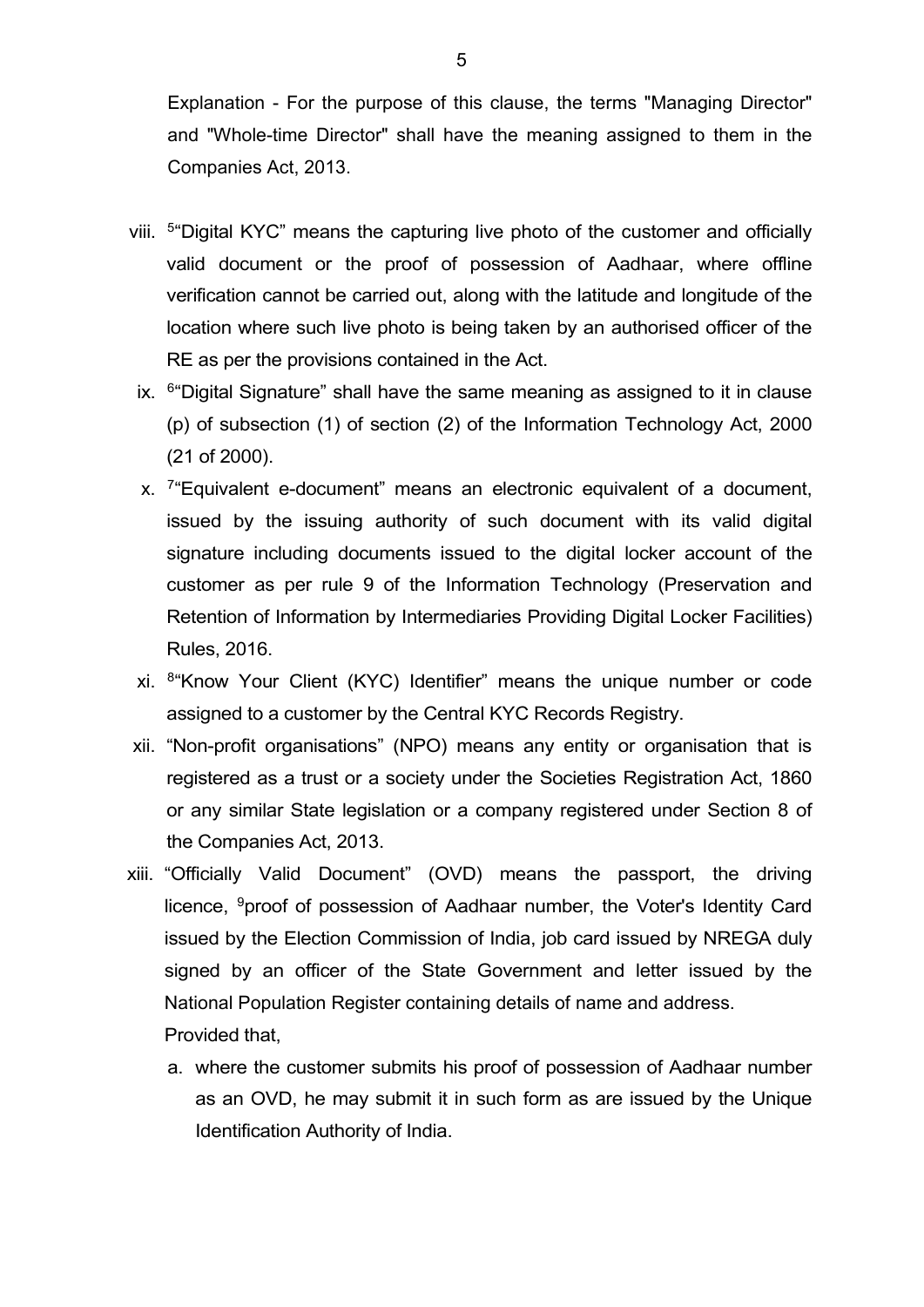- b. <sup>10</sup>where the OVD furnished by the customer does not have updated address, the following documents or the equivalent e-documents thereof shall be deemed to be OVDs for the limited purpose of proof of address:
	- i. utility bill which is not more than two months old of any service provider (electricity, telephone, post-paid mobile phone, piped gas, water bill);
	- ii. property or Municipal tax receipt;
	- iii. pension or family pension payment orders (PPOs) issued to retired employees by Government Departments or Public Sector Undertakings, if they contain the address;
	- iv. letter of allotment of accommodation from employer issued by State Government or Central Government Departments, statutory or regulatory bodies, public sector undertakings, scheduled commercial banks, financial institutions and listed companies and leave and licence agreements with such employers allotting official accommodation;
- c. the customer shall submit OVD with current address within a period of three months of submitting the documents specified at 'b' above
- d. where the OVD presented by a foreign national does not contain the details of address, in such case the documents issued by the Government departments of foreign jurisdictions and letter issued by the Foreign Embassy or Mission in India shall be accepted as proof of address.

Explanation: For the purpose of this clause, a document shall be deemed to be an OVD even if there is a change in the name subsequent to its issuance provided it is supported by a marriage certificate issued by the State Government or Gazette notification, indicating such a change of name.

- xiv. [11"](#page-2-10)Offline verification" shall have the same meaning as assigned to it in clause (pa) of section 2 of the Aadhaar (Targeted Delivery of Financial and Other Subsidies, Benefits and Services) Act, 2016 (18 of 2016).
- xv. "Person" has the same meaning assigned in the Act and includes:
	- a. an individual,
	- b. a Hindu undivided family,
	- c. a company,
	- d. a firm,
	- e. an association of persons or a body of individuals, whether incorporated or not,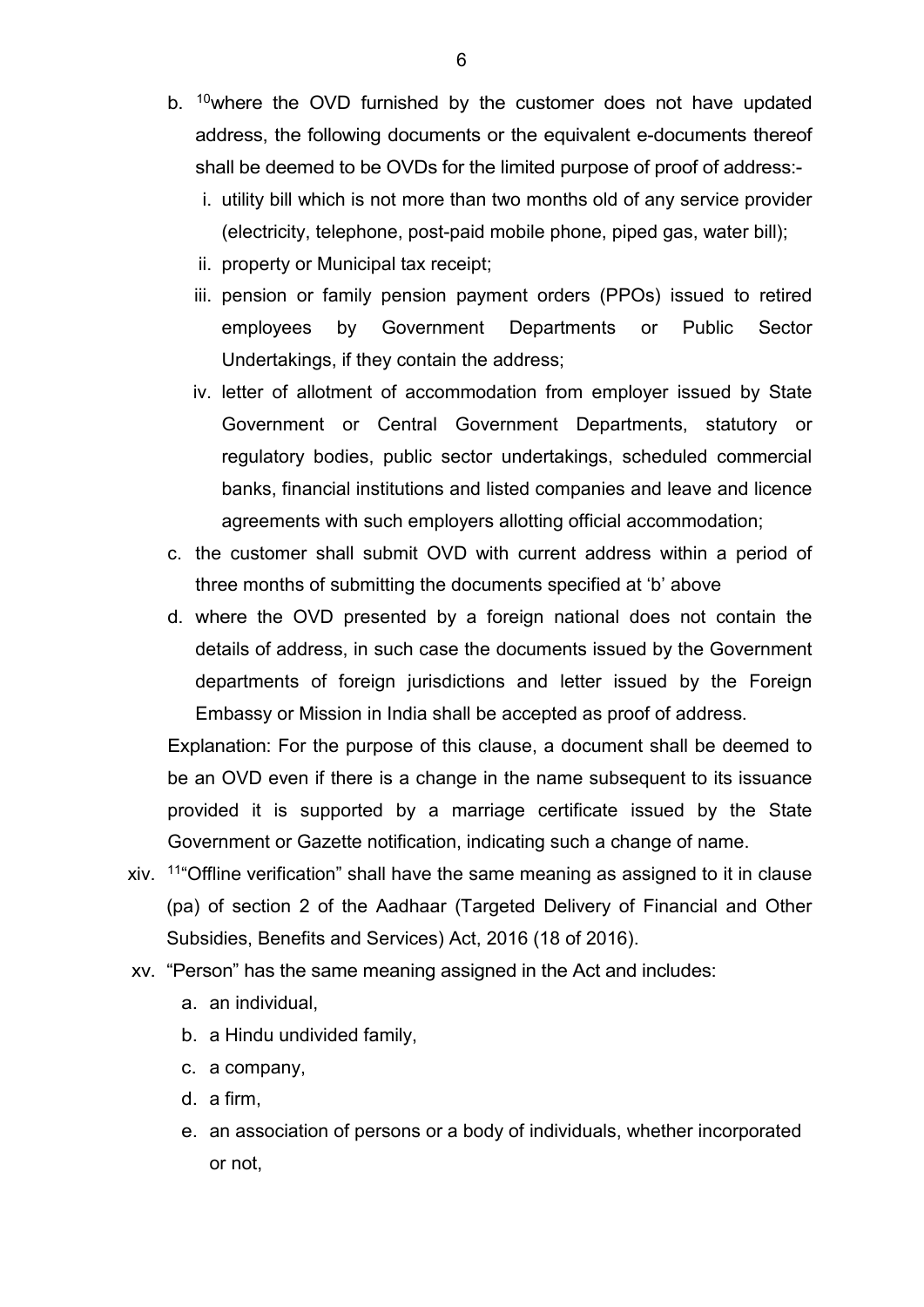- f. every artificial juridical person, not falling within any one of the above persons (a to e), and
- g. any agency, office or branch owned or controlled by any of the above persons (a to f).
- xvi. "Principal Officer" means an officer nominated by the RE, responsible for furnishing information as per rule 8 of the Rules.
- xvii. "Suspicious transaction" means a "transaction" as defined below, including an attempted transaction, whether or not made in cash, which, to a person acting in good faith:
	- a. gives rise to a reasonable ground of suspicion that it may involve proceeds of an offence specified in the Schedule to the Act, regardless of the value involved; or
	- b. appears to be made in circumstances of unusual or unjustified complexity; or
	- c. appears to not have economic rationale or *bona-fide* purpose; or
	- d. gives rise to a reasonable ground of suspicion that it may involve financing of the activities relating to terrorism.

Explanation: Transaction involving financing of the activities relating to terrorism includes transaction involving funds suspected to be linked or related to, or to be used for terrorism, terrorist acts or by a terrorist, terrorist organization or those who finance or are attempting to finance terrorism.

- xviii. A 'Small Account' means a savings account which is opened in terms of subrule (5) of the PML Rules, 2005. Details of the operation of a small account and controls to be exercised for such account are specified in Section 23.
- xix. "Transaction" means a purchase, sale, loan, pledge, gift, transfer, delivery or the arrangement thereof and includes:
	- a. opening of an account;
	- b. deposit, withdrawal, exchange or transfer of funds in whatever currency, whether in cash or by cheque, payment order or other instruments or by electronic or other non-physical means;
	- c. the use of a safety deposit box or any other form of safe deposit;
	- d. entering into any fiduciary relationship;
	- e. any payment made or received, in whole or in part, for any contractual or other legal obligation; or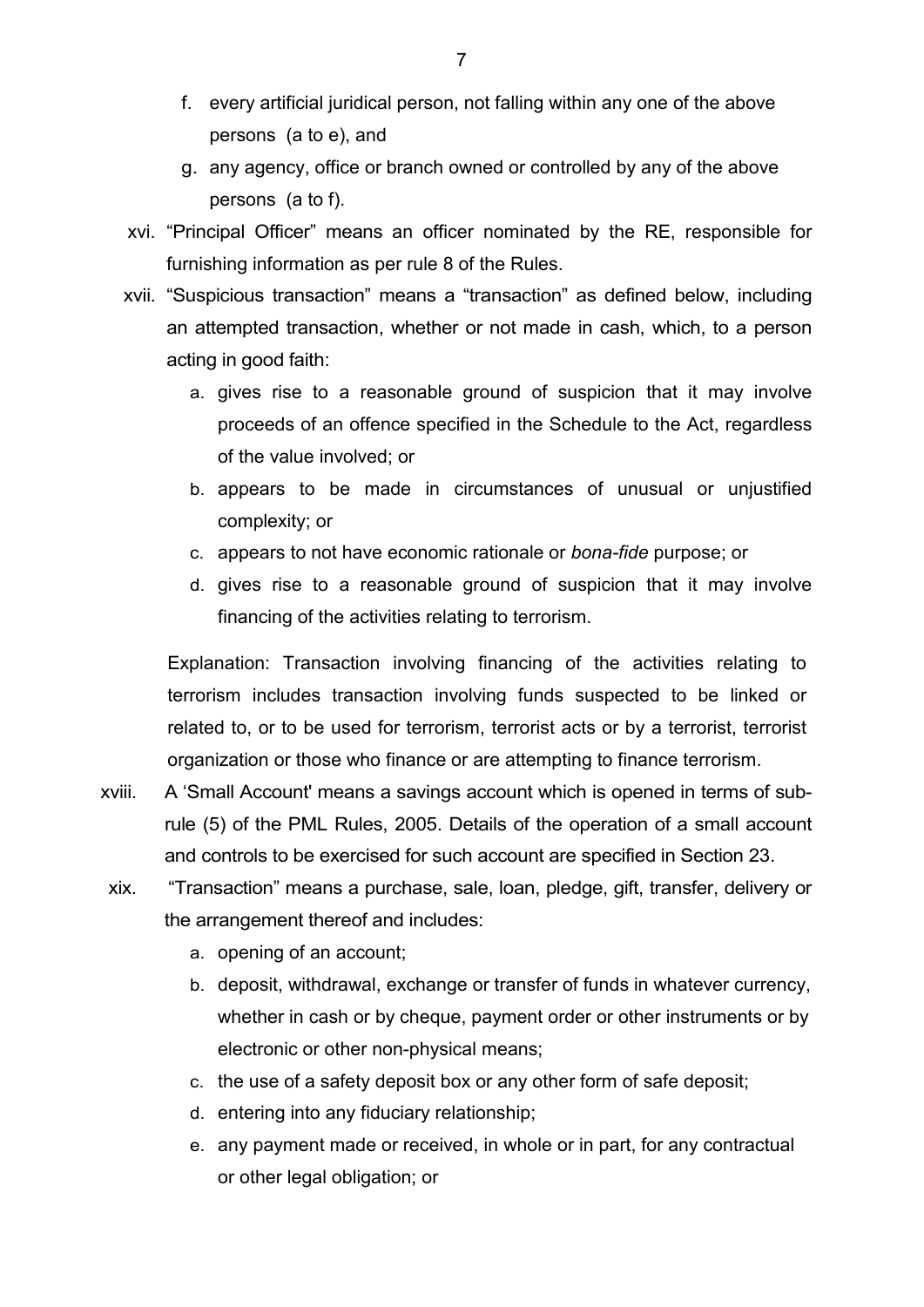- f. establishing or creating a legal person or legal arrangement.
- xx. [12](#page-2-11)"Video based Customer Identification Process (V-CIP)": a method of customer identification by an official of the RE by undertaking seamless, secure, real-time, consent based audio-visual interaction with the customer to obtain identification information including the documents required for CDD purpose, and to ascertain the veracity of the information furnished by the customer. Such process shall be treated as face-to-face process for the purpose of this Master Direction.
- (b) Terms bearing meaning assigned in this Directions, unless the context otherwise requires, shall bear the meanings assigned to them below:
	- i. "Common Reporting Standards" (CRS) means reporting standards set for implementation of multilateral agreement signed to automatically exchange information based on Article 6 of the Convention on Mutual Administrative Assistance in Tax Matters.
	- ii. "Customer" means a person who is engaged in a financial transaction or activity with a Regulated Entity (RE) and includes a person on whose behalf the person who is engaged in the transaction or activity, is acting.
	- iii. "Walk-in Customer" means a person who does not have an account-based relationship with the RE, but undertakes transactions with the RE.
	- iv. [13"](#page-2-12)Customer Due Diligence (CDD)" means identifying and verifying the customer and the beneficial owner.
	- v. "Customer identification" means undertaking the process of CDD.
	- vi. "FATCA" means Foreign Account Tax Compliance Act of the United States of America (USA) which, inter alia, requires foreign financial institutions to report about financial accounts held by U.S. taxpayers or foreign entities in which U.S. taxpayers hold a substantial ownership interest.
	- vii. "IGA" means Inter Governmental Agreement between the Governments of India and the USA to improve international tax compliance and to implement FATCA of the USA.
	- viii. "KYC Templates" means templates prepared to facilitate collating and reporting the KYC data to the CKYCR, for individuals and legal entities.
		- ix. "Non-face-to-face customers" means customers who open accounts without visiting the branch/offices of the REs or meeting the officials of REs.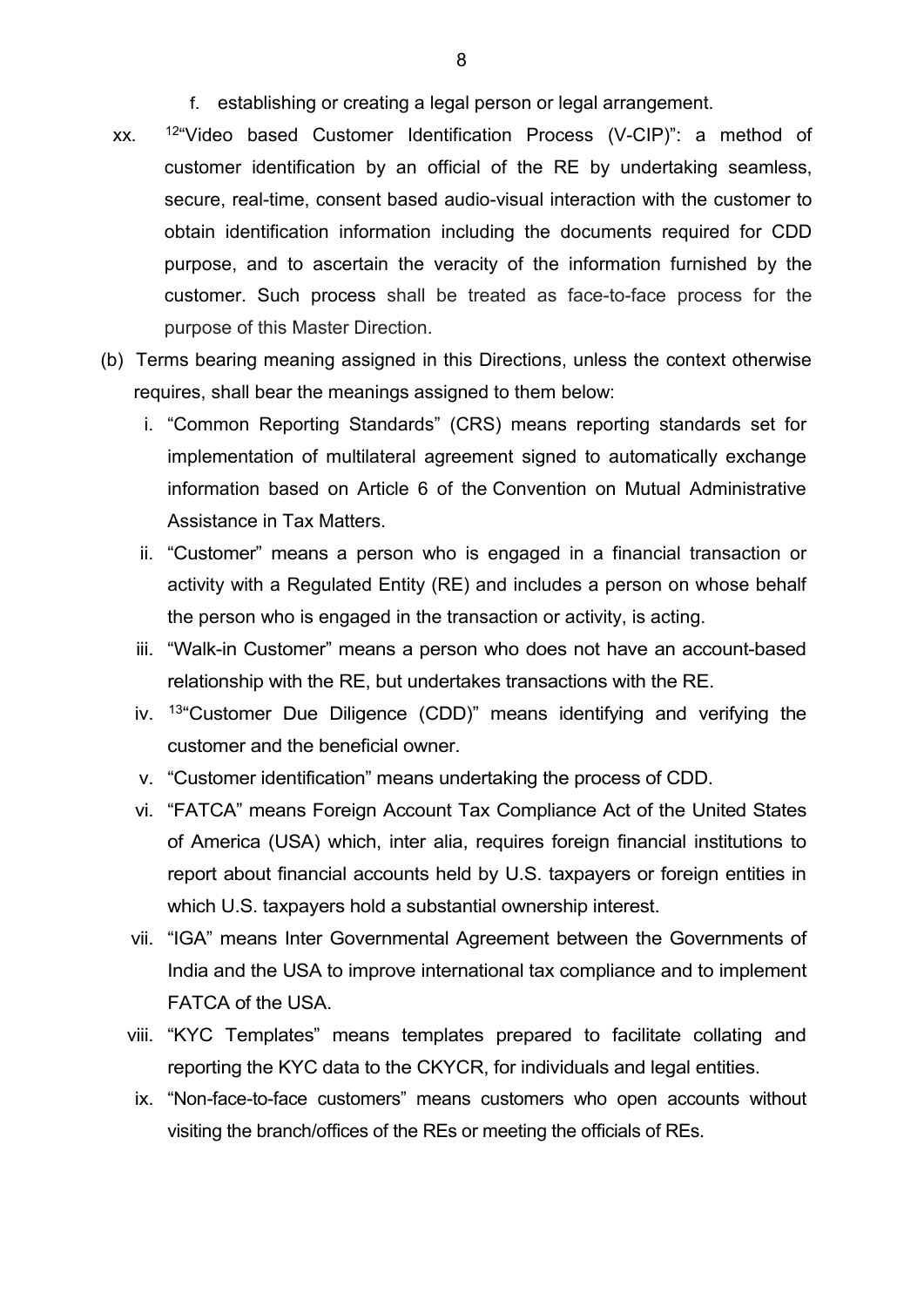- x. "On-going Due Diligence" means regular monitoring of transactions in accounts to ensure that they are consistent with the customers' profile and source of funds.
- xi. "Periodic Updation" means steps taken to ensure that documents, data or information collected under the CDD process is kept up-to-date and relevant by undertaking reviews of existing records at periodicity prescribed by the Reserve Bank.
- xii. "Politically Exposed Persons" (PEPs) are individuals who are or have been entrusted with prominent public functions in a foreign country, e.g., Heads of States/Governments, senior politicians, senior government/judicial/military officers, senior executives of state-owned corporations, important political party officials, etc.
- xiii. "Regulated Entities" (REs) means
	- a. all Scheduled Commercial Banks (SCBs)/ Regional Rural Banks (RRBs)/ Local Area Banks (LABs)/ All Primary (Urban) Co-operative Banks (UCBs) /State and Central Co-operative Banks (StCBs / CCBs) and any other entity which has been licenced under Section 22 of Banking Regulation Act, 1949, which as a group shall be referred as 'banks'
	- b. All India Financial Institutions (AIFIs)
	- c. All Non-Banking Finance Companies (NBFCs), Miscellaneous Non-Banking Companies (MNBCs) and Residuary Non-Banking Companies (RNBCs).
	- d. All Payment System Providers (PSPs)/ System Participants (SPs) and Prepaid Payment Instrument Issuers (PPI Issuers)
	- e. All authorised persons (APs) including those who are agents of Money Transfer Service Scheme (MTSS), regulated by the Regulator.
- xiv. "Shell bank" means a bank which is incorporated in a country where it has no physical presence and is unaffiliated to any regulated financial group.
- xv. "Wire transfer" means a transaction carried out, directly or through a chain of transfers, on behalf of an originator person (both natural and legal) through a bank by electronic means with a view to making an amount of money available to a beneficiary person at a bank.
- xvi. "Domestic and cross-border wire transfer": When the originator bank and the beneficiary bank is the same person or different person located in the same country, such a transaction is a domestic wire transfer, and if the 'originator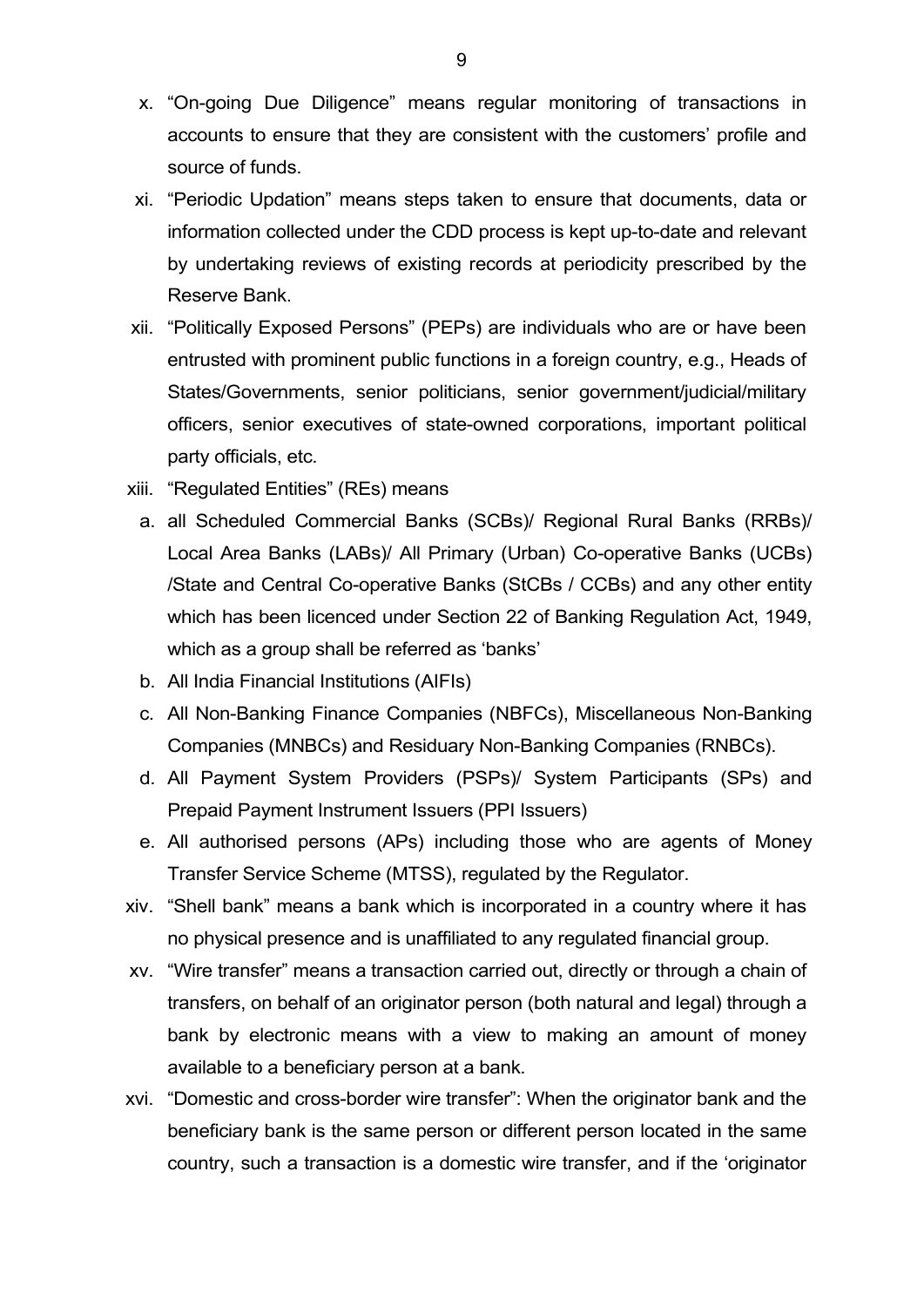bank' or 'beneficiary bank' is located in different countries such a transaction is cross-border wire transfer.

(c) All other expressions unless defined herein shall have the same meaning as have been assigned to them under the Banking Regulation Act, 1949, the Reserve Bank of India Act, 1935, the Prevention of Money Laundering Act, 2002, the Prevention of Money Laundering (Maintenance of Records) Rules, 2005, the [14A](#page-2-13)adhaar (Targeted Delivery of Financial and Other Subsidies, Benefits and Services) Act, 2016 and regulations made thereunder, any statutory modification or re-enactment thereto or as used in commercial parlance, as the case may be.

## **CHAPTER – II General**

- **4.** There shall be a Know Your Customer (KYC) policy duly approved by the Board of Directors of REs or any committee of the Board to which power has been delegated.
- **5.** The KYC policy shall include following four key elements:
	- (a) Customer Acceptance Policy;
	- (b) Risk Management;
	- (c) Customer Identification Procedures (CIP); and
	- (d) Monitoring of Transactions

#### **[15](#page-2-14)5A. Money Laundering and Terrorist Financing Risk Assessment by REs:**

(a) REs shall carry out 'Money Laundering (ML) and Terrorist Financing (TF) Risk Assessment' exercise periodically to identify, assess and take effective measures to mitigate its money laundering and terrorist financing risk for clients, countries or geographic areas, products, services, transactions or delivery channels, etc.

The assessment process should consider all the relevant risk factors before determining the level of overall risk and the appropriate level and type of mitigation to be applied. While preparing the internal risk assessment, REs shall take cognizance of the overall sector-specific vulnerabilities, if any, that the regulator/supervisor may share with REs from time to time.

(b) The risk assessment by the RE shall be properly documented and be proportionate to the nature, size, geographical presence, complexity of activities/structure, etc. of the RE. Further, the periodicity of risk assessment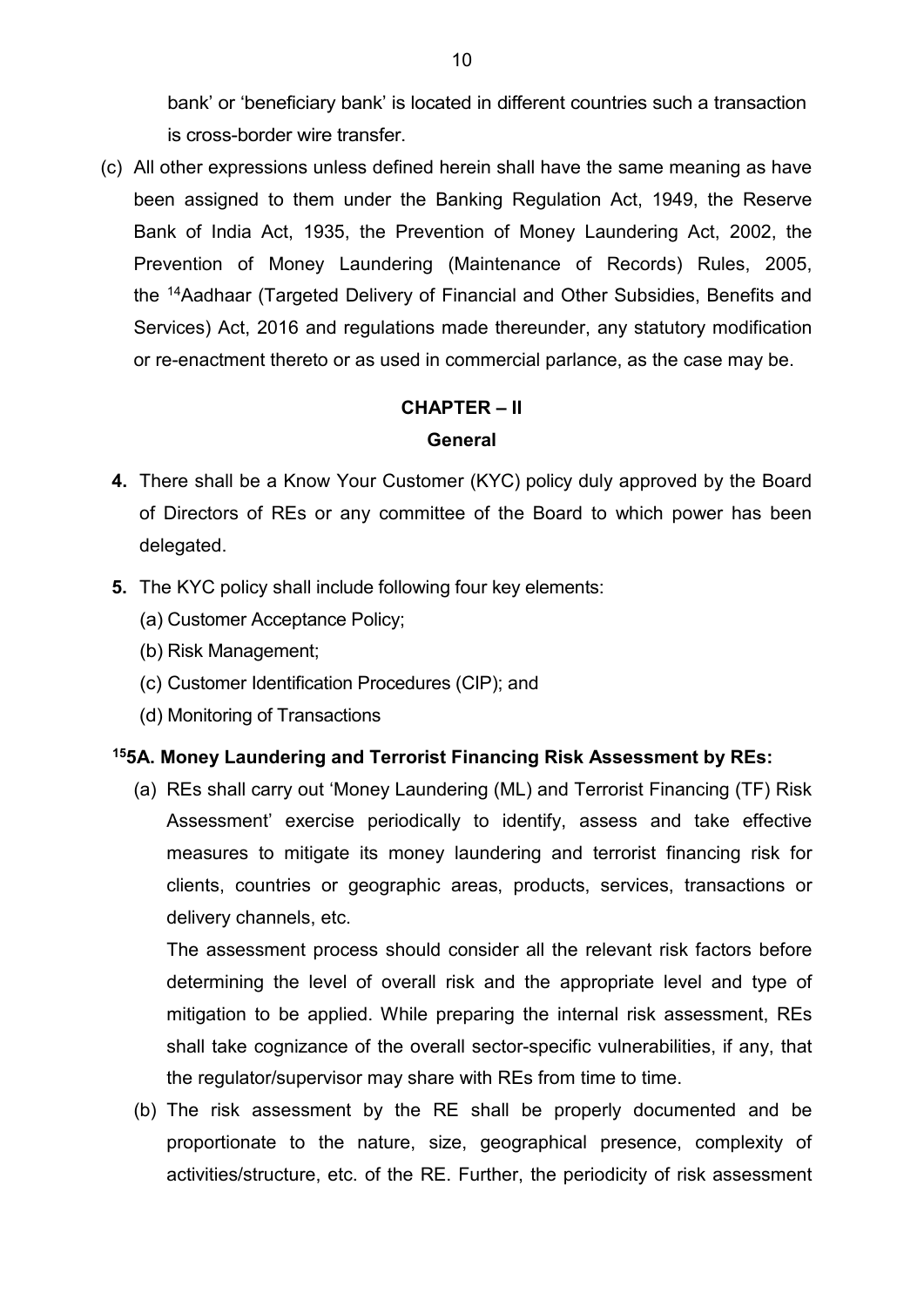exercise shall be determined by the Board of the RE, in alignment with the outcome of the risk assessment exercise. However, it should be reviewed at least annually.

(c) The outcome of the exercise shall be put up to the Board or any committee of the Board to which power in this regard has been delegated, and should be available to competent authorities and self-regulating bodies.

REs shall apply a Risk Based Approach (RBA) for mitigation and management of the identified risk and should have Board approved policies, controls and procedures in this regard. Further, REs shall monitor the implementation of the controls and enhance them if necessary.

### **6. Designated Director***:*

- (a) A "Designated Director" means a person designated by the RE to ensure overall compliance with the obligations imposed under Chapter IV of the PML Act and the Rules and shall be nominated by the Board.
- (b) The name, designation and address of the Designated Director shall be communicated to the FIU-IND.
- (c) In no case, the Principal Officer shall be nominated as the 'Designated Director'.

### **7. Principal Officer:**

- (a) The Principal Officer shall be responsible for ensuring compliance, monitoring transactions, and sharing and reporting information as required under the law/regulations.
- (b) The name, designation and address of the Principal Officer shall be communicated to the FIU-IND.

#### **8. Compliance of KYC policy**

- (a) REs shall ensure compliance with KYC Policy through:
	- (i) Specifying as to who constitute 'Senior Management' for the purpose of KYC compliance.
	- (ii) Allocation of responsibility for effective implementation of policies and procedures.
	- (iii) Independent evaluation of the compliance functions of REs' policies and procedures, including legal and regulatory requirements.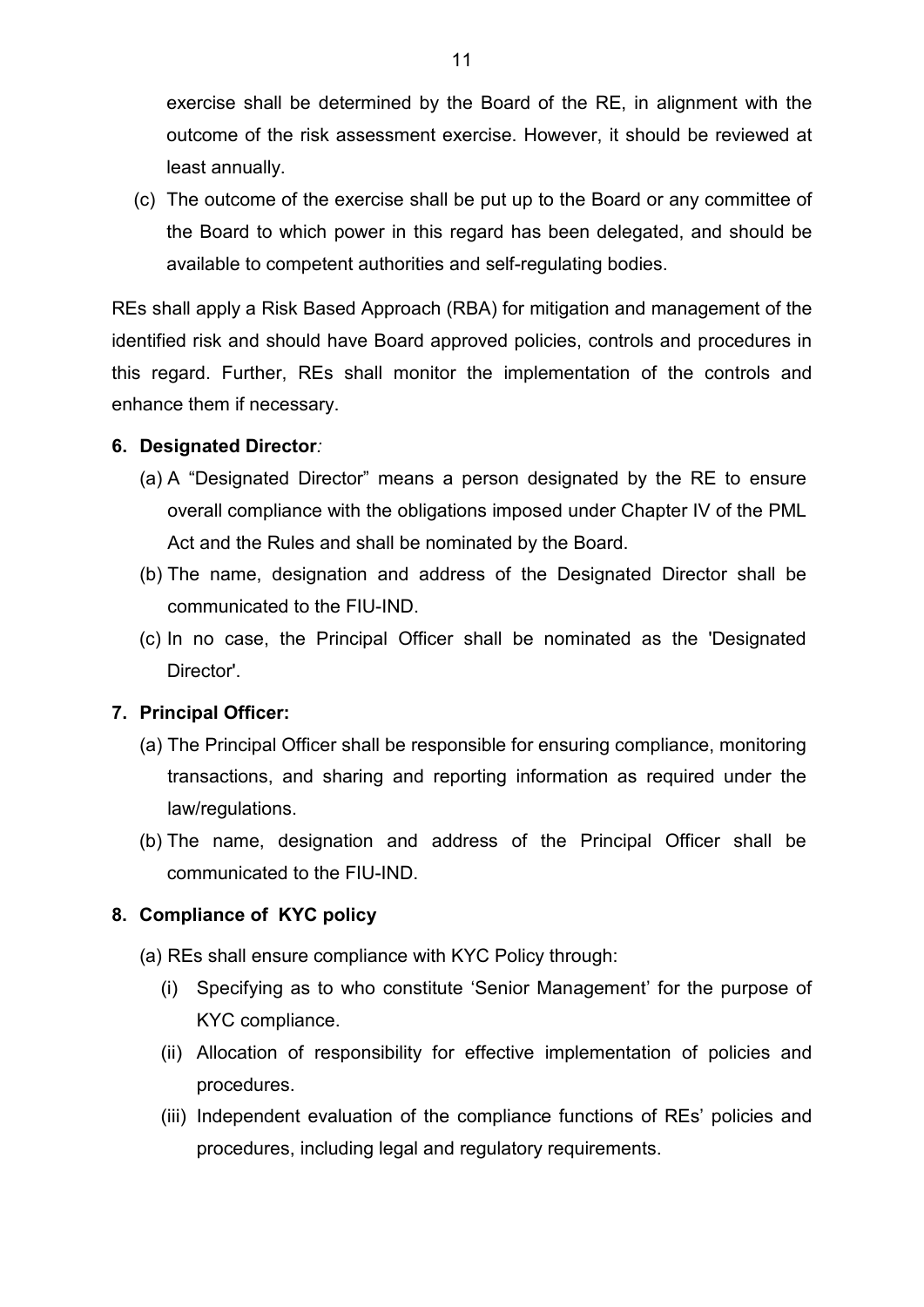- (iv) Concurrent/internal audit system to verify the compliance with KYC/AML policies and procedures.
- (v) Submission of quarterly audit notes and compliance to the Audit Committee.
- (b) REs shall ensure that decision-making functions of determining compliance with KYC norms are not outsourced.

#### **CHAPTER – III**

#### **Customer Acceptance Policy**

- **9.** REs shall frame a Customer Acceptance Policy.
- **10.**Without prejudice to the generality of the aspect that Customer Acceptance Policy may contain, REs shall ensure that:
	- (a) No account is opened in anonymous or fictitious/benami name.
	- (b) No account is opened where the RE is unable to apply appropriate CDD measures, either due to non-cooperation of the customer or non-reliability of the documents/information furnished by the customer.
	- (c) No transaction or account-based relationship is undertaken without following the CDD procedure.
	- (d) The mandatory information to be sought for KYC purpose while opening an account and during the periodic updation, is specified.
	- (e) 'Optional'/additional information, is obtained with the explicit consent of the customer after the account is opened.
	- (f) REs shall apply the CDD procedure at the UCIC level. Thus, if an existing KYC compliant customer of a RE desires to open another account with the same RE, there shall be no need for a fresh CDD exercise.
	- (g) CDD Procedure is followed for all the joint account holders, while opening a joint account.
	- (h) Circumstances in which, a customer is permitted to act on behalf of another person/entity, is clearly spelt out.
	- (i) Suitable system is put in place to ensure that the identity of the customer does not match with any person or entity, whose name appears in the sanctions lists circulated by Reserve Bank of India.
	- (j) [16](#page-2-15)Where Permanent Account Number (PAN) is obtained, the same shall be verified from the verification facility of the issuing authority.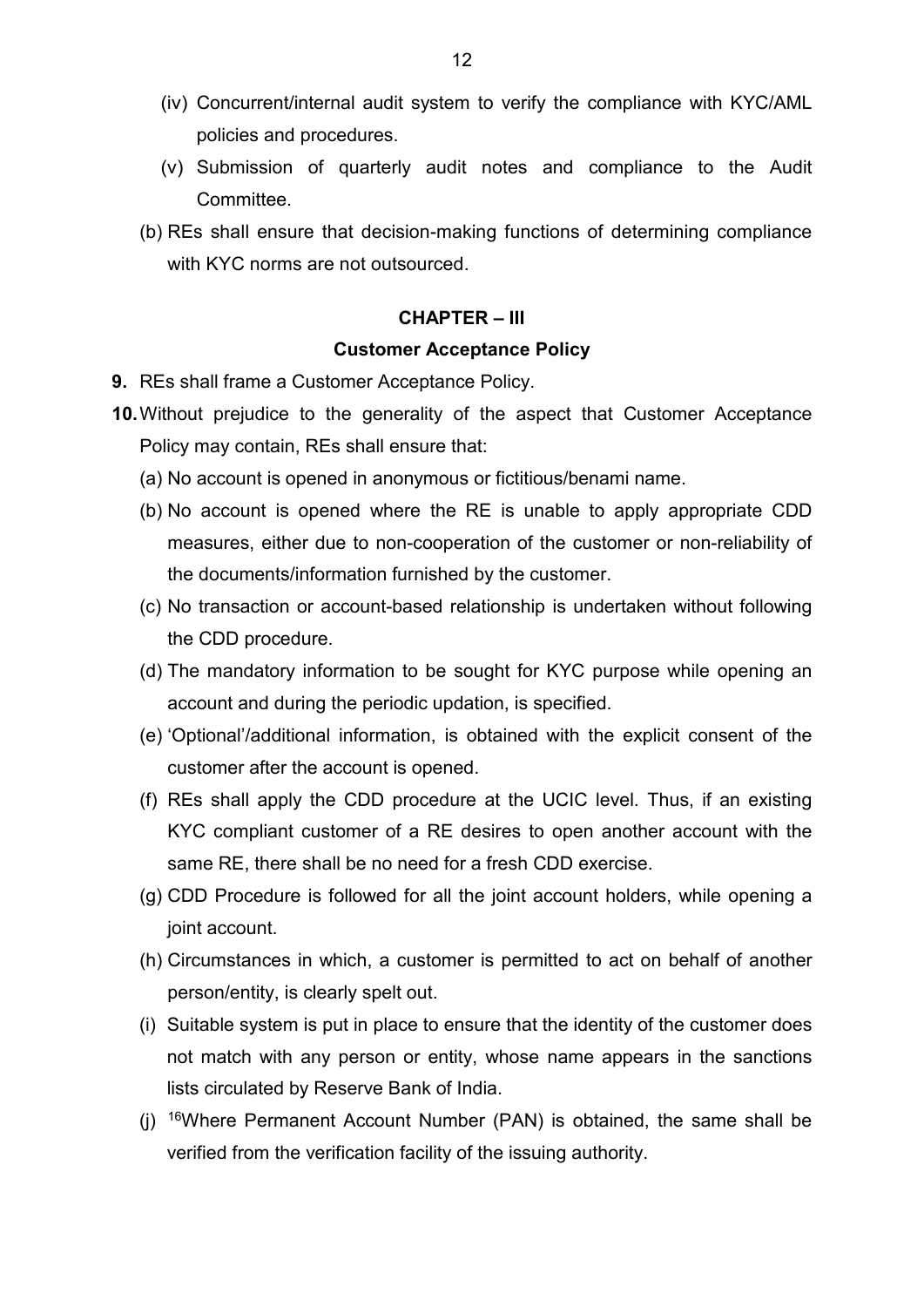- $(k)$  <sup>[17](#page-2-16)</sup>Where an equivalent e-document is obtained from the customer, RE shall verify the digital signature as per the provisions of the Information Technology Act, 2000 (21 of 2000).
- **11.**Customer Acceptance Policy shall not result in denial of banking/financial facility to members of the general public, especially those, who are financially or socially disadvantaged.

### **CHAPTER – IV**

#### **Risk Management**

- **12.**For Risk Management, REs shall have a risk based approach which includes the following.
	- (a) Customers shall be categorised as low, medium and high risk category, based on the assessment and risk perception of the RE.
	- (b) Risk categorisation shall be undertaken based on parameters such as customer's identity, social/financial status, nature of business activity, and information about the clients' business and their location etc. While considering customer's identity, the ability to confirm identity documents through online or other services offered by issuing authorities may also be factored in.

Provided that various other information collected from different categories of customers relating to the perceived risk, is non-intrusive and the same is specified in the KYC policy.

Explanation: FATF Public Statement, the reports and guidance notes on KYC/AML issued by the Indian Banks Association (IBA), guidance note circulated to all cooperative banks by the RBI etc., may also be used in risk assessment.

## **Chapter V**

### **Customer Identification Procedure (CIP)**

**13.**REs shall undertake identification of customers in the following cases:

- (a) Commencement of an account-based relationship with the customer.
- (b) Carrying out any international money transfer operations for a person who is not an account holder of the bank.
- (c) When there is a doubt about the authenticity or adequacy of the customer identification data it has obtained.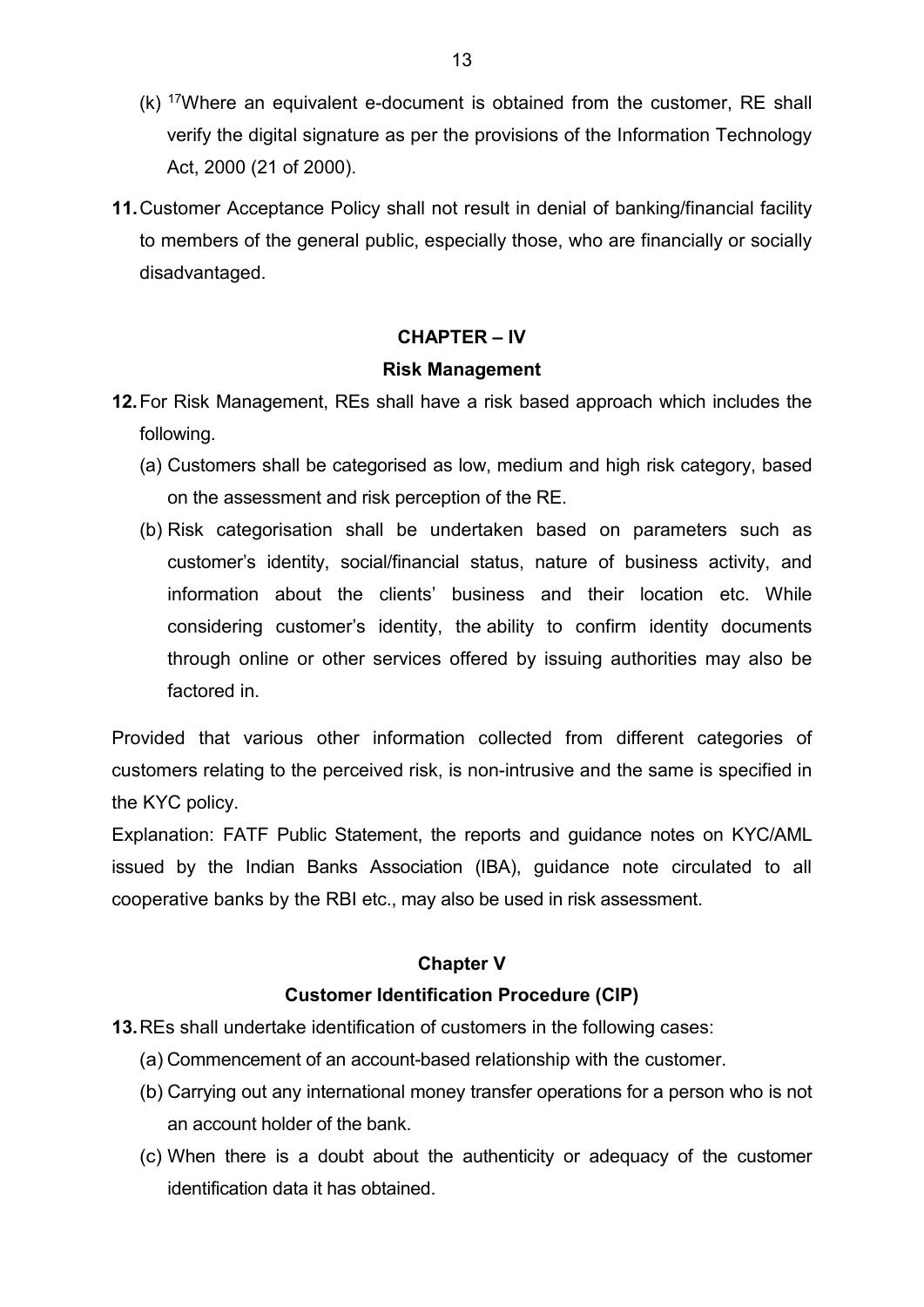- (d) Selling third party products as agents, selling their own products, payment of dues of credit cards/sale and reloading of prepaid/travel cards and any other product for more than rupees fifty thousand.
- (e) Carrying out transactions for a non-account-based customer, that is a walk-in customer, where the amount involved is equal to or exceeds rupees fifty thousand, whether conducted as a single transaction or several transactions that appear to be connected.
- (f) When a RE has reason to believe that a customer (account- based or walk-in) is intentionally structuring a transaction into a series of transactions below the threshold of rupees fifty thousand.
- (g) REs shall ensure that introduction is not to be sought while opening accounts.
- **14.**For the purpose of verifying the identity of customers at the time of commencement of an account-based relationship, REs, shall at their option, rely on customer due diligence done by a third party, subject to the following conditions:
	- (a) [18R](#page-2-17)ecords or the information of the customer due diligence carried out by the third party is obtained within two days from the third party or from the Central KYC Records Registry.
	- (b) Adequate steps are taken by REs to satisfy themselves that copies of identification data and other relevant documentation relating to the customer due diligence requirements shall be made available from the third party upon request without delay.
	- (c) The third party is regulated, supervised or monitored for, and has measures in place for, compliance with customer due diligence and record-keeping requirements in line with the requirements and obligations under the PML Act.
	- (d) The third party shall not be based in a country or jurisdiction assessed as high risk.
	- (e) The ultimate responsibility for customer due diligence and undertaking enhanced due diligence measures, as applicable, will be with the RE.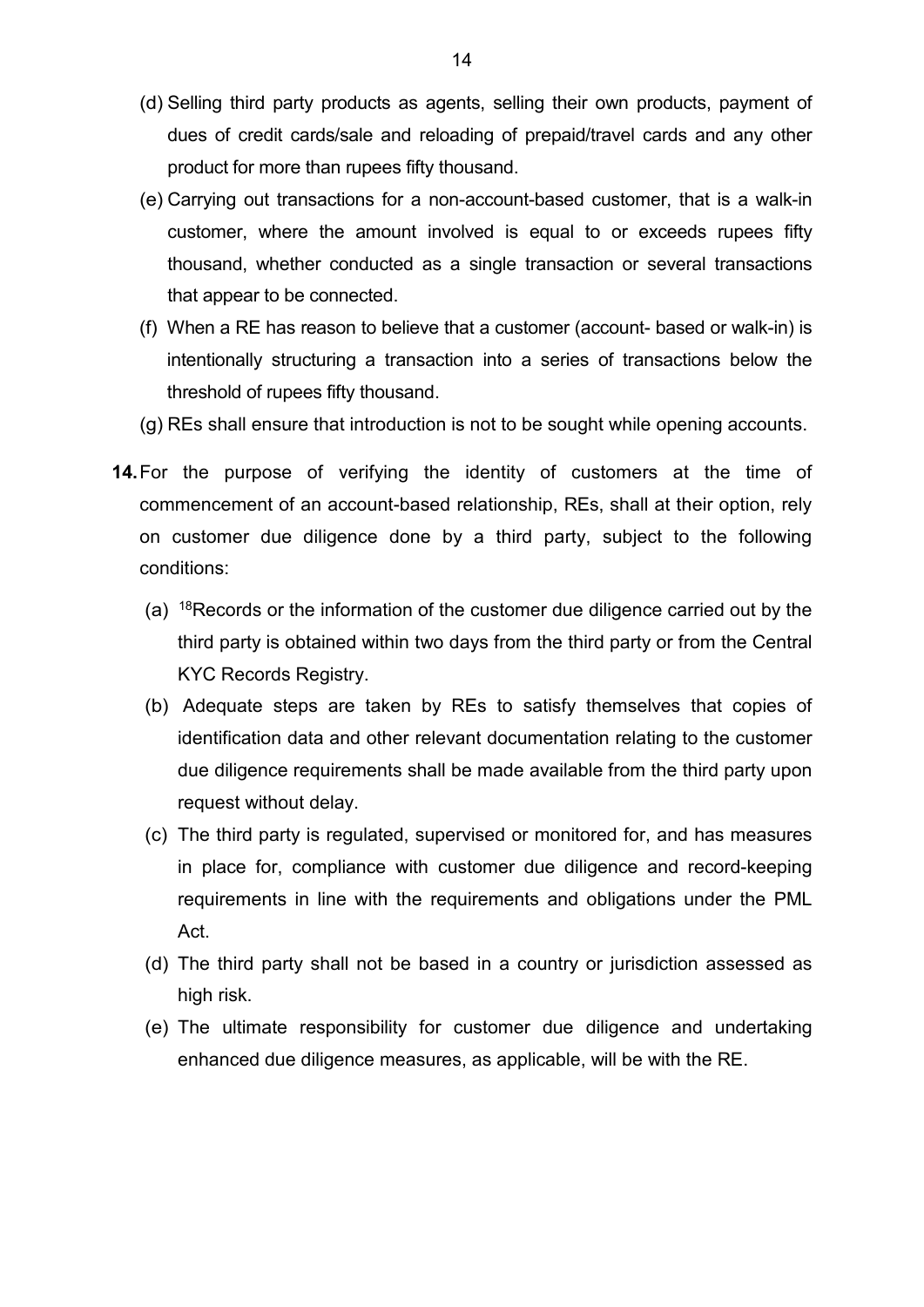### **Chapter VI**

## **Customer Due Diligence (CDD) Procedure**

## **Part I - Customer Due Diligence (CDD) Procedure in case of Individuals 15. [19](#page-2-18)**Deleted

- **16. [20](#page-2-19)**For undertaking CDD, REs shall obtain the following from an individual while establishing an account-based relationship or while dealing with the individual who is a beneficial owner, authorised signatory or the power of attorney holder related to any legal entity:
	- (a) the Aadhaar number where,

(i) he is desirous of receiving any benefit or subsidy under any scheme notified under section 7 of the Aadhaar (Targeted Delivery of Financial and Other subsidies, Benefits and Services) Act, 2016 (18 of 2016); or

(ii) he decides to submit his Aadhaar number voluntarily to a bank or any RE notified under first proviso to sub-section (1) of section 11A of the PML Act; or

(aa) the proof of possession of Aadhaar number where offline verification can be carried out; or

(ab) the proof of possession of Aadhaar number where offline verification cannot be carried out or any OVD or the equivalent e-document thereof containing the details of his identity and address; and

(b) the Permanent Account Number or the equivalent e-document thereof or Form No. 60 as defined in Income-tax Rules, 1962; and

(c) such other documents including in respect of the nature of business and financial status of the customer, or the equivalent e-documents thereof as may be required by the RE:

Provided that where the customer has submitted,

i) Aadhaar number under clause (a) above to a bank or to a RE notified under first proviso to sub-section (1) of section 11A of the PML Act, such bank or RE shall carry out authentication of the customer's Aadhaar number using e-KYC authentication facility provided by the Unique Identification Authority of India. Further, in such a case, if customer wants to provide a current address, different from the address as per the identity information available in the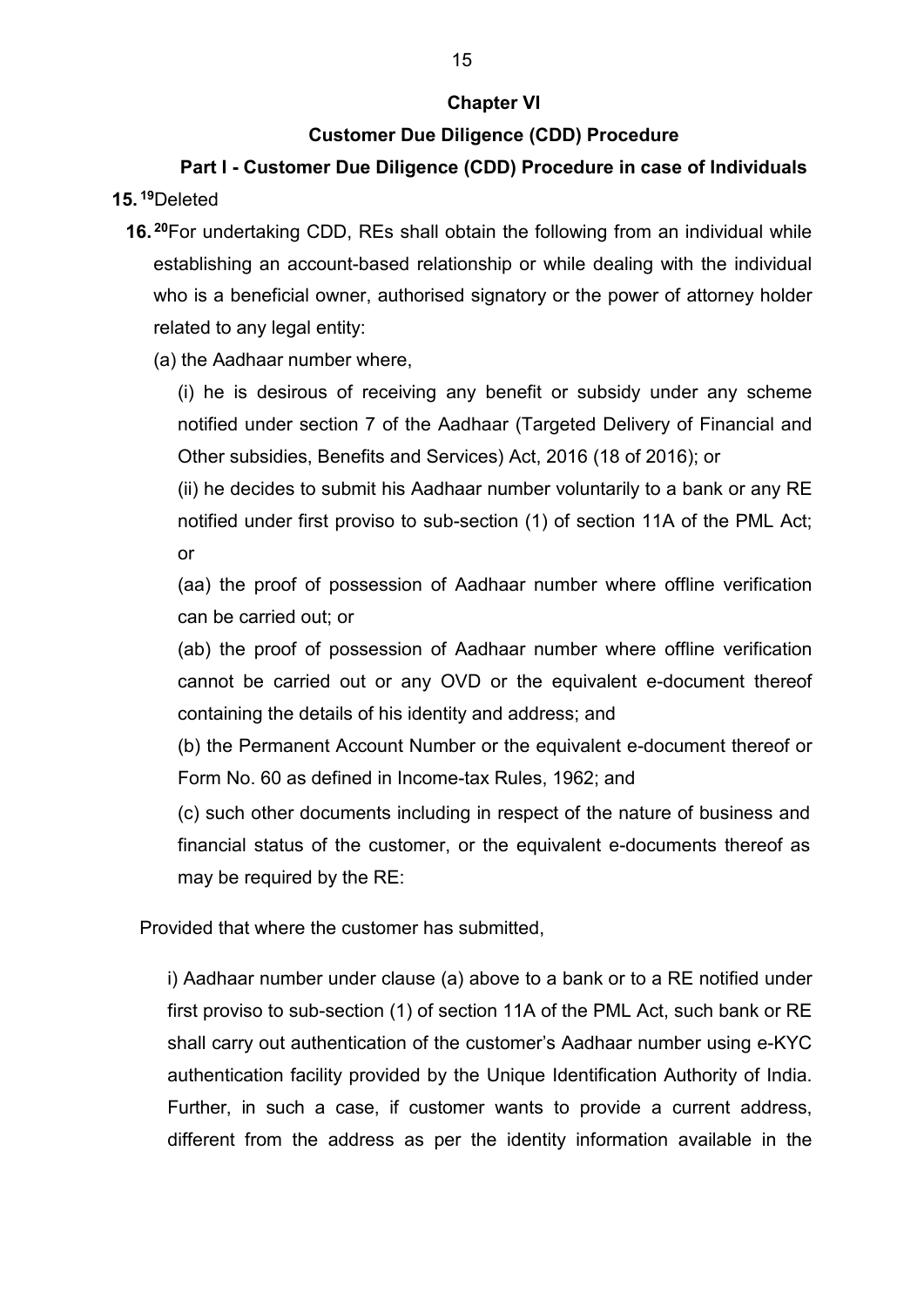Central Identities Data Repository, he may give a self-declaration to that effect to the RE.

ii) proof of possession of Aadhaar under clause (aa) above where offline verification can be carried out, the RE shall carry out offline verification.

iii) an equivalent e-document of any OVD, the RE shall verify the digital signature as per the provisions of the Information Technology Act, 2000 (21 of 2000) and any rules issues thereunder and take a live photo as specified under [Annex](#page-42-0) I.

<span id="page-15-0"></span>iv) any OVD or proof of possession of Aadhaar number under clause (ab) above where offline verification cannot be carried out, the RE shall carry out verification through digital KYC as specified under [Annex I.](#page-15-0)

Provided that for a period not beyond such date as may be notified by the Government for a class of REs, instead of carrying out digital KYC, the RE pertaining to such class may obtain a certified copy of the proof of possession of Aadhaar number or the OVD and a recent photograph where an equivalent edocument is not submitted.

Provided further that in case e-KYC authentication cannot be performed for an individual desirous of receiving any benefit or subsidy under any scheme notified under section 7 of the Aadhaar (Targeted Delivery of Financial and Other subsidies, Benefits and Services) Act, 2016 owing to injury, illness or infirmity on account of old age or otherwise, and similar causes, REs shall, apart from obtaining the Aadhaar number, perform identification preferably by carrying out offline verification or alternatively by obtaining the certified copy of any other OVD or the equivalent edocument thereof from the customer. CDD done in this manner shall invariably be carried out by an official of the RE and such exception handling shall also be a part of the concurrent audit as mandated in Section 8. REs shall ensure to duly record the cases of exception handling in a centralised exception database. The database shall contain the details of grounds of granting exception, customer details, name of the designated official authorising the exception and additional details, if any. The database shall be subjected to periodic internal audit/inspection by the RE and shall be available for supervisory review.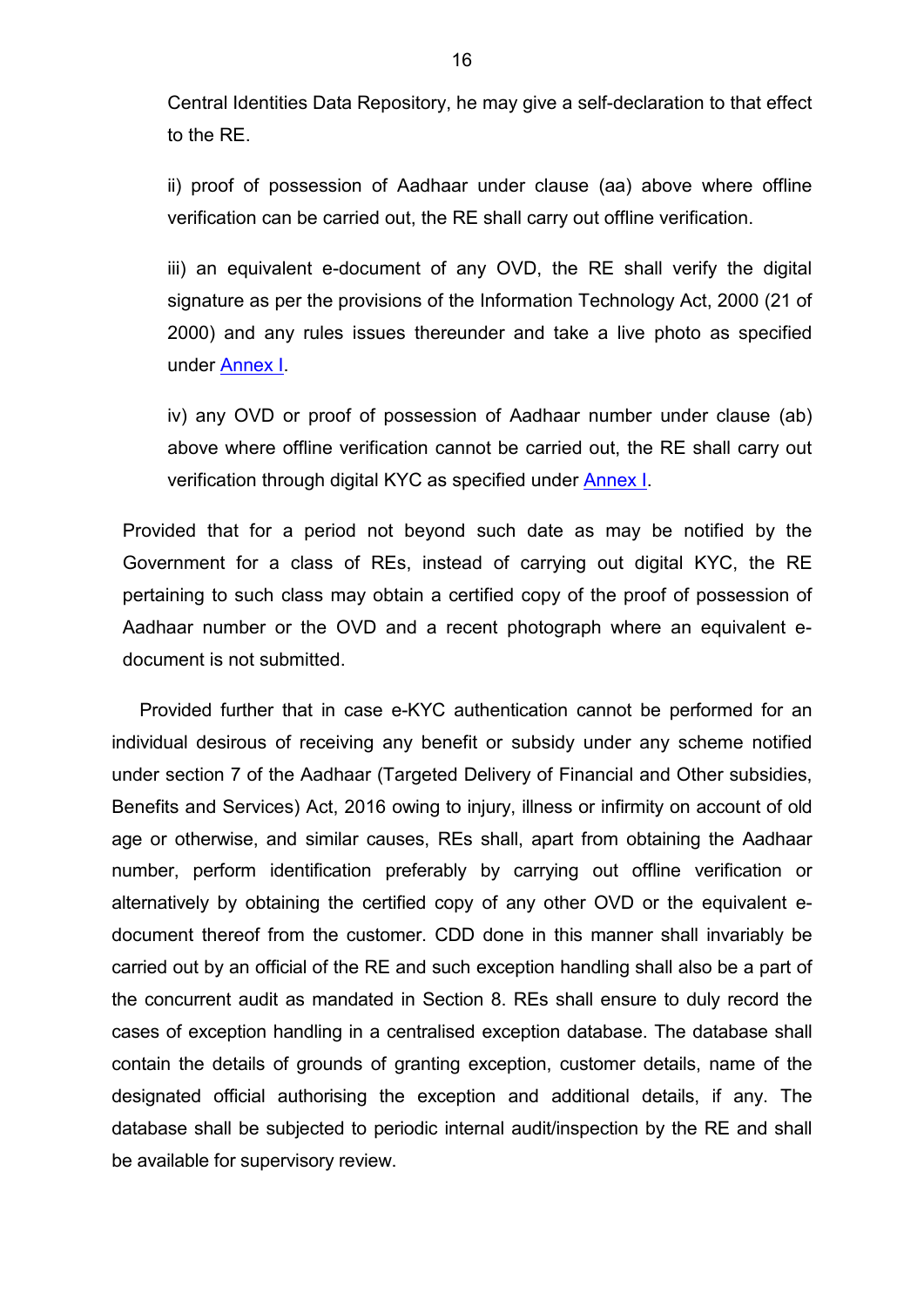Explanation 1: RE shall, where its customer submits a proof of possession of Aadhaar Number containing Aadhaar Number, ensure that such customer redacts or blacks out his Aadhaar number through appropriate means where the authentication of Aadhaar number is not required as per proviso (i) above.

Explanation 2: Biometric based e-KYC authentication can be done by bank official/business correspondents/business facilitators.

Explanation 3: The use of Aadhaar, proof of possession of Aadhaar etc., shall be in accordance with the Aadhaar (Targeted Delivery of Financial and Other Subsidies Benefits and Services) Act, 2016 and the regulations made thereunder.

- **17.**Accounts opened using OTP based e-KYC, in non-face-to-face mode, are subject to the following conditions:
	- i. There must be a specific consent from the customer for authentication through OTP.
	- ii. the aggregate balance of all the deposit accounts of the customer shall not exceed rupees one lakh. In case, the balance exceeds the threshold, the account shall cease to be operational, till CDD as mentioned at (v) below is complete.
	- iii. the aggregate of all credits in a financial year, in all the deposit accounts taken together, shall not exceed rupees two lakh.
	- iv. As regards borrowal accounts, only term loans shall be sanctioned. The aggregate amount of term loans sanctioned shall not exceed rupees sixty thousand in a year.
	- v. Accounts, both deposit and borrowal, opened using OTP based e-KYC shall not be allowed for more than one year within which identification as per Section 16 is to be carried out.
	- vi. If the CDD procedure as mentioned above is not completed within a year, in respect of deposit accounts, the same shall be closed immediately. In respect of borrowal accounts no further debits shall be allowed.
	- vii.  $21A$  declaration shall be obtained from the customer to the effect that no other account has been opened nor will be opened using OTP based KYC in nonface-to-face mode with any other RE. Further, while uploading KYC information to CKYCR, REs shall clearly indicate that such accounts are opened using OTP based e-KYC and other REs shall not open accounts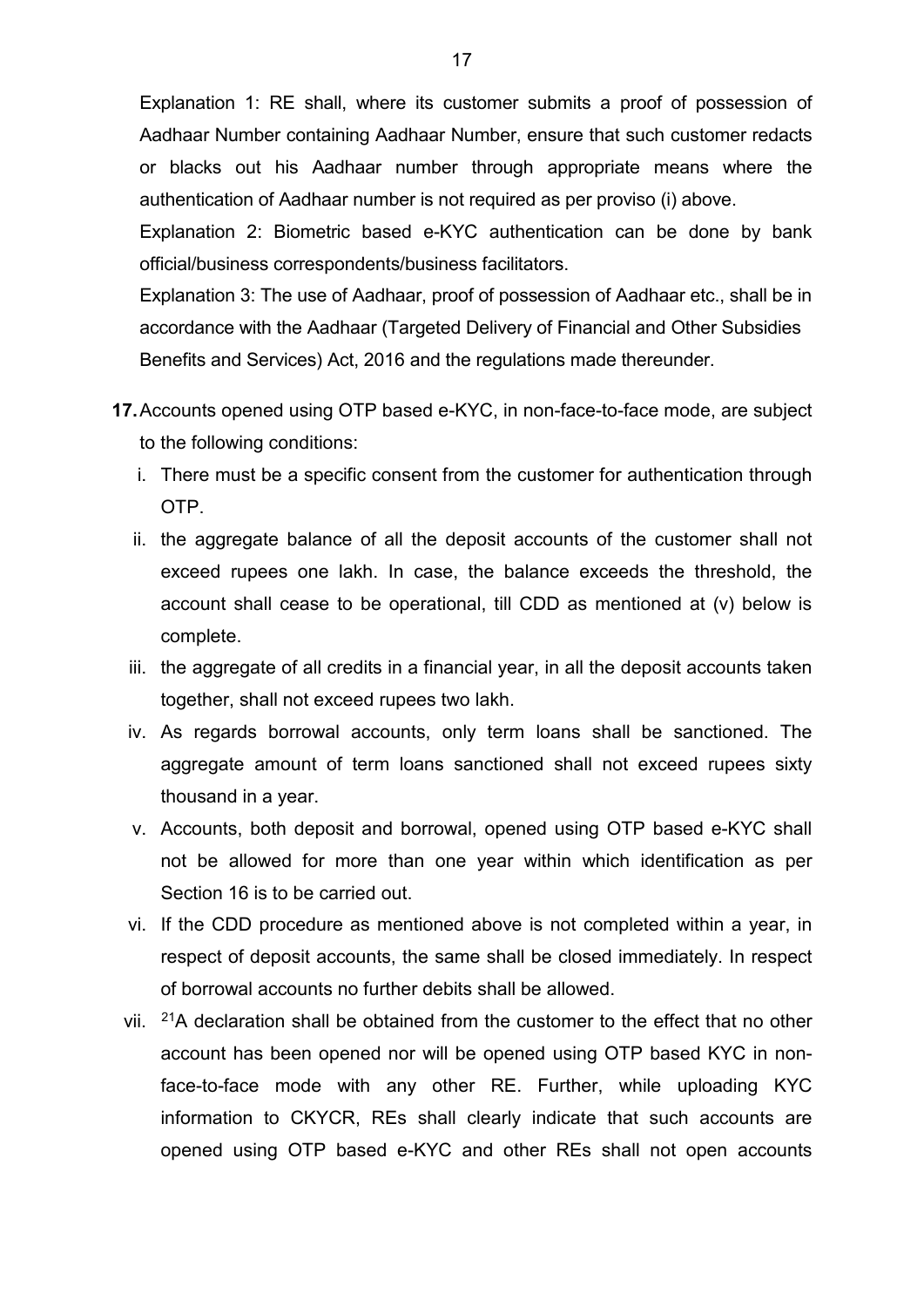based on the KYC information of accounts opened with OTP based e-KYC procedure in non-face-to-face mode.

- viii. REs shall have strict monitoring procedures including systems to generate alerts in case of any non-compliance/violation, to ensure compliance with the above mentioned conditions.
- **18.** [22](#page-2-21)REs may undertake live V-CIP, to be carried out by an official of the RE, for establishment of an account based relationship with an individual customer, after obtaining his informed consent and shall adhere to the following stipulations:
	- i. The official of the RE performing the V-CIP shall record video as well as capture photograph of the customer present for identification and obtain the identification information as below:
		- Banks: can use either OTP based Aadhaar e-KYC authentication or Offline Verification of Aadhaar for identification. Further, services of Business Correspondents (BCs) may be used by banks for aiding the V-CIP.
		- REs other than banks: can only carry out Offline Verification of Aadhaar for identification.
	- ii. RE shall capture a clear image of PAN card to be displayed by the customer during the process, except in cases where e-PAN is provided by the customer. The PAN details shall be verified from the database of the issuing authority.
	- iii. Live location of the customer (Geotagging) shall be captured to ensure that customer is physically present in India
	- iv. The official of the RE shall ensure that photograph of the customer in the Aadhaar/PAN details matches with the customer undertaking the V-CIP and the identification details in Aadhaar/PAN shall match with the details provided by the customer.
	- v. The official of the RE shall ensure that the sequence and/or type of questions during video interactions are varied in order to establish that the interactions are real-time and not pre-recorded.
	- vi. In case of offline verification of Aadhaar using XML file or Aadhaar Secure QR Code, it shall be ensured that the XML file or QR code generation date is not older than 3 days from the date of carrying out V-CIP.
	- vii. All accounts opened through V-CIP shall be made operational only after being subject to concurrent audit, to ensure the integrity of process.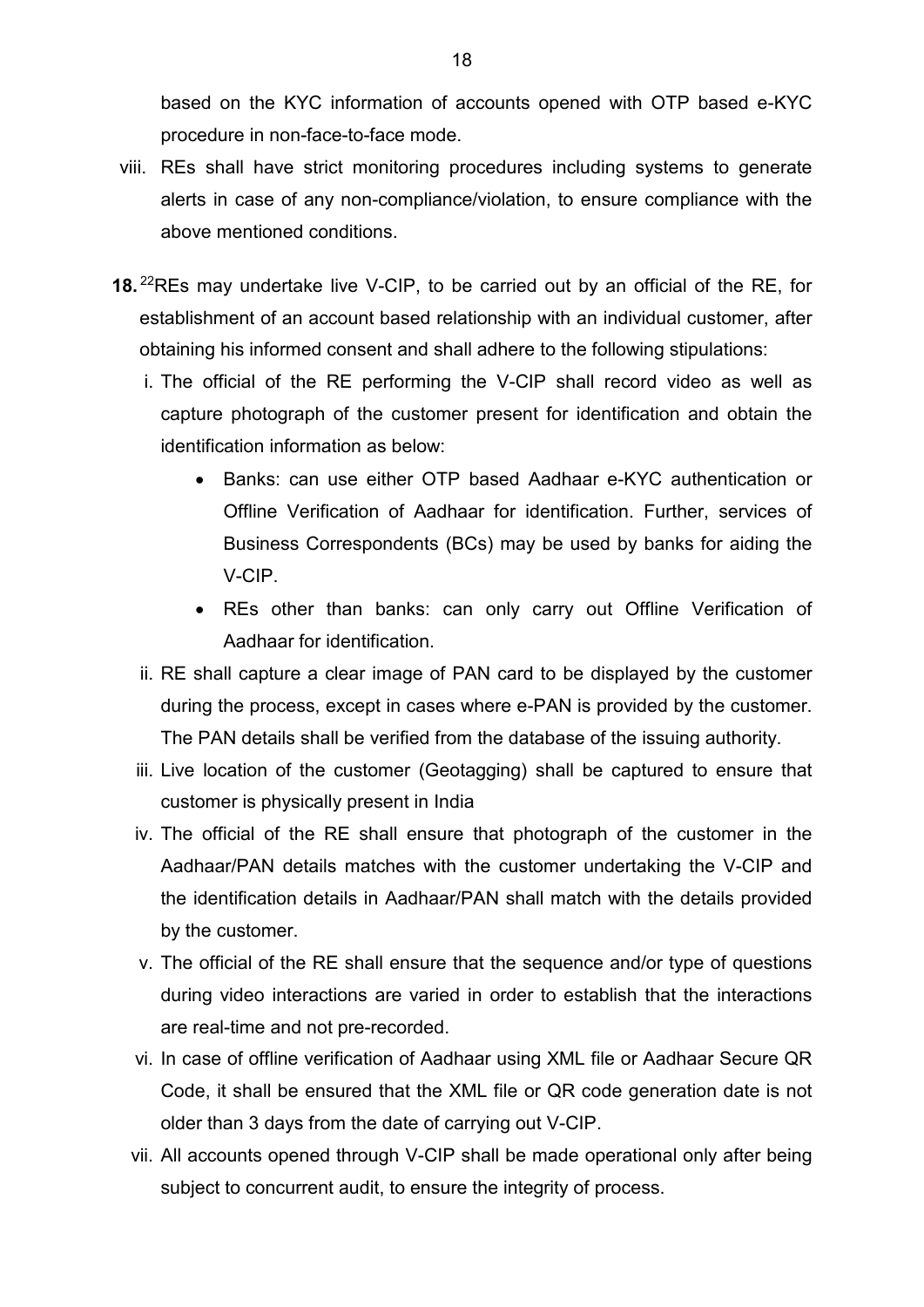- viii. RE shall ensure that the process is a seamless, real-time, secured, end-to-end encrypted audiovisual interaction with the customer and the quality of the communication is adequate to allow identification of the customer beyond doubt. RE shall carry out the liveliness check in order to guard against spoofing and such other fraudulent manipulations.
- ix. To ensure security, robustness and end to end encryption, the REs shall carry out software and security audit and validation of the V-CIP application before rolling it out.
- x. The audiovisual interaction shall be triggered from the domain of the RE itself, and not from third party service provider, if any. The V-CIP process shall be operated by officials specifically trained for this purpose. The activity log along with the credentials of the official performing the V-CIP shall be preserved.
- xi. REs shall ensure that the video recording is stored in a safe and secure manner and bears the date and time stamp.
- xii. REs are encouraged to take assistance of the latest available technology, including Artificial Intelligence (AI) and face matching technologies, to ensure the integrity of the process as well as the information furnished by the customer. However, the responsibility of customer identification shall rest with the RE.
- xiii. RE shall ensure to redact or blackout the Aadhaar number in terms of Section 16.
- xiv. BCs can facilitate the process only at the customer end and as already stated above, the official at the other end of V-CIP interaction should necessarily be a bank official. Banks shall maintain the details of the BC assisting the customer, where services of BCs are utilized. The ultimate responsibility for customer due diligence will be with the bank.
- **19.** [23](#page-2-22)Deleted
- **20.** [24](#page-2-23)Deleted
- **21.** [25](#page-2-24)Deleted
- **22.**Deleted
- **23.** [26](#page-2-25)Notwithstanding anything contained in Section 16 and as an alternative thereto, in case an individual who desires to open a bank account, banks shall open a 'Small Account', which entails the following limitations: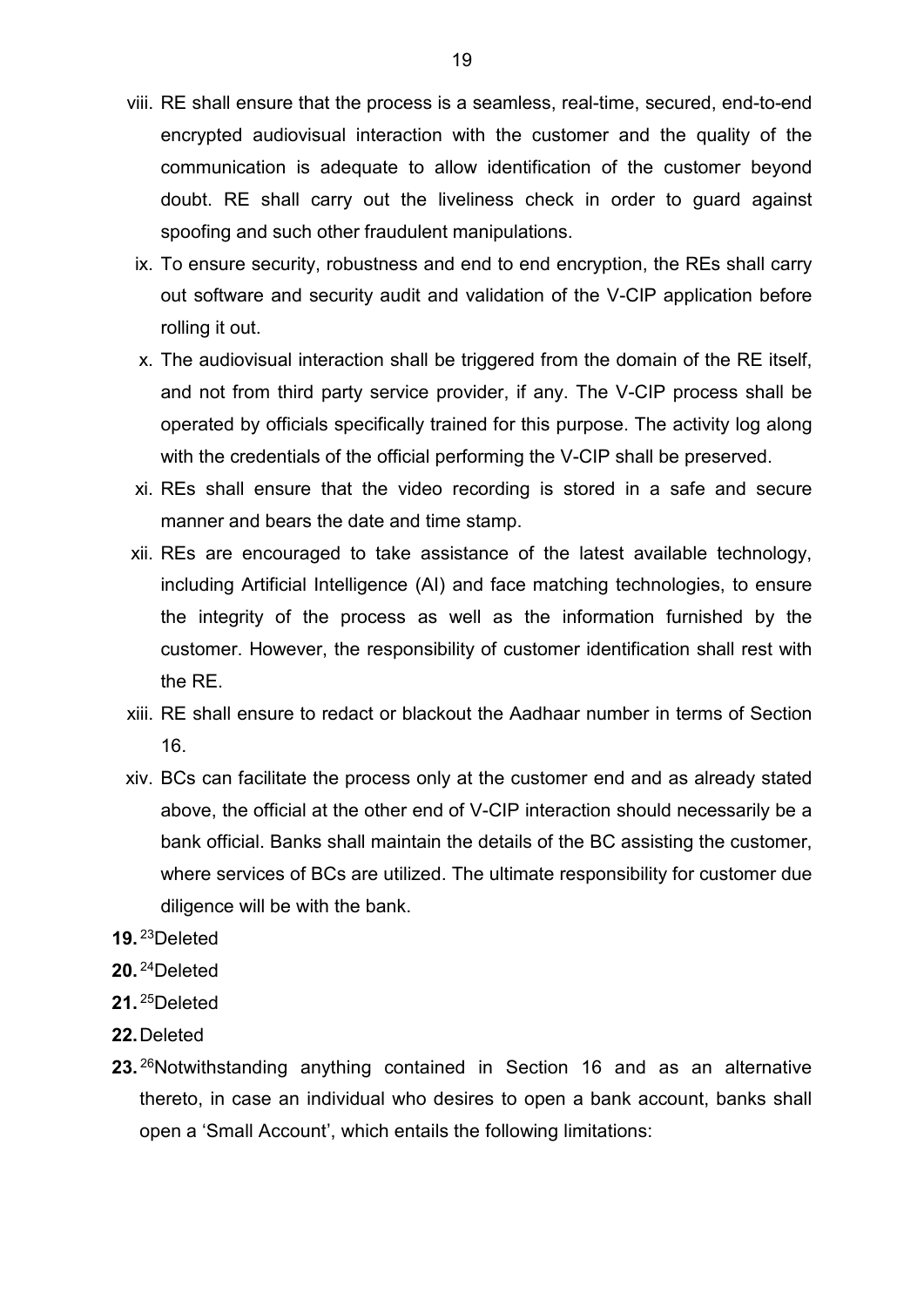- i. the aggregate of all credits in a financial year does not exceed rupees one lakh;
- ii. the aggregate of all withdrawals and transfers in a month does not exceed rupees ten thousand; and

iii. the balance at any point of time does not exceed rupees fifty thousand.  $27$ Provided, that this limit on balance shall not be considered while making deposits through Government grants, welfare benefits and payment against procurements.

Further, small accounts are subject to the following conditions:

- (a) The bank shall obtain a self-attested photograph from the customer.
- (b) The designated officer of the bank certifies under his signature that the person opening the account has affixed his signature or thumb impression in his presence.

 $28$ Provided that where the individual is a prisoner in a jail, the signature or thumb print shall be affixed in presence of the officer in-charge of the jail and the said officer shall certify the same under his signature and the account shall remain operational on annual submission of certificate of proof of address issued by the officer in-charge of the jail.

- (c) Such accounts are opened only at Core Banking Solution (CBS) linked branches or in a branch where it is possible to manually monitor and ensure that foreign remittances are not credited to the account.
- (d) Banks shall ensure that the stipulated monthly and annual limits on aggregate of transactions and balance requirements in such accounts are not breached, before a transaction is allowed to take place.
- (e) The account shall remain operational initially for a period of twelve months which can be extended for a further period of twelve months, provided the account holder applies and furnishes evidence of having applied for any of the OVDs during the first twelve months of the opening of the said account.
- (f) The entire relaxation provisions shall be reviewed after twenty four months.
- (g)  $^{29}$  $^{29}$  $^{29}$ Notwithstanding anything contained in clauses (e) and (f) above, the small account shall remain operational between April 1, 2020 and June 30, 2020 and such other periods as may be notified by the Central Government.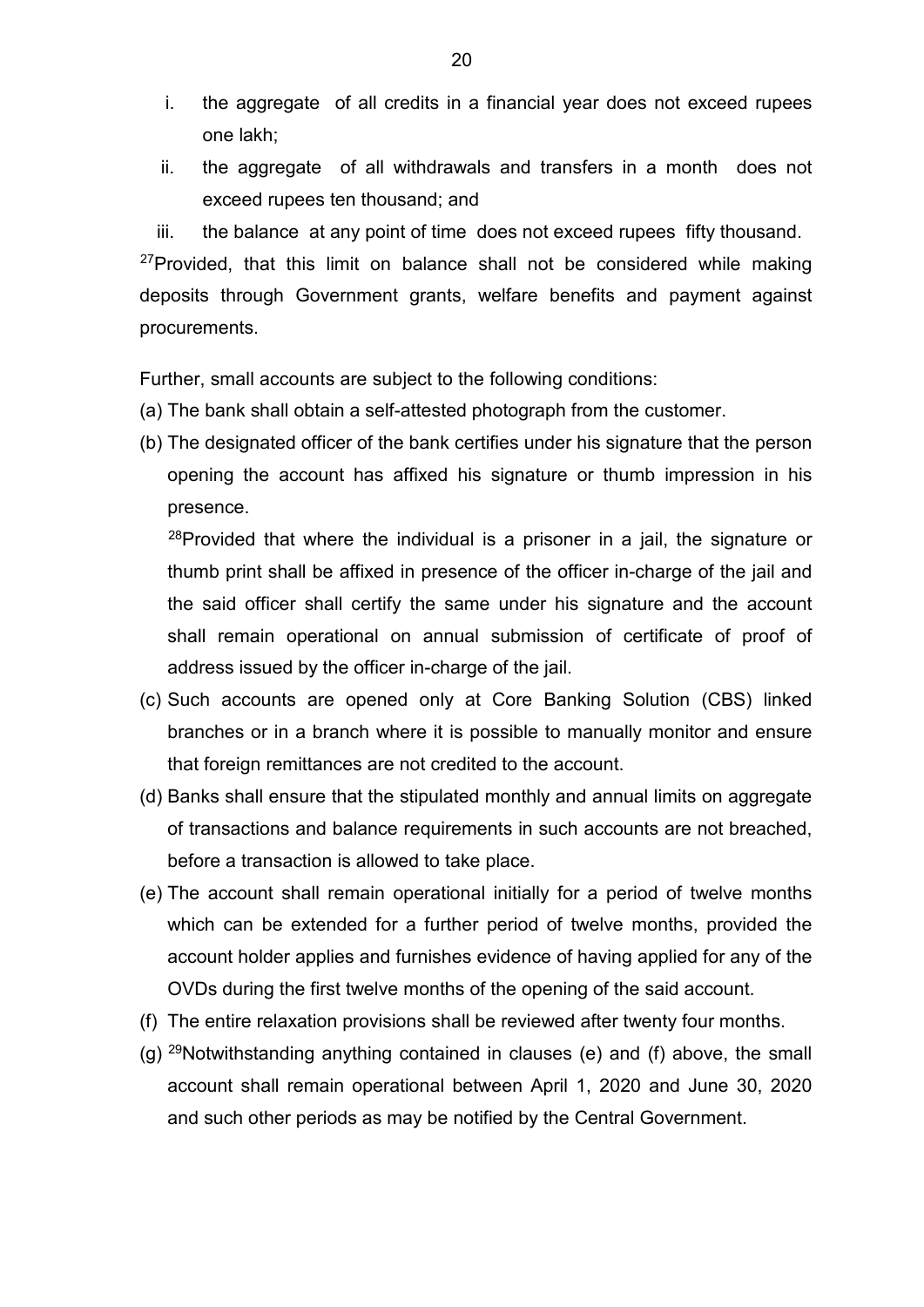- (h) The account shall be monitored and when there is suspicion of money laundering or financing of terrorism activities or other high risk scenarios, the identity of the customer shall be established as per Section 16.
- (i) Foreign remittance shall not be allowed to be credited into the account unless the identity of the customer is fully established as per Section 16.
- **24.** [30](#page-2-29)**Simplified procedure for opening accounts by Non-Banking Finance Companies (NBFCs)**: In case a person who desires to open an account is not able to produce documents, as specified in Section 16, NBFCs may at their discretion open accounts subject to the following conditions:
	- (a) The NBFC shall obtain a self-attested photograph from the customer.
	- (b) The designated officer of the NBFC certifies under his signature that the person opening the account has affixed his signature or thumb impression in his presence.
	- (c) The account shall remain operational initially for a period of twelve months, within which CDD as per Section 16 shall be carried out.
	- (d) Balances in all their accounts taken together shall not exceed rupees fifty thousand at any point of time.
	- (e) The total credit in all the accounts taken together shall not exceed rupees one lakh in a year.
	- (f) The customer shall be made aware that no further transactions will be permitted until the full KYC procedure is completed in case Directions (d) and (e) above are breached by him.
	- (g) The customer shall be notified when the balance reaches rupees forty thousand or the total credit in a year reaches rupees eighty thousand that appropriate documents for conducting the KYC must be submitted otherwise the operations in the account shall be stopped when the total balance in all the accounts taken together exceeds the limits prescribed in direction (d) and (e) above.
- **25.** [31](#page-2-30)Deleted.
- **26.** [32](#page-2-31)KYC verification once done by one branch/office of the RE shall be valid for transfer of the account to any other branch/office of the same RE, provided full KYC verification has already been done for the concerned account and the same is not due for periodic updation.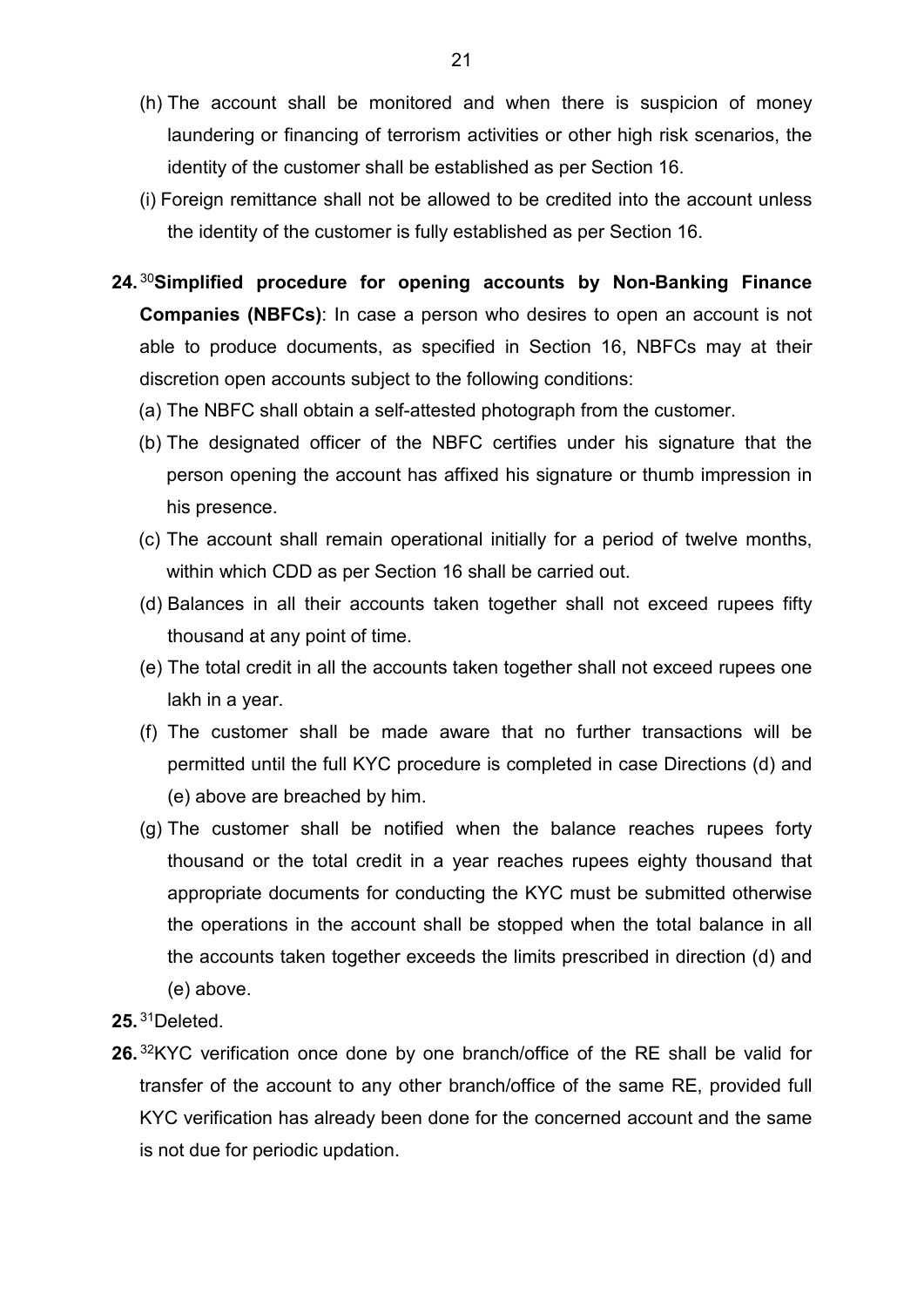#### **Part II - CDD Measures for Sole Proprietary firms**

- **27.** [33](#page-2-32)For opening an account in the name of a sole proprietary firm, CDD of the individual (proprietor) shall be carried out.
- **28.** [34](#page-3-0)In addition to the above, any two of the following documents or the equivalent edocuments there of as a proof of business/ activity in the name of the proprietary firm shall also be obtained:
	- (a) Registration certificate
	- (b) Certificate/licence issued by the municipal authorities under Shop and Establishment Act.
	- (c) Sales and income tax returns.
	- (d) [35](#page-3-1)CST/VAT/ GST certificate (provisional/final).
	- (e) Certificate/registration document issued by Sales Tax/Service Tax/Professional Tax authorities.
	- (f) IEC (Importer Exporter Code) issued to the proprietary concern by the office of DGFT or Licence/certificate of practice issued in the name of the proprietary concern by any professional body incorporated under a statute.
	- (g) Complete Income Tax Return (not just the acknowledgement) in the name of the sole proprietor where the firm's income is reflected, duly authenticated/acknowledged by the Income Tax authorities.
	- (h) Utility bills such as electricity, water, landline telephone bills, etc.
- **29.**In cases where the REs are satisfied that it is not possible to furnish two such documents, REs may, at their discretion, accept only one of those documents as proof of business/activity.

Provided REs undertake contact point verification and collect such other information and clarification as would be required to establish the existence of such firm, and shall confirm and satisfy itself that the business activity has been verified from the address of the proprietary concern.

#### **Part III- CDD Measures for Legal Entities**

- **30.** [36F](#page-3-2)or opening an account of a company*,* certified copies of each of the following documents or the equivalent e-documents thereof shall be obtained:
	- (a) Certificate of incorporation
	- (b) Memorandum and Articles of Association
	- (c) [37](#page-3-3)Permanent Account Number of the company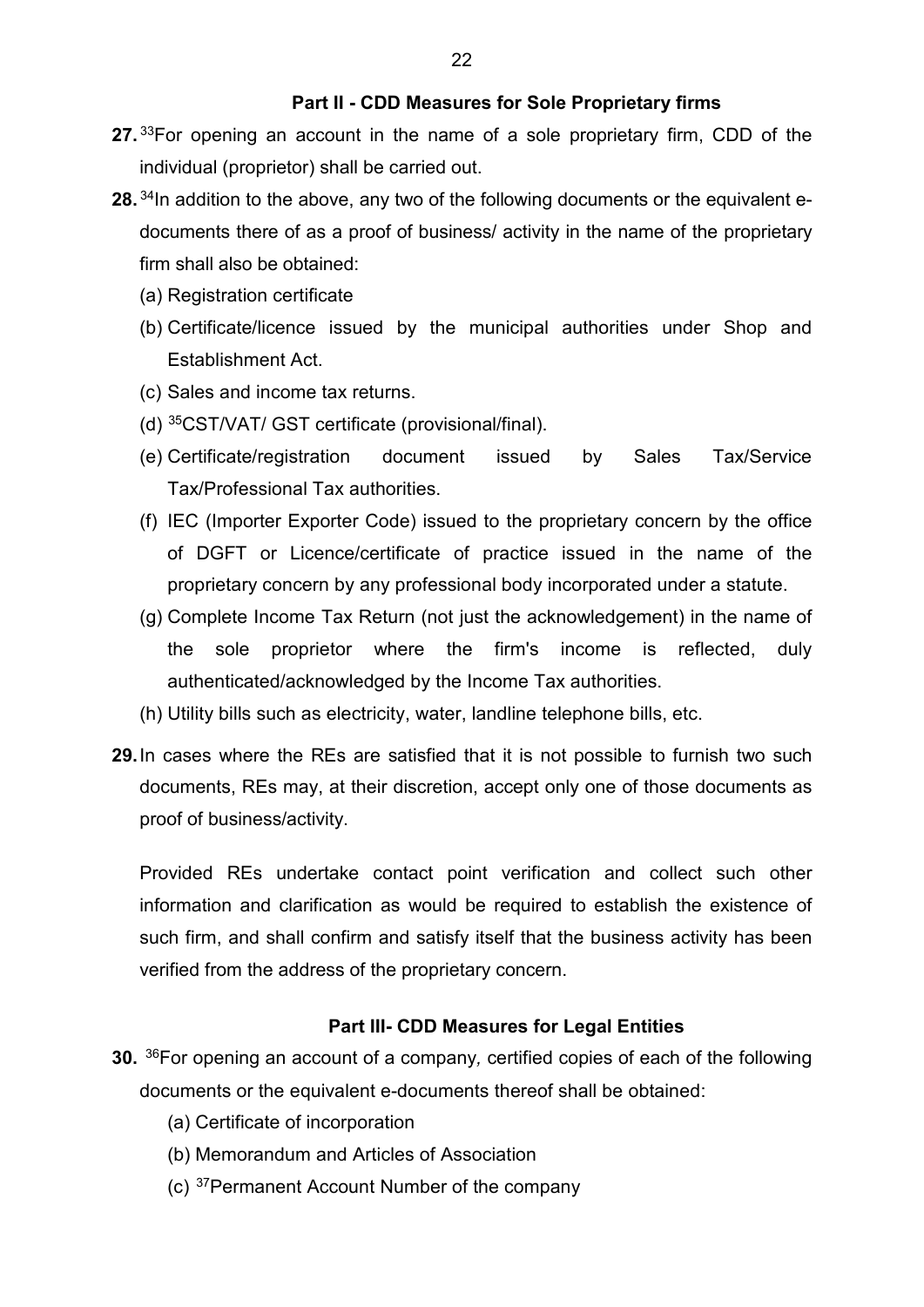- (d) A resolution from the Board of Directors and power of attorney granted to its managers, officers or employees to transact on its behalf
- (e) [38](#page-3-4)Documents, as specified in Section 16, relating to beneficial owner, the managers, officers or employees, as the case may be, holding an attorney to transact on the company's behalf
- **31.** [39](#page-3-5)For opening an account of a partnership firm*,* the certified copies of each of the following documents or the equivalent e-documents thereof shall be obtained:
	- (a) Registration certificate
	- (b) Partnership deed
	- (c) [40](#page-3-6)Permanent Account Number of the partnership firm
	- (d) [41](#page-3-7)Documents, as specified in Section 16, relating to beneficial owner, managers, officers or employees, as the case may be, holding an attorney to transact on its behalf
- **32.** [42F](#page-3-8)or opening an account of a trust*,* certified copies of each of the following documents or the equivalent e-documents thereof shall be obtained:
	- (a) Registration certificate
	- (b) Trust deed
	- (c) [43](#page-3-9)Permanent Account Number or Form No.60 of the trust
	- (d) [44](#page-3-10)Documents, as specified in Section 16, relating to beneficial owner, managers, officers or employees, as the case may be, holding an attorney to transact on its behalf

**33A.** [45F](#page-3-11)or opening an account of an unincorporated association or a body of individuals*,* certified copies of each of the following documents or the equivalent edocuments thereof shall be obtained:

- (a) Resolution of the managing body of such association or body of individuals
- (b) [46P](#page-3-12)ermanent Account Number or Form No. 60 of the unincorporated association or a body of individuals
- (c) Power of attorney granted to transact on its behalf
- (d) [47D](#page-3-13)ocuments, as specified in Section 16, relating to beneficial owner, managers, officers or employees, as the case may be, holding an attorney to transact on its behalf and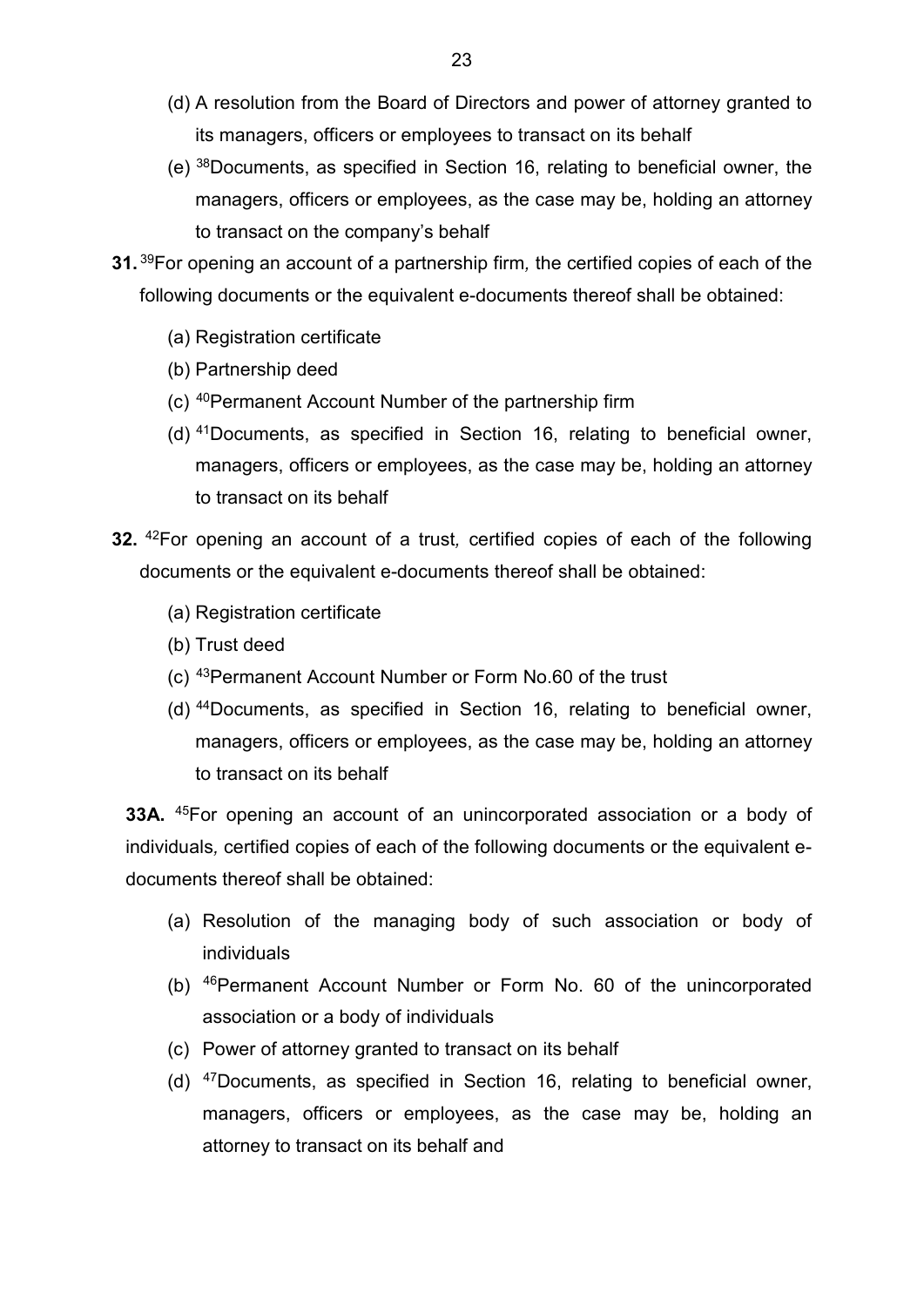(e) Such information as may be required by the RE to collectively establish the legal existence of such an association or body of individuals.

Explanation: Unregistered trusts/partnership firms shall be included under the term 'unincorporated association'.

Explanation: Term 'body of individuals' includes societies.

- **33B.** [48F](#page-3-14)or opening accounts of juridical persons not specifically covered in the earlier part, such as societies, universities and local bodies like village panchayats, certified copies of the following documents or the equivalent e-documents thereof shall be obtained:
	- (a) Document showing name of the person authorised to act on behalf of the entity;
	- (b) Documents, as specified in Section 16, of the person holding an attorney to transact on its behalf and
	- (c) Such documents as may be required by the RE to establish the legal existence of such an entity/juridical person.

#### **Part IV - Identification of Beneficial Owner**

- **34.**For opening an account of a Legal Person who is not a natural person, the beneficial owner(s) shall be identified and all reasonable steps in terms of subrule (3) of Rule 9 of the Rules to verify his/her identity shall be undertaken keeping in view the following:
	- (a) Where the customer or the owner of the controlling interest is a company listed on a stock exchange, or is a subsidiary of such a company, it is not necessary to identify and verify the identity of any shareholder or beneficial owner of such companies.
	- (b) In cases of trust/nominee or fiduciary accounts whether the customer is acting on behalf of another person as trustee/nominee or any other intermediary is determined. In such cases, satisfactory evidence of the identity of the intermediaries and of the persons on whose behalf they are acting, as also details of the nature of the trust or other arrangements in place shall be obtained.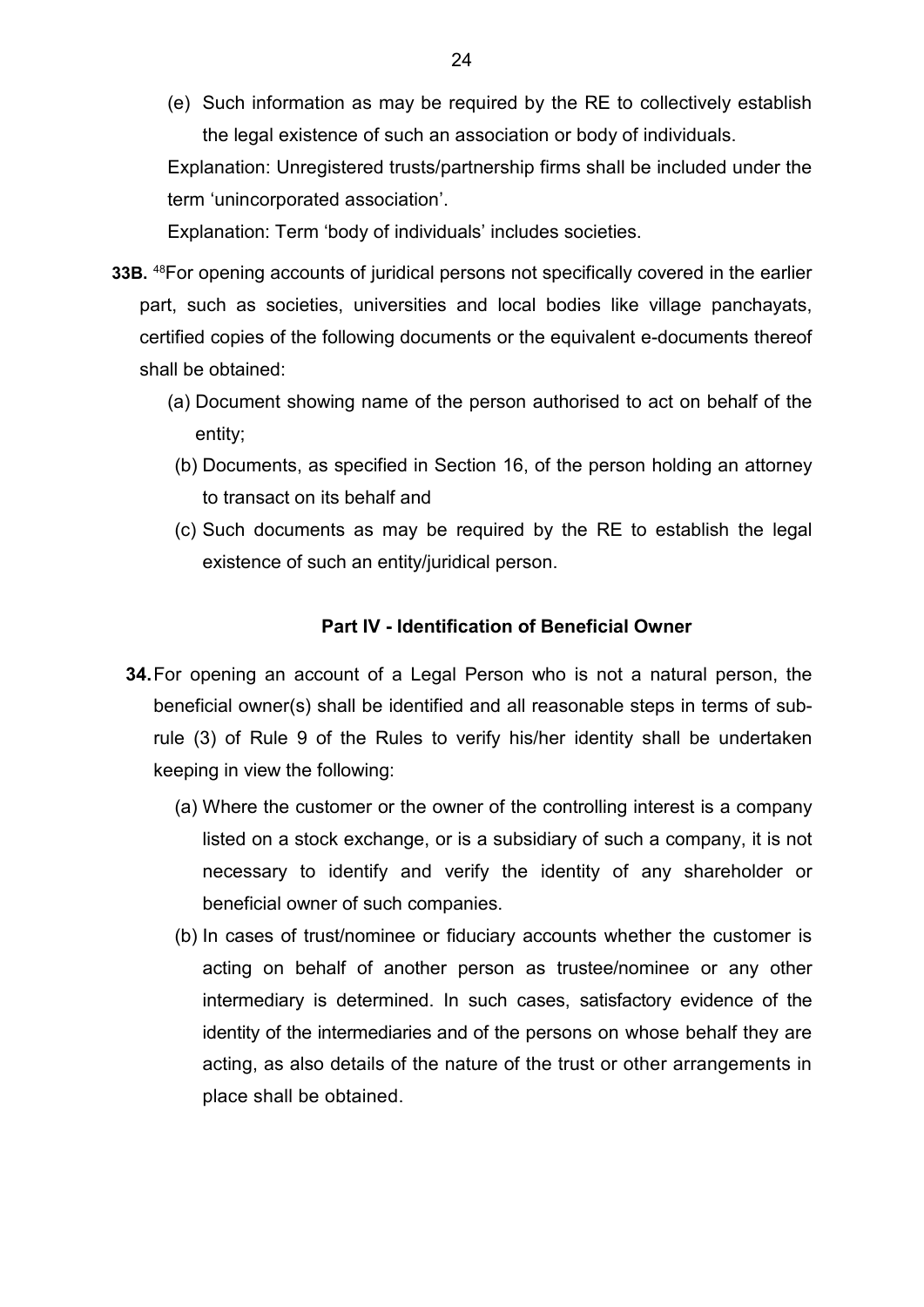#### **Part V - On-going Due Diligence**

- **35.** REs shall undertake on-going due diligence of customers to ensure that their transactions are consistent with their knowledge about the customers, customers' business and risk profile; and the source of funds.
- **36.** Without prejudice to the generality of factors that call for close monitoring following types of transactions shall necessarily be monitored:
	- (a) Large and complex transactions including RTGS transactions, and those with unusual patterns, inconsistent with the normal and expected activity of the customer, which have no apparent economic rationale or legitimate purpose.
	- (b) Transactions which exceed the thresholds prescribed for specific categories of accounts.
	- (c) High account turnover inconsistent with the size of the balance maintained.
	- (d) Deposit of third party cheques, drafts, etc. in the existing and newly opened accounts followed by cash withdrawals for large amounts.
- **37.** The extent of monitoring shall be aligned with the risk category of the customer.

Explanation: High risk accounts have to be subjected to more intensified monitoring*.* 

- (a) A system of periodic review of risk categorisation of accounts, with such periodicity being at least once in six months, and the need for applying enhanced due diligence measures shall be put in place.
- (b) The transactions in accounts of marketing firms, especially accounts of Multi-level Marketing (MLM) Companies shall be closely monitored.

Explanation: Cases where a large number of cheque books are sought by the company and/or multiple small deposits (generally in cash) across the country in one bank account and/or where a large number of cheques are issued bearing similar amounts/dates, shall be immediately reported to Reserve Bank of India and other appropriate authorities such as FIU-IND.

#### **38.Periodic Updation**

Periodic updation shall be carried out at least once in every two years for high risk customers, once in every eight years for medium risk customers and once in every ten years for low risk customers as per the following procedure: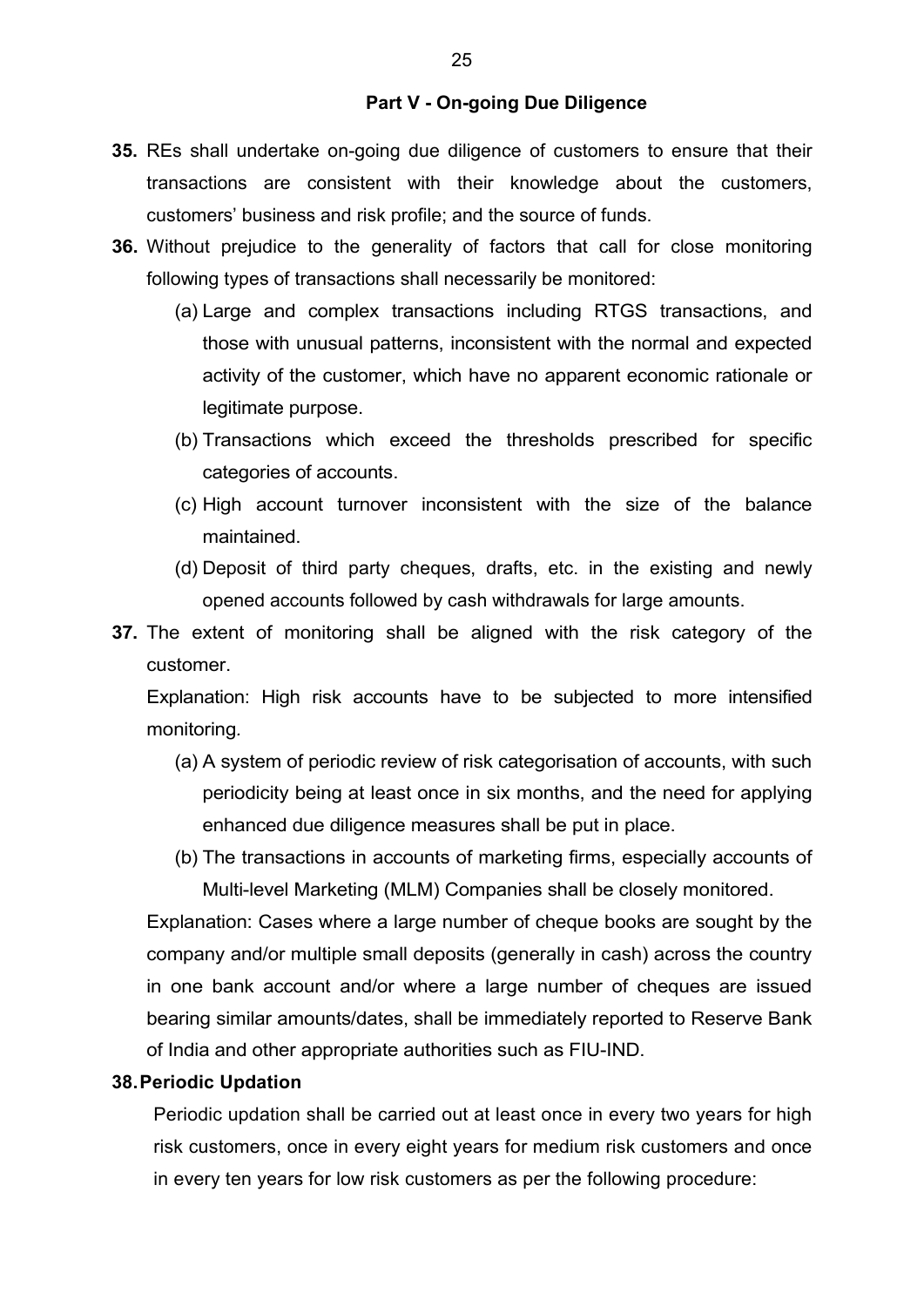- (a) REs shall carry out
	- i. CDD, as specified in Section 16, at the time of periodic updation. However, in case of low risk customers when there is no change in status with respect to their identities and addresses, a self-certification to that effect shall be obtained.
	- ii. In case of Legal entities, RE shall review the documents sought at the time of opening of account and obtain fresh certified copies. <sup>49</sup>Provided, REs shall ensure that KYC documents, as per extant requirements of the Master Direction, are available with them.
- (b) REs may not insist on the physical presence of the customer for the purpose of furnishing OVD or furnishing consent for Aadhaar authentication/Offline Verification unless there are sufficient reasons that physical presence of the account holder/holders is required to establish their bona-fides. Normally, OVD/Consent forwarded by the customer through mail/post, etc., shall be acceptable.
- (c) REs shall ensure to provide acknowledgment with date of having performed KYC updation.
- (d) The time limits prescribed above would apply from the date of opening of the account/ last verification of KYC.
- **39.** <sup>[50](#page-3-16)</sup>In case of existing customers, RE shall obtain the Permanent Account Number or equivalent e-document thereof or Form No.60, by such date as may be notified by the Central Government, failing which RE shall temporarily cease operations in the account till the time the Permanent Account Number or equivalent edocuments thereof or Form No. 60 is submitted by the customer.

Provided that before temporarily ceasing operations for an account, the RE shall give the customer an accessible notice and a reasonable opportunity to be heard. Further, RE shall include, in its internal policy, appropriate relaxation(s) for continued operation of accounts for customers who are unable to provide Permanent Account Number or equivalent e-document thereof or Form No. 60 owing to injury, illness or infirmity on account of old age or otherwise, and such like causes. Such accounts shall, however, be subject to enhanced monitoring.

Provided further that if a customer having an existing account-based relationship with a RE gives in writing to the RE that he does not want to submit his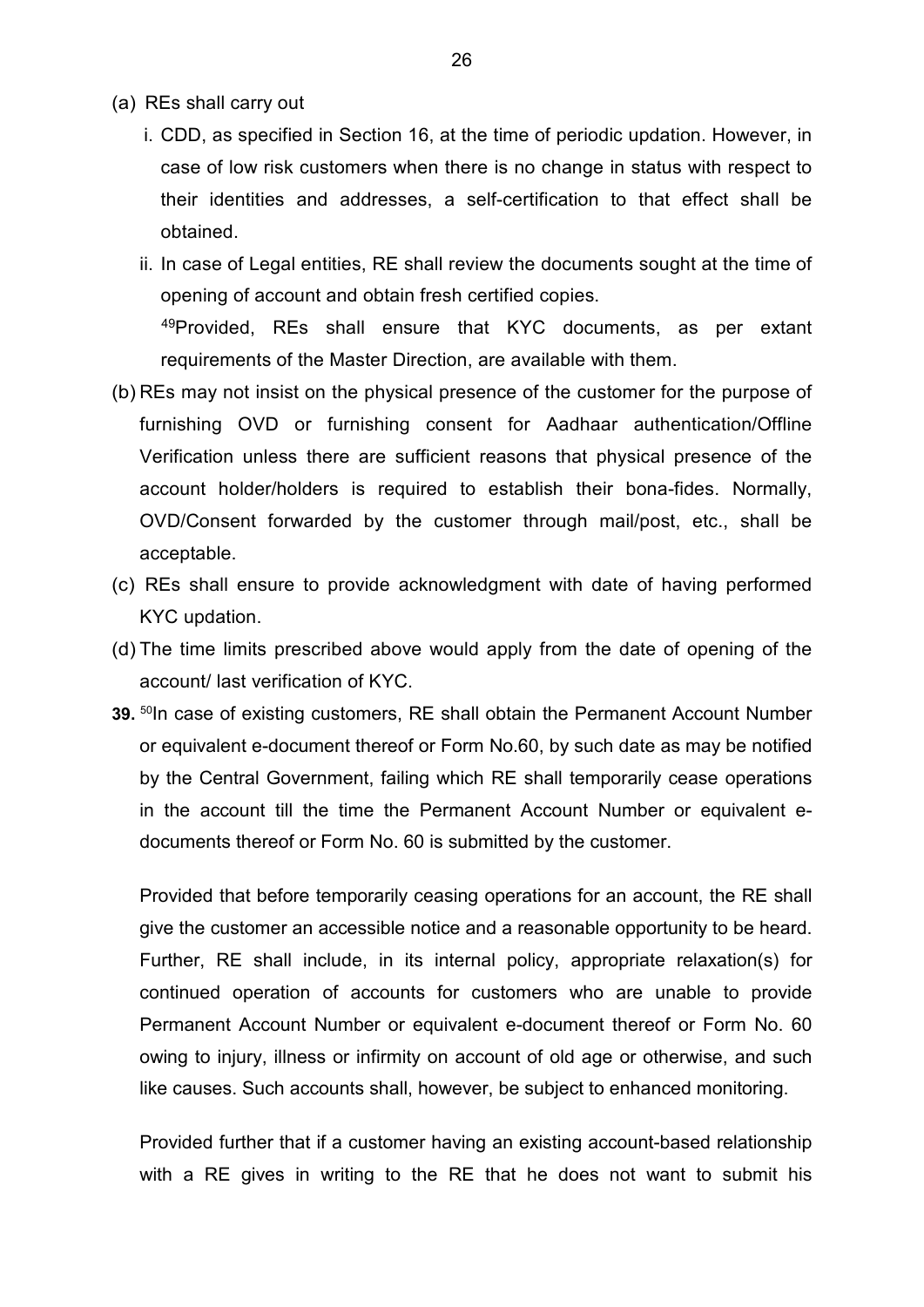Permanent Account Number or equivalent e-document thereof or Form No.60, RE shall close the account and all obligations due in relation to the account shall be appropriately settled after establishing the identity of the customer by obtaining the identification documents as applicable to the customer.

Explanation – For the purpose of this Section, "temporary ceasing of operations" in relation an account shall mean the temporary suspension of all transactions or activities in relation to that account by the RE till such time the customer complies with the provisions of this Section. In case of asset accounts such as loan accounts, for the purpose of ceasing the operation in the account, only credits shall be allowed.

### **Part VI - Enhanced and Simplified Due Diligence Procedure**

### **A. Enhanced Due Diligence**

**40.**[51](#page-3-17)**Accounts of non-face-to-face customers (other than Aadhaar OTP based on-boarding):** REs shall ensure that the first payment is to be effected through the customer's KYC-complied account with another RE, for enhanced due diligence of non-face-to-face customers.

## **41.Accounts of Politically Exposed Persons (PEPs)**

- A. REs shall have the option of establishing a relationship with PEPs provided that:
	- (a) sufficient information including information about the sources of funds accounts of family members and close relatives is gathered on the PEP;
	- (b) the identity of the person shall have been verified before accepting the PEP as a customer;
	- (c) the decision to open an account for a PEP is taken at a senior level in accordance with the REs' Customer Acceptance Policy;
	- (d) all such accounts are subjected to enhanced monitoring on an on-going basis;
	- (e) in the event of an existing customer or the beneficial owner of an existing account subsequently becoming a PEP, senior management's approval is obtained to continue the business relationship;
	- (f) the CDD measures as applicable to PEPs including enhanced monitoring on an on-going basis are applicable.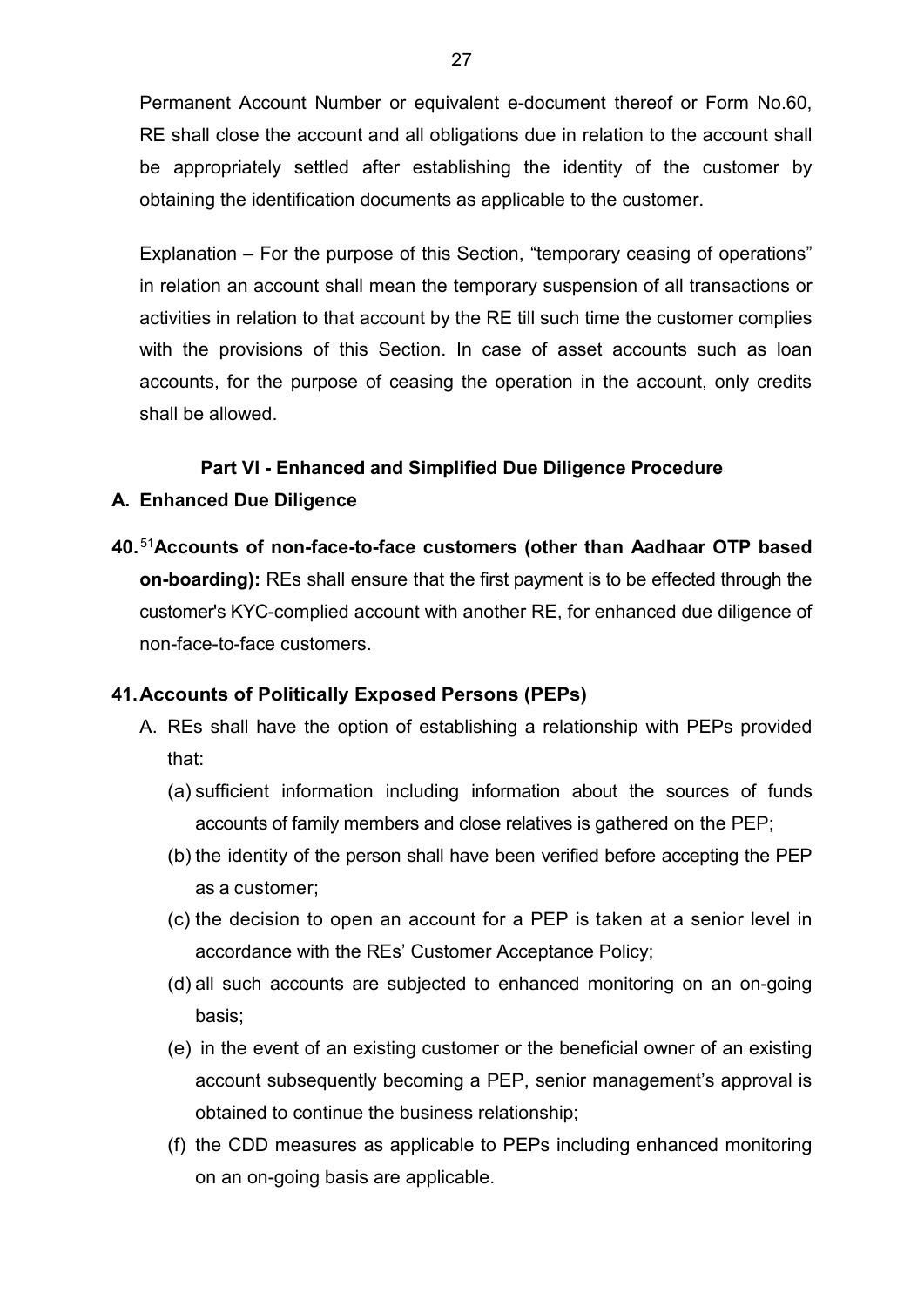B. These instructions shall also be applicable to accounts where a PEP is the beneficial owner

#### **42.Client accounts opened by professional intermediaries:**

REs shall ensure while opening client accounts through professional intermediaries, that:

- (a) Clients shall be identified when client account is opened by a professional intermediary on behalf of a single client.
- (b) REs shall have option to hold 'pooled' accounts managed by professional intermediaries on behalf of entities like mutual funds, pension funds or other types of funds.
- (c) REs shall not open accounts of such professional intermediaries who are bound by any client confidentiality that prohibits disclosure of the client details to the RE.
- (d) All the beneficial owners shall be identified where funds held by the intermediaries are not co-mingled at the level of RE, and there are 'subaccounts', each of them attributable to a beneficial owner, or where such funds are co-mingled at the level of RE, the RE shall look for the beneficial owners.
- (e) REs shall, at their discretion, rely on the 'customer due diligence' (CDD) done by an intermediary, provided that the intermediary is a regulated and supervised entity and has adequate systems in place to comply with the KYC requirements of the customers.
- (f) The ultimate responsibility for knowing the customer lies with the RE.

### **B. Simplified Due Diligence**

#### **43.** [52](#page-3-18)**Simplified norms for Self Help Groups (SHGs)**

- (a) CDD of all the members of SHG shall not be required while opening the savings bank account of the SHG.
- (b) CDD of all the office bearers shall suffice.
- (c) No separate CDD as per the CDD procedure mentioned in Section 16 of the MD of the members or office bearers shall be necessary at the time of credit linking of SHGs.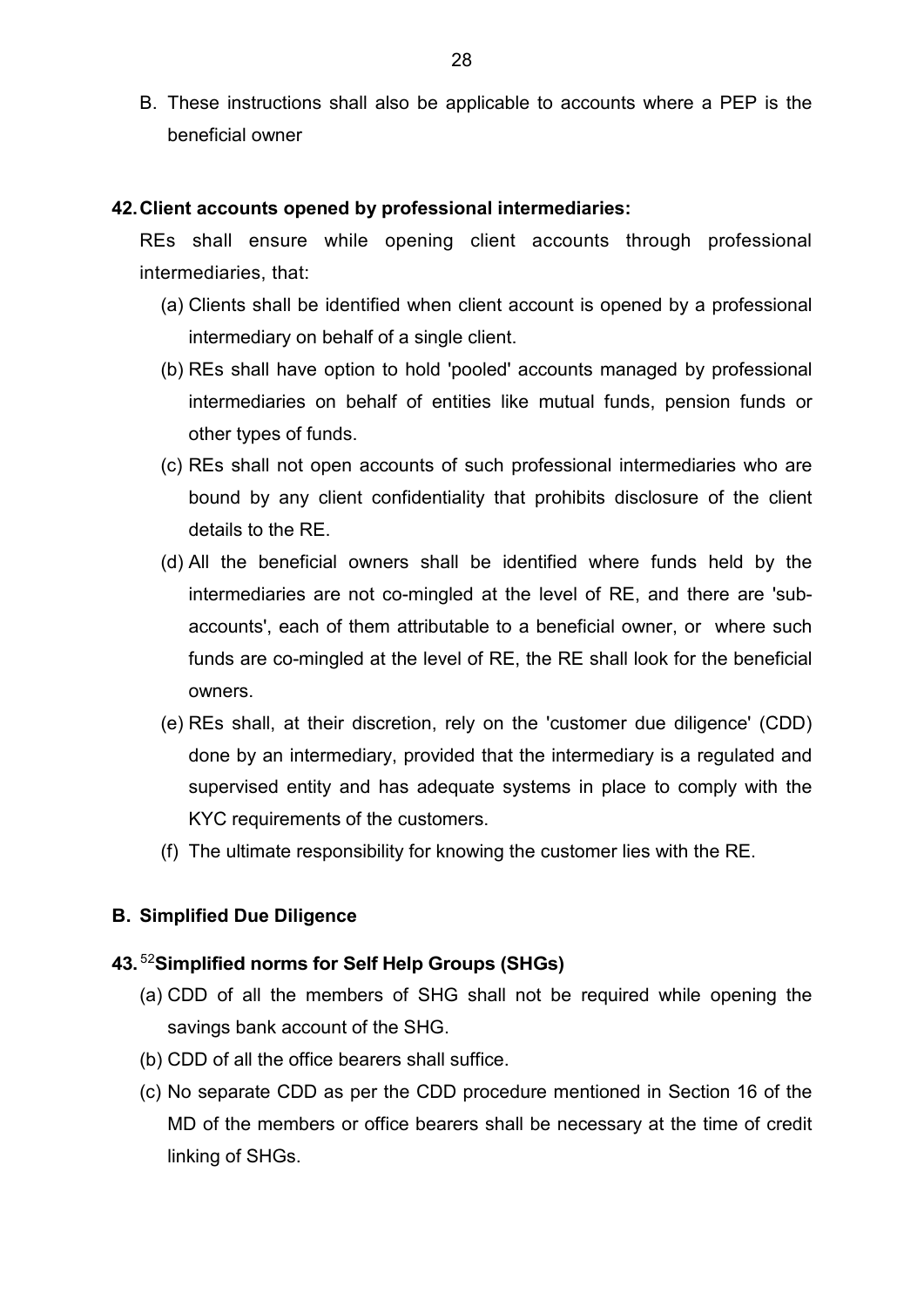## **44.Procedure to be followed by banks while opening accounts of foreign students**

- (a) Banks shall, at their option, open a Non Resident Ordinary (NRO) bank account of a foreign student on the basis of his/her passport (with visa & immigration endorsement) bearing the proof of identity and address in the home country together with a photograph and a letter offering admission from the educational institution in India.
	- i. Provided that a declaration about the local address shall be obtained within a period of 30 days of opening the account and the said local address is verified.
	- ii. Provided further that pending the verification of address, the account shall be operated with a condition of allowing foreign remittances not exceeding USD 1,000 or equivalent into the account and a cap of rupees fifty thousand on aggregate in the same, during the 30-day period.
- (b) The account shall be treated as a normal NRO account, and shall be operated in terms of Reserve Bank of India's instructions on Non-Resident Ordinary Rupee (NRO) Account, and the provisions of FEMA 1999.
- (c) Students with Pakistani nationality shall require prior approval of the Reserve Bank for opening the account.

### **45.Simplified KYC norms for Foreign Portfolio Investors (FPIs)**

Accounts of FPIs which are eligible/ registered as per SEBI guidelines, for the purpose of investment under Portfolio Investment Scheme (PIS), shall be opened by accepting KYC documents as detailed in [Annex III,](#page-53-0) subject to Income Tax (FATCA/CRS) Rules.

Provided that banks shall obtain undertaking from FPIs or the Global Custodian acting on behalf of the FPI that as and when required, the exempted documents as detailed in [Annex III](#page-53-0) will be submitted.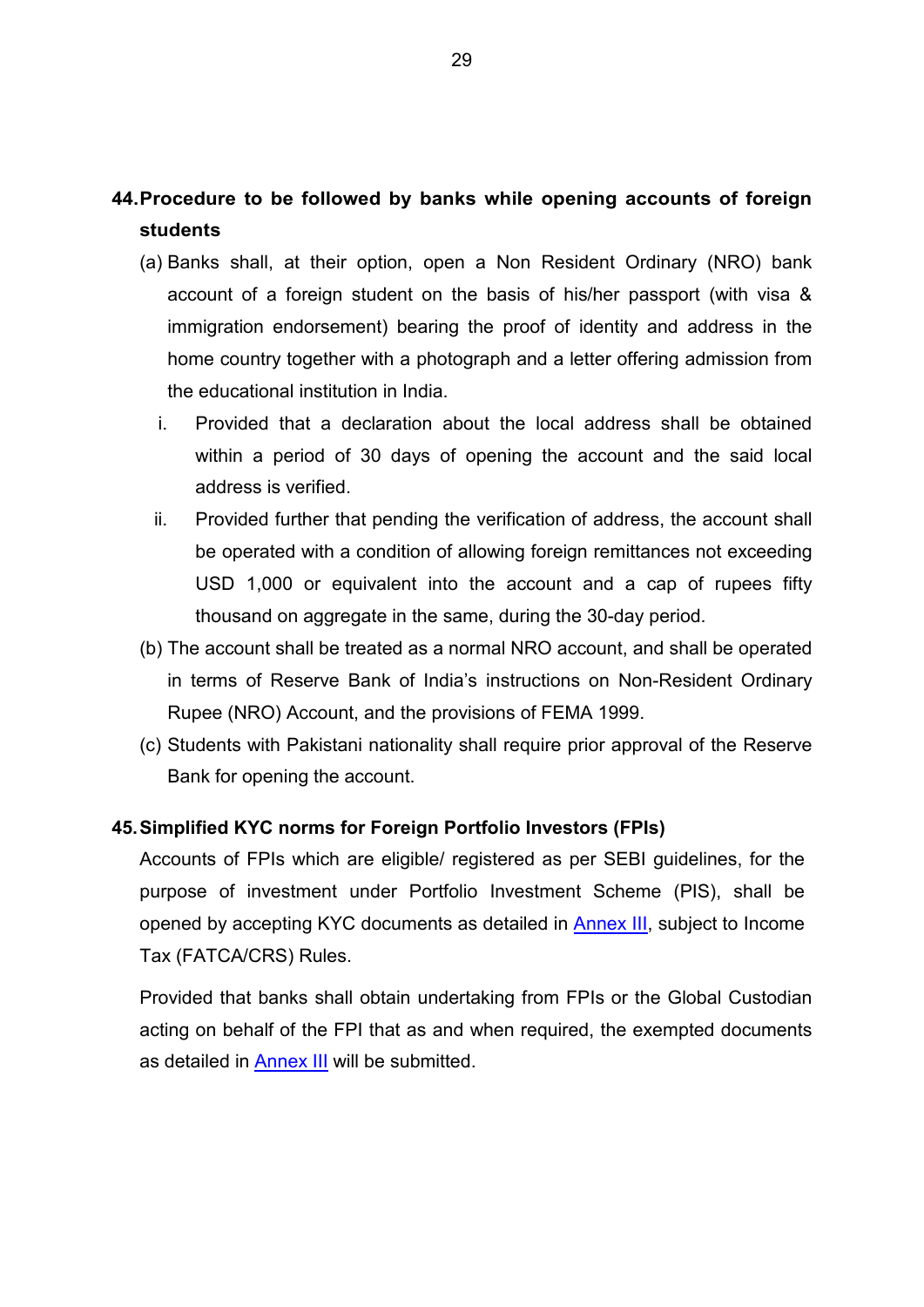#### **Chapter VII**

#### **Record Management**

- **46.**The following steps shall be taken regarding maintenance, preservation and reporting of customer account information, with reference to provisions of PML Act and Rules. REs shall,
	- (a) maintain all necessary records of transactions between the RE and the customer, both domestic and international, for at least five years from the date of transaction;
	- (b) preserve the records pertaining to the identification of the customers and their addresses obtained while opening the account and during the course of business relationship, for at least five years after the business relationship is ended;
	- (c) make available the identification records and transaction data to the competent authorities upon request;
	- (d) introduce a system of maintaining proper record of transactions prescribed under Rule 3 of Prevention of Money Laundering (Maintenance of Records) Rules, 2005 (PML Rules, 2005);
	- (e) maintain all necessary information in respect of transactions prescribed under PML Rule 3 so as to permit reconstruction of individual transaction, including the following:
		- (i) the nature of the transactions;
		- (ii) the amount of the transaction and the currency in which it was denominated;
		- (iii) the date on which the transaction was conducted; and
		- (iv) the parties to the transaction.
	- (f) evolve a system for proper maintenance and preservation of account information in a manner that allows data to be retrieved easily and quickly whenever required or when requested by the competent authorities;
	- (g) maintain records of the identity and address of their customer, and records in respect of transactions referred to in Rule 3 in hard or soft format.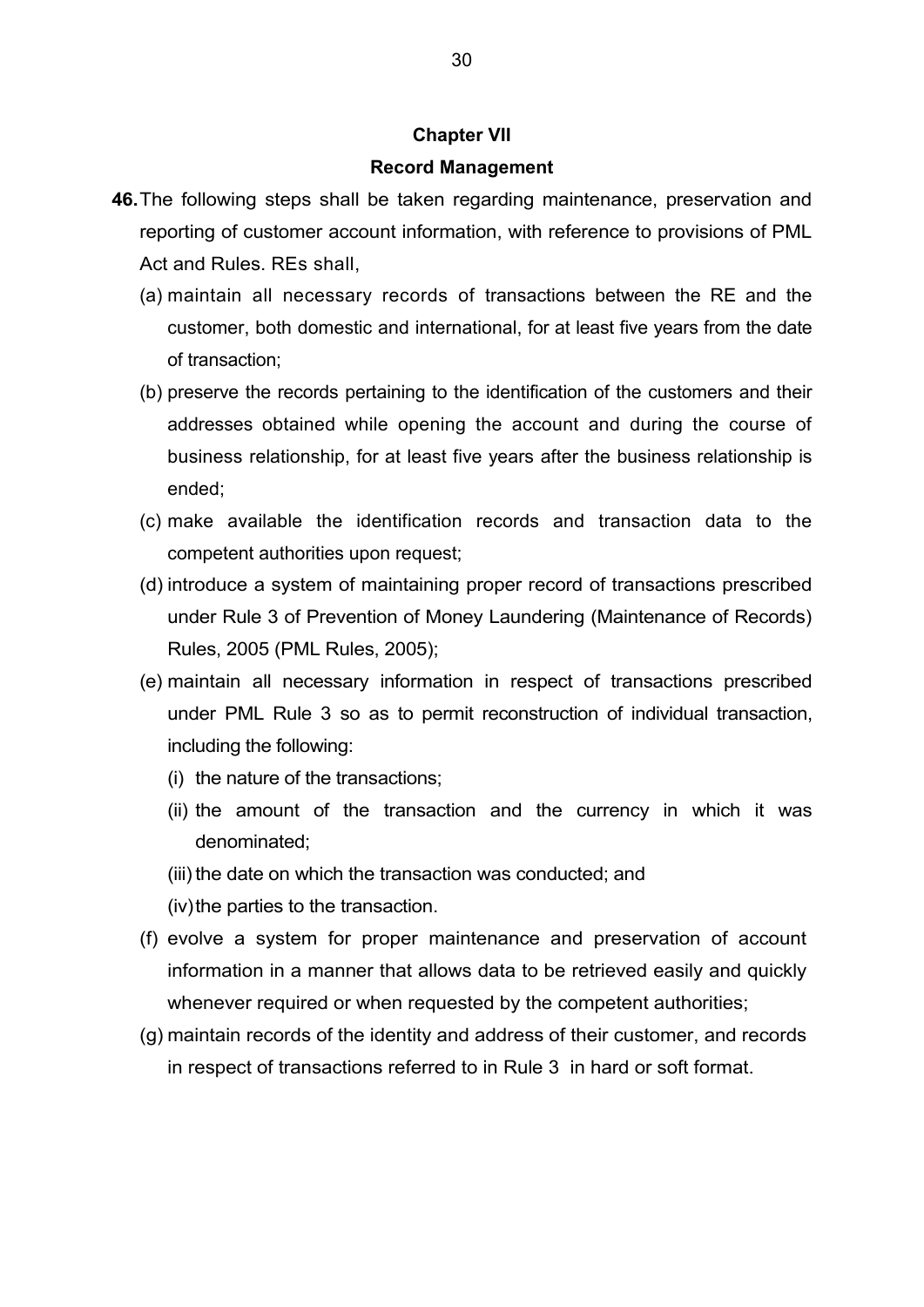#### **Chapter VIII**

#### **Reporting Requirements to Financial Intelligence Unit - India**

**47.**REs shall furnish to the Director, Financial Intelligence Unit-India (FIU-IND), information referred to in Rule 3 of the PML (Maintenance of Records) Rules, 2005 in terms of Rule 7 thereof.

Explanation: In terms of Third Amendment Rules notified September 22, 2015 regarding amendment to sub rule 3 and 4 of rule 7, Director, FIU-IND shall have powers to issue guidelines to the REs for detecting transactions referred to in various clauses of sub-rule (1) of rule 3, to direct them about the form of furnishing information and to specify the procedure and the manner of furnishing information.

- **48.**The reporting formats and comprehensive reporting format guide, prescribed/ released by FIU-IND and Report Generation Utility and Report Validation Utility developed to assist reporting entities in the preparation of prescribed reports shall be taken note of. The editable electronic utilities to file electronic Cash Transaction Reports (CTR) / Suspicious Transaction Reports (STR) which FIU-IND has placed on its website shall be made use of by REs which are yet to install/adopt suitable technological tools for extracting CTR/STR from their live transaction data. The Principal Officers of those REs, whose all branches are not fully computerized, shall have suitable arrangement to cull out the transaction details from branches which are not yet computerized and to feed the data into an electronic file with the help of the editable electronic utilities of CTR/STR as have been made available by FIU-IND on its website [http://fiuindia.gov.in.](http://fiuindia.gov.in/)
- **49.**While furnishing information to the Director, FIU-IND, delay of each day in not reporting a transaction or delay of each day in rectifying a mis-represented transaction beyond the time limit as specified in the Rule shall be constituted as a separate violation. REs shall not put any restriction on operations in the accounts where an STR has been filed. REs shall keep the fact of furnishing of STR strictly confidential. It shall be ensured that there is no tipping off to the customer at any level.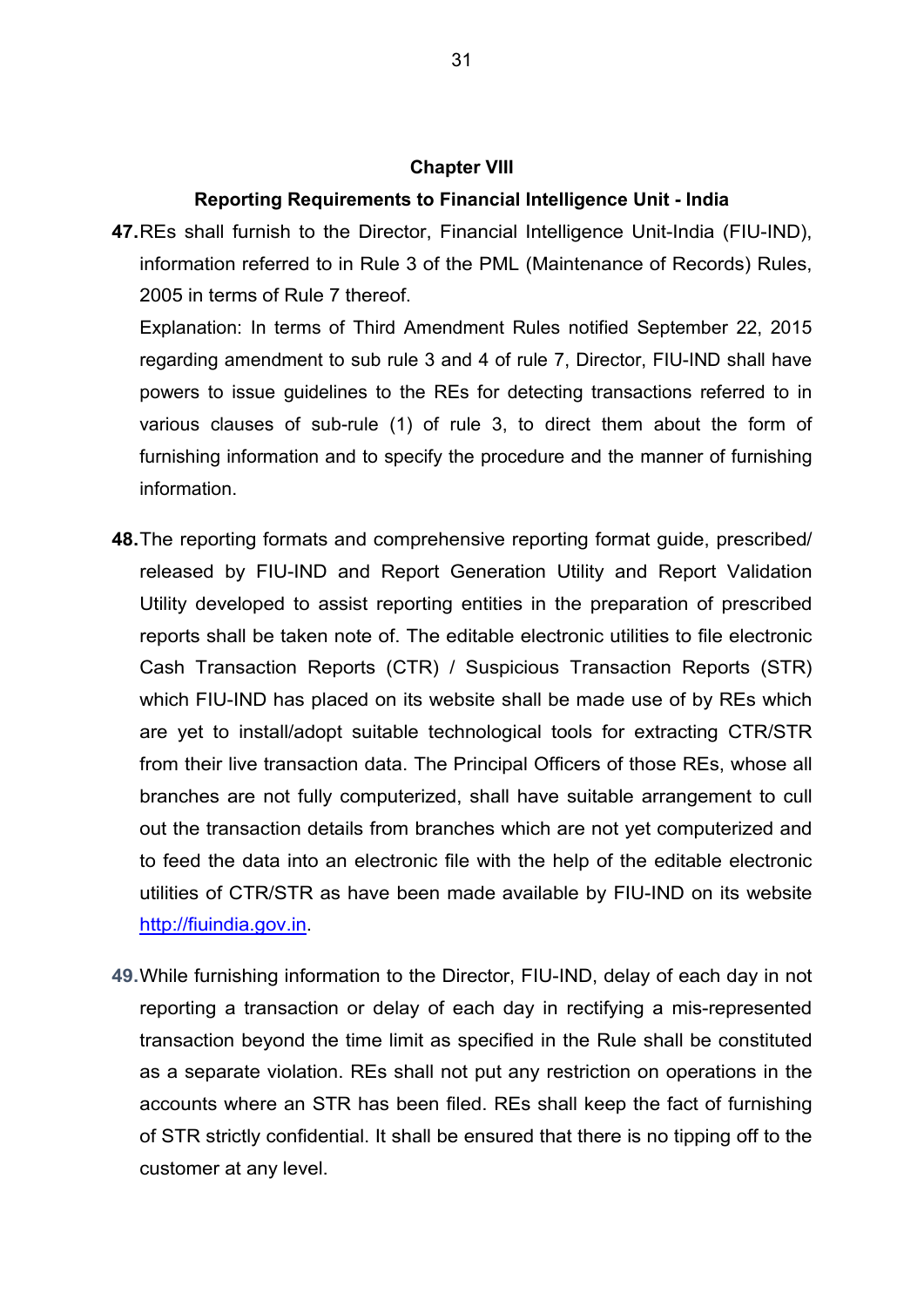**50.**Robust software, throwing alerts when the transactions are inconsistent with risk categorization and updated profile of the customers shall be put in to use as a part of effective identification and reporting of suspicious transactions.

#### **Chapter IX**

## **Requirements/obligations under International Agreements Communications from International Agencies –**

- **51.**REs shall ensure that in terms of Section 51A of the Unlawful Activities (Prevention) (UAPA) Act, 1967 and amendments thereto, they do not have any account in the name of individuals/entities appearing in the lists of individuals and entities, suspected of having terrorist links, which are approved by and periodically circulated by the United Nations Security Council (UNSC). The details of the two lists are as under:
	- (a) The **"ISIL (Da'esh) &Al-Qaida Sanctions List**", which includes names of individuals and entities associated with the Al-Qaida. The updated ISIL &Al-Qaida Sanctions List is available at [https://scsanctions.un.org/fop/fop?xml=htdocs/resources/xml/en/consolidated.](https://scsanctions.un.org/fop/fop?xml=htdocs/resources/xml/en/consolidated.xml&xslt=htdocs/resources/xsl/en/al-qaida-r.xsl) [xml&xslt=htdocs/resources/xsl/en/al-qaida-r.xsl](https://scsanctions.un.org/fop/fop?xml=htdocs/resources/xml/en/consolidated.xml&xslt=htdocs/resources/xsl/en/al-qaida-r.xsl)
	- (b) The **"1988 Sanctions List",** consisting of individuals (Section A of the consolidated list) and entities (Section B) associated with the Taliban which is available at [https://scsanctions.un.org/fop/fop?xml=htdocs/resources/xml/en/consolidated.](https://scsanctions.un.org/fop/fop?xml=htdocs/resources/xml/en/consolidated.xml&xslt=htdocs/resources/xsl/en/taliban-r.xsl) [xml&xslt=htdocs/resources/xsl/en/taliban-r.xsl.](https://scsanctions.un.org/fop/fop?xml=htdocs/resources/xml/en/consolidated.xml&xslt=htdocs/resources/xsl/en/taliban-r.xsl)
- **52.** Details of accounts resembling any of the individuals/entities in the lists shall be reported to FIU-IND apart from advising Ministry of Home Affairs as required under UAPA notification dated March 14, 2019.
- **53.** In addition to the above, other UNSCRs circulated by the Reserve Bank in respect of any other jurisdictions/ entities from time to time shall also be taken note of.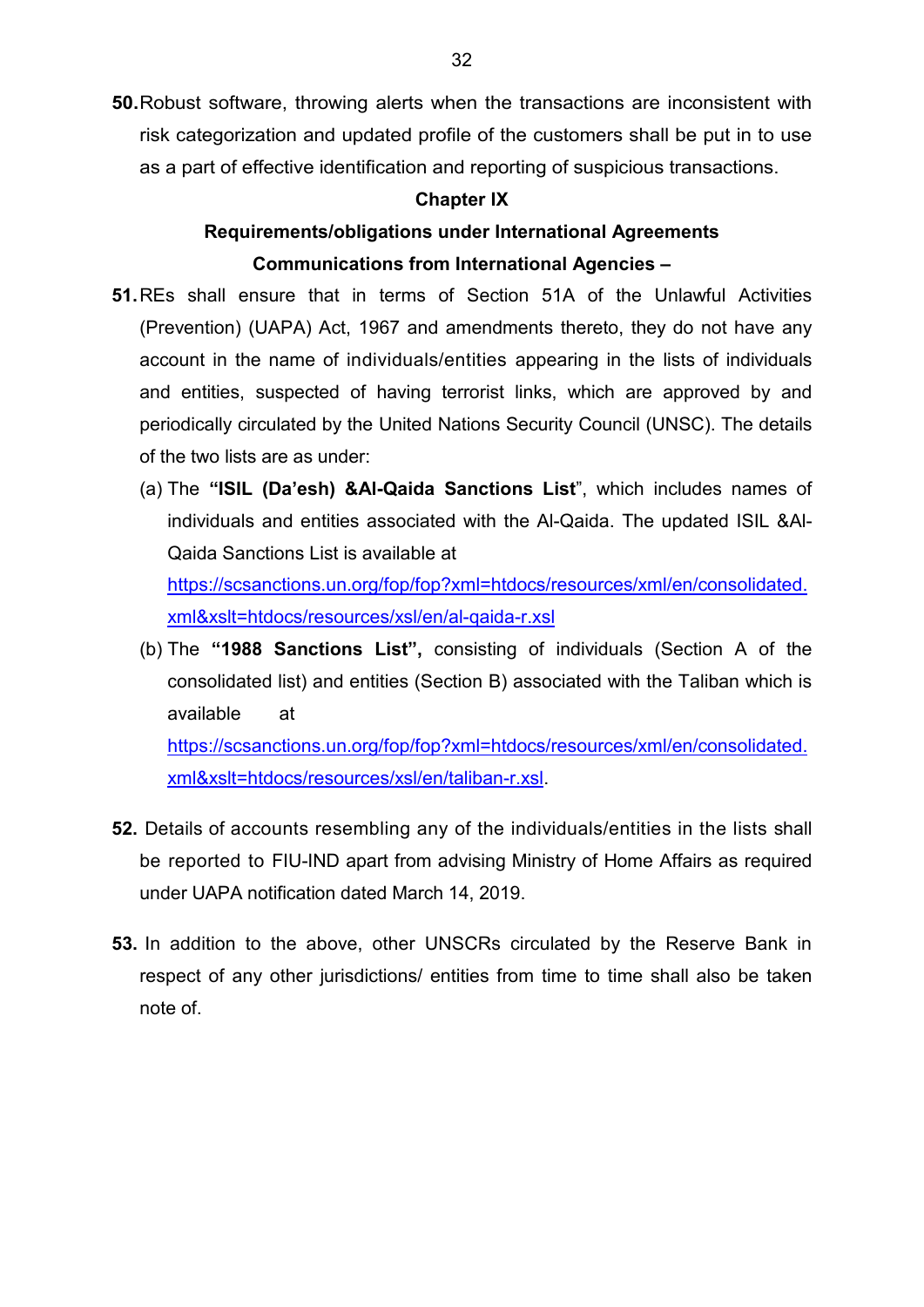# **54.Freezing of Assets under Section 51A of Unlawful Activities (Prevention) Act, 1967**

The procedure laid down in the UAPA Order dated <sup>53</sup>March 14, 2019 [\(Annex II](#page-15-0) of this Master Direction) shall be strictly followed and meticulous compliance with the Order issued by the Government shall be ensured.

## **55. Jurisdictions that do not or insufficiently apply the FATF Recommendations**

- (a) FATF Statements circulated by Reserve Bank of India from time to time, and publicly available information, for identifying countries, which do not or insufficiently apply the FATF Recommendations, shall be considered. Risks arising from the deficiencies in AML/CFT regime of the jurisdictions included in the FATF Statement shall be taken into account.
- (b) Special attention shall be given to business relationships and transactions with persons (including legal persons and other financial institutions) from or in countries that do not or insufficiently apply the FATF Recommendations and jurisdictions included in FATF Statements.

*Explanation: The process referred to in Section 55 a & b do not preclude REs from having legitimate trade and business transactions with the countries and jurisdictions mentioned in the FATF statement.* 

(c) The background and purpose of transactions with persons (including legal persons and other financial institutions) from jurisdictions included in FATF Statements and countries that do not or insufficiently apply the FATF Recommendations shall be examined, and written findings together with all documents shall be retained and shall be made available to Reserve Bank/other relevant authorities, on request.

## **Chapter X**

### **Other Instructions**

## **56.** [54](#page-3-20)**Secrecy Obligations and Sharing of Information:**

- (a) Banks shall maintain secrecy regarding the customer information which arises out of the contractual relationship between the banker and customer.
- (b) Information collected from customers for the purpose of opening of account shall be treated as confidential and details thereof shall not be divulged for the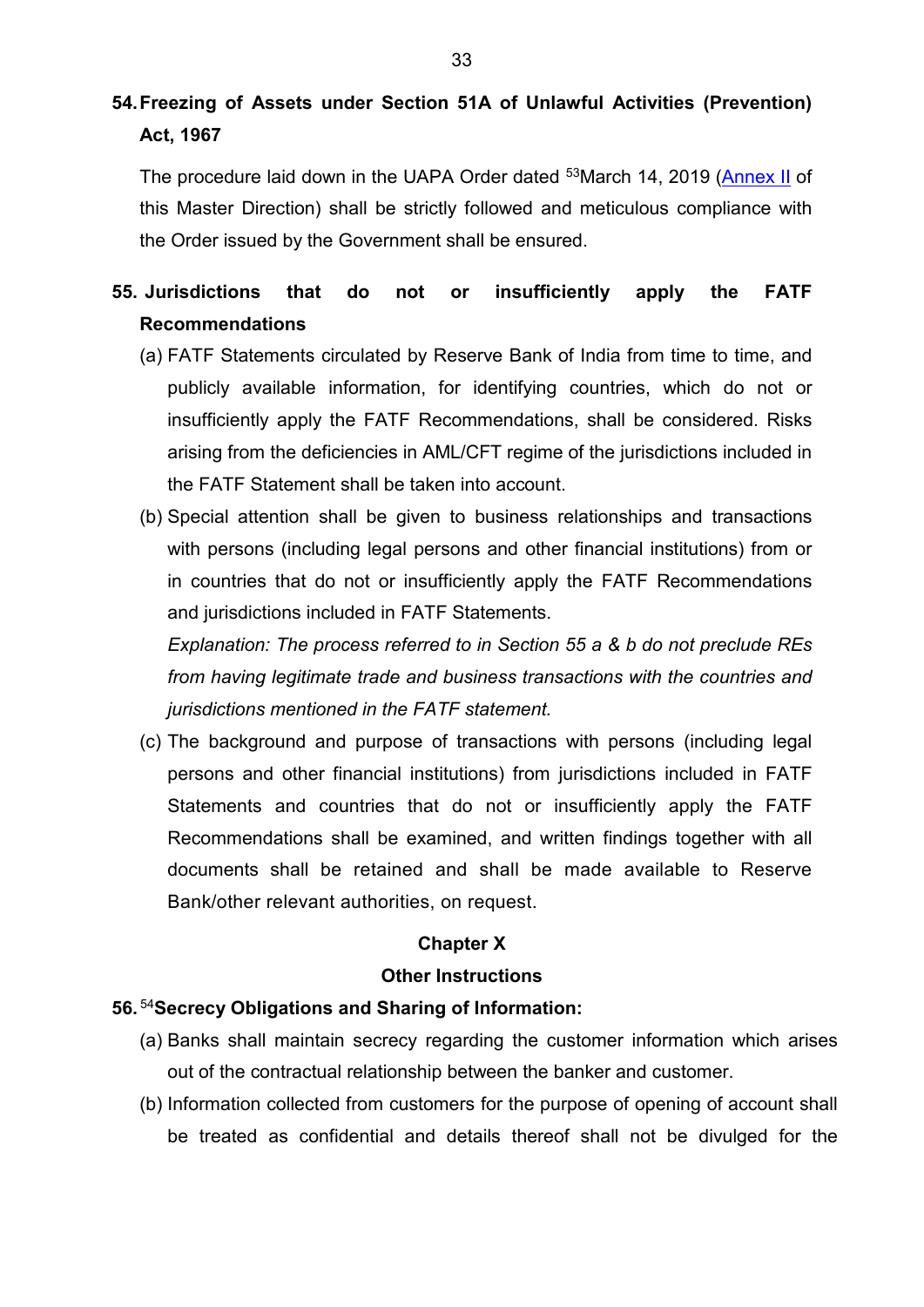purpose of cross selling, or for any other purpose without the express permission of the customer.

- (c) While considering the requests for data/information from Government and other agencies, banks shall satisfy themselves that the information being sought is not of such a nature as will violate the provisions of the laws relating to secrecy in the banking transactions.
- (d) The exceptions to the said rule shall be as under:
	- i. Where disclosure is under compulsion of law
	- ii. Where there is a duty to the public to disclose,
	- iii. the interest of bank requires disclosure and
	- iv. Where the disclosure is made with the express or implied consent of the customer.
- (e) NBFCs shall maintain confidentiality of information as provided in Section 45NB of RBI Act 1934.

## **57.CDD Procedure and sharing KYC information with Central KYC Records Registry (CKYCR)**

REs shall capture the KYC information for sharing with the CKYCR in the manner mentioned in the Rules, as required by the revised KYC templates prepared for ['individuals'](http://rbidocs.rbi.org.in/rdocs/content/pdfs/KYCIND261115_A1.pdf) and 'Legal Entities' as the case may be. Government of India has authorised the Central Registry of Securitisation Asset Reconstruction and Security Interest of India (CERSAI), to act as, and to perform the functions of the CKYCR vide Gazette Notification No. S.O. 3183(E) dated November 26, 2015.

The 'live run' of the CKYCR would start with effect from July 15, 2016 in phased manner beginning with new 'individual accounts'. Accordingly, REs shall take the following steps:

- (i) Scheduled Commercial Banks (SCBs) shall invariably upload the KYC data pertaining to all new individual accounts opened on or after January 1, 2017 with CERSAI in terms of the provisions of the Prevention of Money Laundering (Maintenance of Records) Rules, 2005. SCBs are, however, allowed time upto February 1, 2017 for uploading date in respect of accounts opened during January 2017.
- (ii) REs other than SCBs shall upload the KYC data pertaining to all new individual accounts opened on or after from April 1, 2017 with CERSAI in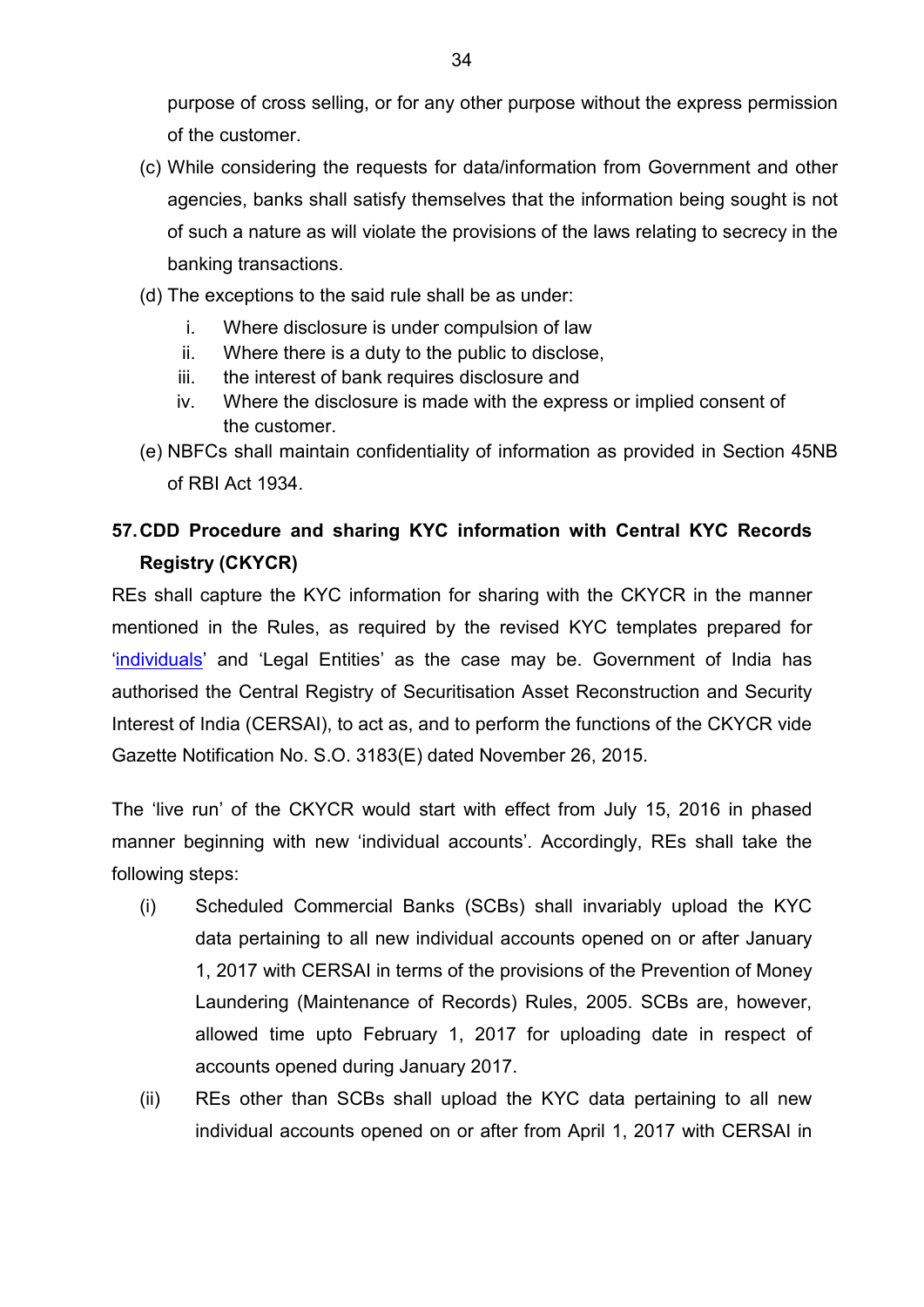terms of the provisions of the Prevention of Money Laundering (Maintenance of Records) Rules, 2005.

(iii) Operational Guidelines (version 1.1) for uploading the KYC data have been released by CERSAI. Further, 'Test Environment' has also been made available by CERSAI for the use of REs.

## **58.Reporting requirement under Foreign Account Tax Compliance Act (FATCA) and Common Reporting Standards (CRS)**

Under FATCA and CRS, REs shall adhere to the provisions of Income Tax Rules [114F](http://www.incometaxindia.gov.in/Rules/Income-Tax%20Rules/ITR114F.htm), [114G](http://www.incometaxindia.gov.in/Rules/Income-Tax%20Rules/ITR114g.htm) and [114H](http://www.incometaxindia.gov.in/Rules/Income-Tax%20Rules/ITR114h.htm) and determine whether they are a Reporting Financial Institution as defined in Income Tax Rule 114F and if so, shall take following steps for complying with the reporting requirements:

- (a) Register on the related e-filling portal of Income Tax Department as Reporting Financial Institutions at the link<https://incometaxindiaefiling.gov.in/> post login --> My Account --> Register as Reporting Financial Institution,
- (b) Submit online reports by using the digital signature of the 'Designated Director' by either uploading the Form 61B or 'NIL' report, for which, the schema prepared by Central Board of Direct Taxes (CBDT) shall be referred to.

*Explanation: REs shall refer to the spot reference rates published by Foreign Exchange Dealers' Association of India (FEDAI) on their website at http://www.fedai.org.in/RevaluationRates.aspx for carrying out the due diligence procedure for the purposes of identifying reportable accounts in terms of Rule 114H.*

- (c) Develop Information Technology (IT) framework for carrying out due diligence procedure and for recording and maintaining the same, as provided in Rule 114H.
- (d) Develop a system of audit for the IT framework and compliance with Rules 114F, 114G and 114H of Income Tax Rules.
- (e) Constitute a "High Level Monitoring Committee" under the Designated Director or any other equivalent functionary to ensure compliance.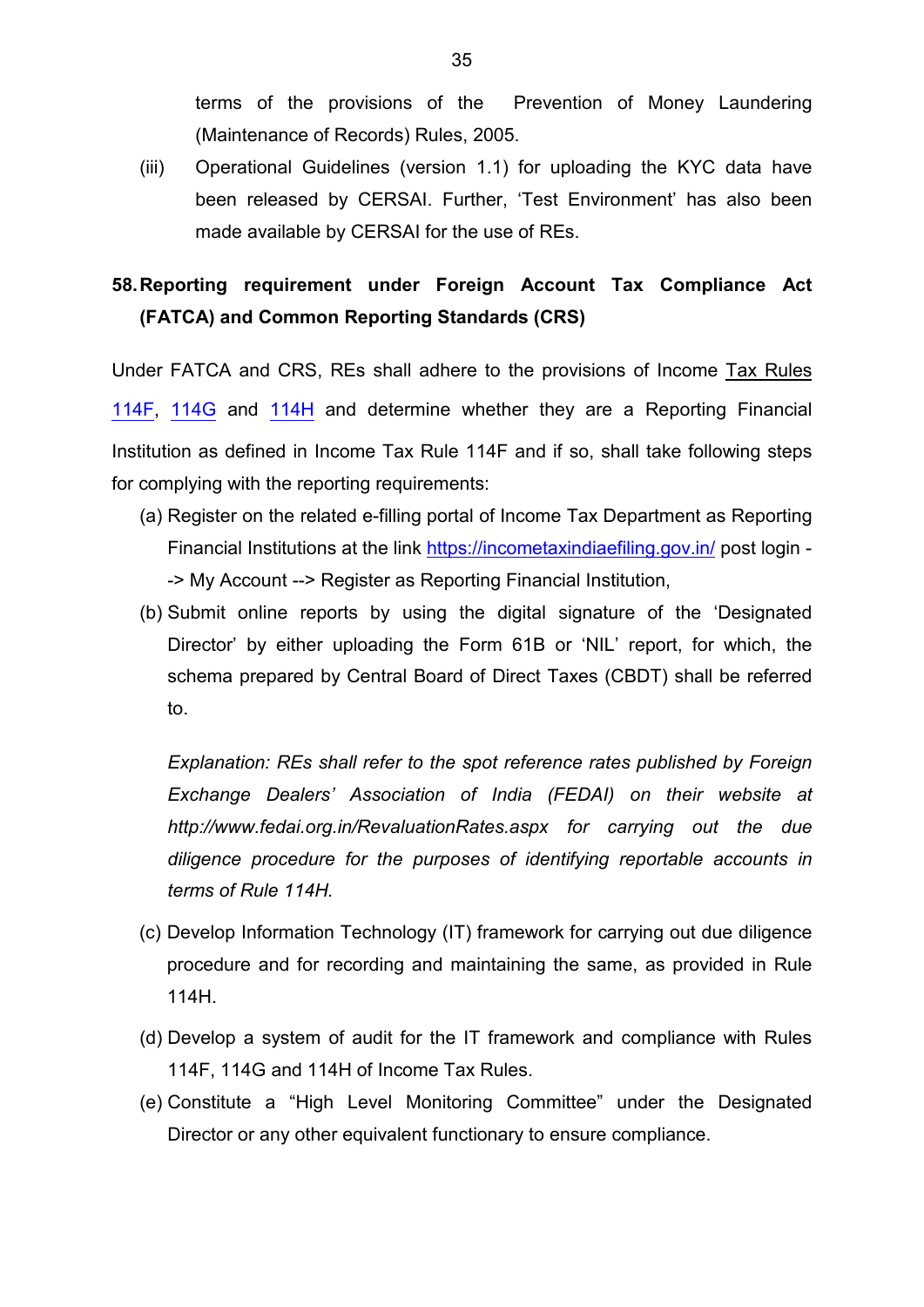- (f) Ensure compliance with updated instructions/ rules/ guidance notes/ Press releases/ issued on the subject by Central Board of Direct Taxes (CBDT) from time to time and available on the web site [http://www.incometaxindia.gov.in/Pages/default.aspx.](https://www.incometaxindia.gov.in/Pages/default.aspx) REs may take note of the following:
	- i. updated [Guidance Note](http://www.incometaxindia.gov.in/News/Guidance-Note-on-FATCA-and-CRS-May-2016.pdf) on FATCA and CRS
	- ii. a **press release** on 'Closure of Financial Accounts' under Rule 114H (8).

### **59.Period for presenting payment instruments**

Payment of cheques/drafts/pay orders/banker's cheques, if they are presented beyond the period of three months from the date of such instruments, shall not be made.

### **60.Operation of Bank Accounts & Money Mules**

The instructions on opening of accounts and monitoring of transactions shall be strictly adhered to, in order to minimise the operations of "Money Mules" which are used to launder the proceeds of fraud schemes (*e.g.,* phishing and identity theft) by criminals who gain illegal access to deposit accounts by recruiting third parties which act as "money mules." If it is established that an account opened and operated is that of a Money Mule, it shall be deemed that the bank has not complied with these directions.

### **61.Collection of Account Payee Cheques**

Account payee cheques for any person other than the payee constituent shall not be collected. Banks shall, at their option, collect account payee cheques drawn for an amount not exceeding rupees fifty thousand to the account of their customers who are co-operative credit societies, provided the payees of such cheques are the constituents of such co-operative credit societies.

**62.**(a) A Unique Customer Identification Code (UCIC) shall be allotted while entering into new relationships with individual customers as also the existing customers by banks and NBFCs.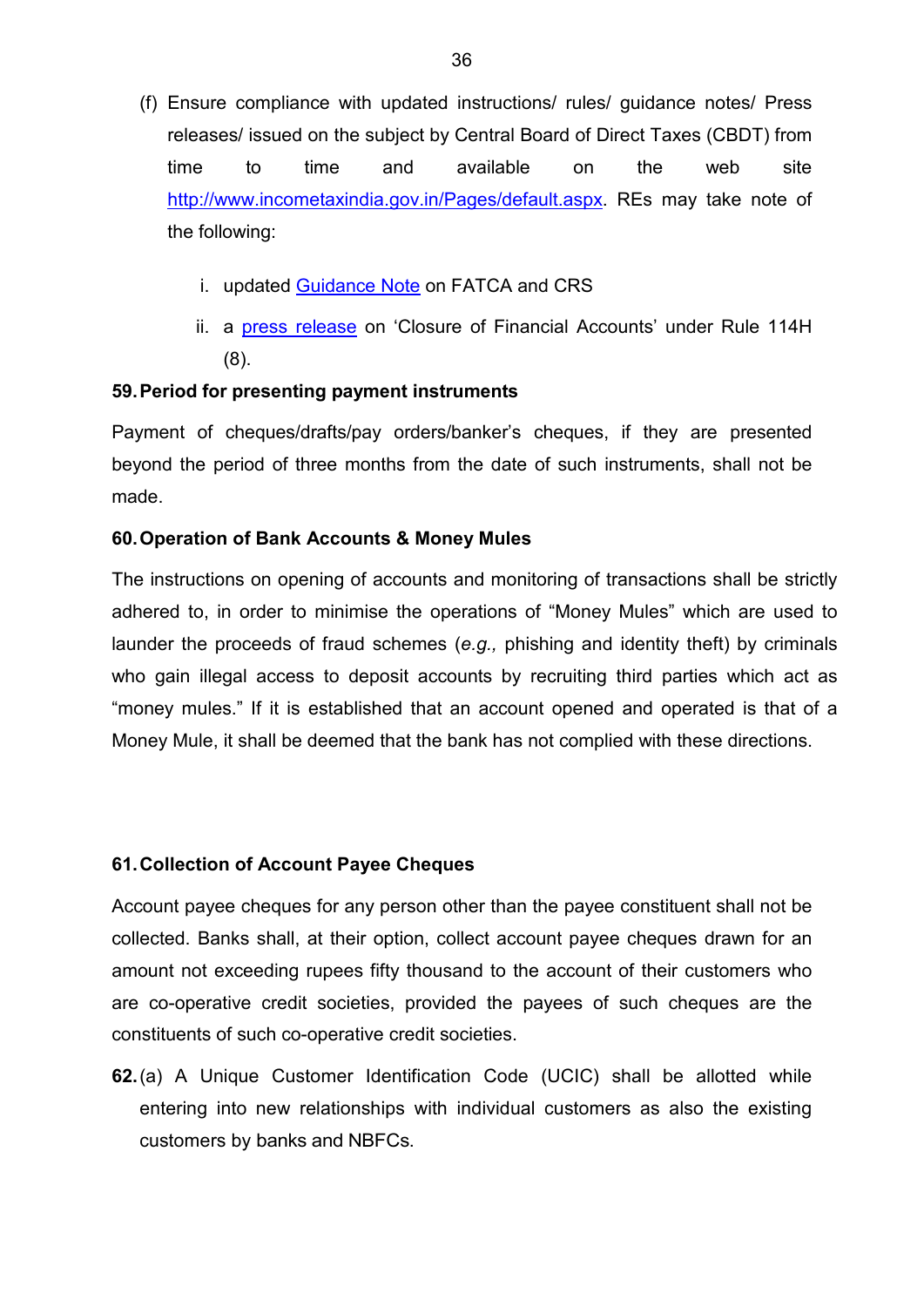(b) The banks/NBFCs shall, at their option, not issue UCIC to all walkin/occasional customers such as buyers of pre-paid instruments/purchasers of third party products provided it is ensured that there is adequate mechanism to identify such walk-in customers who have frequent transactions with them and ensure that they are allotted UCIC.

# **63. Introduction of New Technologies – Credit Cards/Debit Cards/ Smart Cards/Gift Cards/Mobile Wallet/ Net Banking/ Mobile Banking/RTGS/ NEFT/ECS/IMPS etc.**

Adequate attention shall be paid by REs to any money-laundering and financing of terrorism threats that may arise from new or developing technologies and it shall be ensured that appropriate KYC procedures issued from time to time are duly applied before introducing new products/services/technologies. Agents used for marketing of credit cards shall also be subjected to due diligence and KYC measures.

#### **64.Correspondent Banks**

Banks shall have a policy approved by their Boards, or by a committee headed by the Chairman/CEO/MD to lay down parameters for approving correspondent banking relationships subject to the following conditions:

- (a) Sufficient information in relation to the nature of business of the bank including information on management, major business activities, level of AML/CFT compliance, purpose of opening the account, identity of any third party entities that will use the correspondent banking services, and regulatory/supervisory framework in the bank's home country shall be gathered.
- (b) Post facto approval of the Board at its next meeting shall be obtained for the proposals approved by the Committee.
- (c) The responsibilities of each bank with whom correspondent banking relationship is established shall be clearly documented.
- (d) In the case of payable-through-accounts, the correspondent bank shall be satisfied that the respondent bank has verified the identity of the customers having direct access to the accounts and is undertaking on-going 'due diligence' on them.
- (e) The correspondent bank shall ensure that the respondent bank is able to provide the relevant customer identification data immediately on request.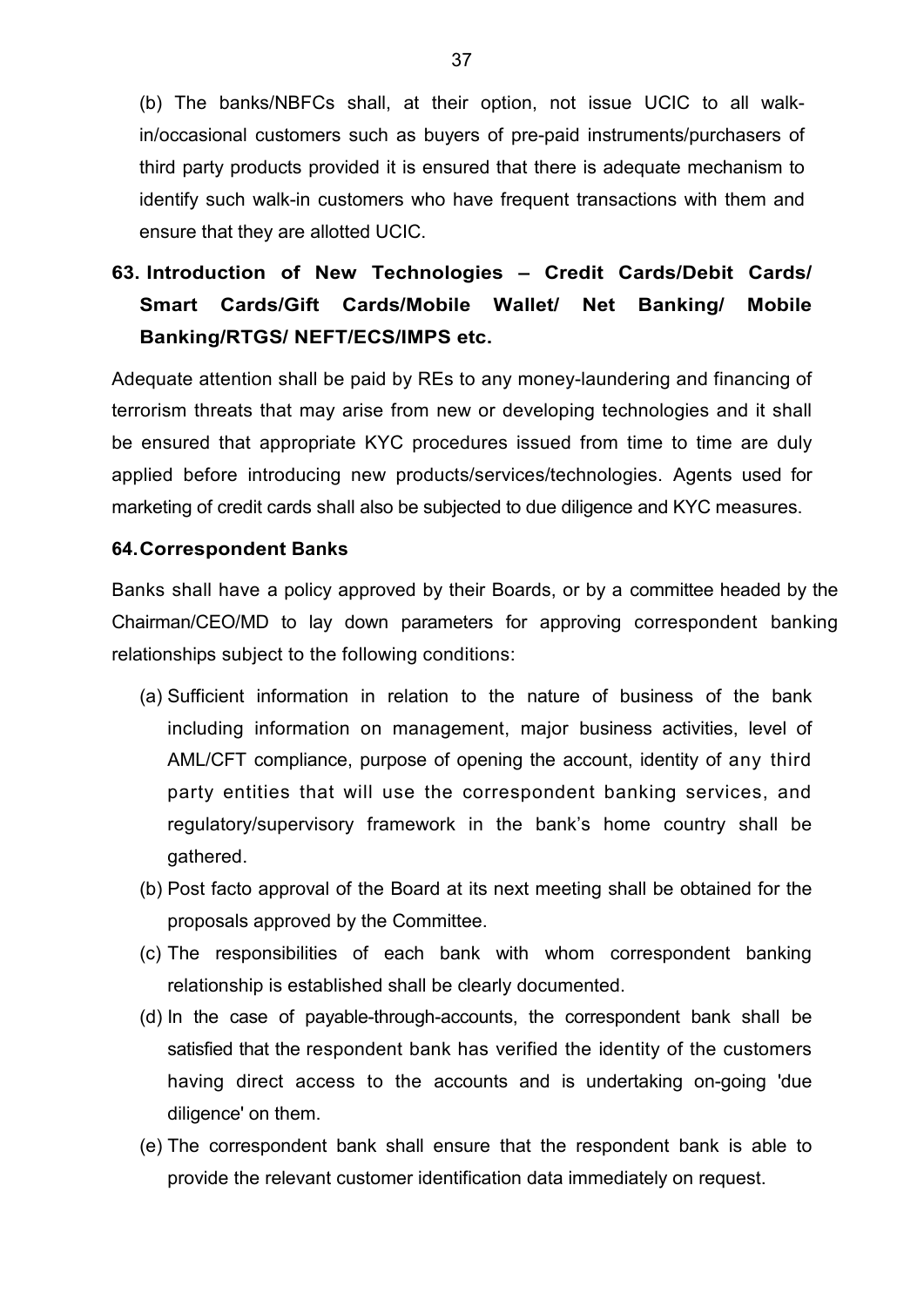- (f) Correspondent relationship shall not be entered into with a shell bank.
- $(g)$  It shall be ensured that the correspondent banks do not permit their accounts to be used by shell banks.
- (h)Banks shall be cautious with correspondent banks located in jurisdictions which have strategic deficiencies or have not made sufficient progress in implementation of FATF Recommendations.
- (i) Banks shall ensure that respondent banks have KYC/AML policies and procedures in place and apply enhanced 'due diligence' procedures for transactions carried out through the correspondent accounts.

#### **65. Wire transfer**

REs shall ensure the following while effecting wire transfer:

(a) All cross-border wire transfers including transactions using credit or debit card shall be accompanied by accurate and meaningful originator information such as name, address and account number or a unique reference number, as prevalent in the country concerned in the absence of account.

Exception: Interbank transfers and settlements where both the originator and beneficiary are banks or financial institutions shall be exempt from the above requirements.

- (b) Domestic wire transfers of rupees fifty thousand and above shall be accompanied by originator information such as name, address and account number.
- (c) Customer Identification shall be made if a customer is intentionally structuring wire transfer below rupees fifty thousand to avoid reporting or monitoring. In case of non-cooperation from the customer, efforts shall be made to establish his identity and STR shall be made to FIU-IND.
- (d) Complete originator information relating to qualifying wire transfers shall be preserved at least for a period of five years by the ordering bank.
- (e) A bank processing as an intermediary element of a chain of wire transfers shall ensure that all originator information accompanying a wire transfer is retained with the transfer.
- (f) The receiving intermediary bank shall transfer full originator information accompanying a cross-border wire transfer and preserve the same for at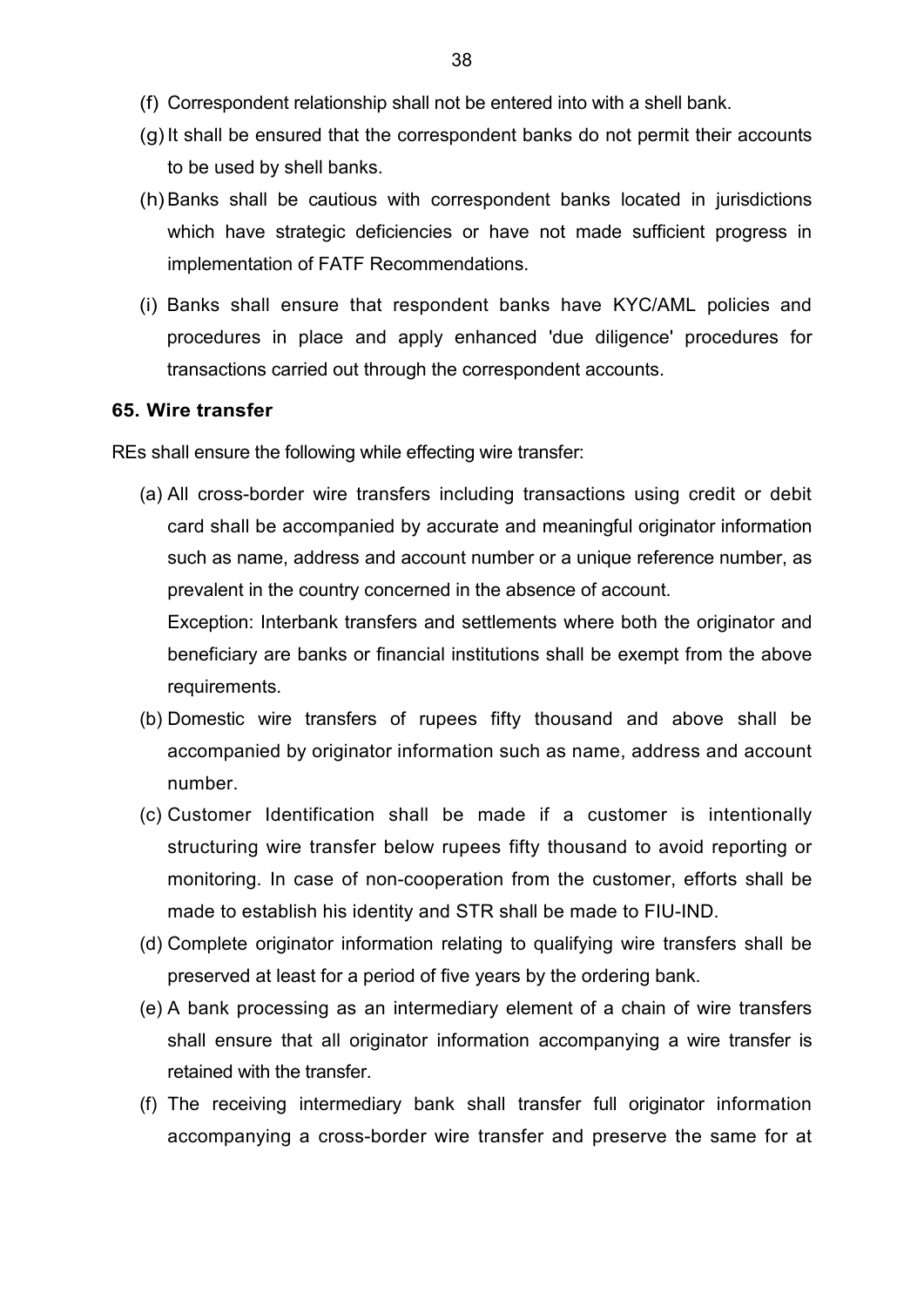least five years if the same cannot be sent with a related domestic wire transfer, due to technical limitations.

- (g) All the information on the originator of wire transfers shall be immediately made available to appropriate law enforcement and/or prosecutorial authorities on receiving such requests.
- (h) Effective risk-based procedures to identify wire transfers lacking complete originator information shall be in place at a beneficiary bank.
- (i) Beneficiary bank shall report transaction lacking complete originator information to FIU-IND as a suspicious transaction.
- (j) The beneficiary bank shall seek detailed information of the fund remitter with the ordering bank and if the ordering bank fails to furnish information on the remitter, the beneficiary shall consider restricting or terminating its business relationship with the ordering bank.

### **66. Issue and Payment of Demand Drafts, etc.,**

Any remittance of funds by way of demand draft, mail/telegraphic transfer/NEFT/IMPS or any other mode and issue of travelers' cheques for value of rupees fifty thousand and above shall be effected by debit to the customer's account or against cheques and not against cash payment.

Further, the name of the purchaser shall be incorporated on the face of the demand draft, pay order, banker's cheque, etc., by the issuing bank. These instructions shall take effect for such instruments issued on or after September 15, 2018.

### **67. [55](#page-3-21)Quoting of PAN**

Permanent account number (PAN) or equivalent e-document thereof of customers shall be obtained and verified while undertaking transactions as per the provisions of Income Tax Rule [114B](http://www.incometaxindia.gov.in/_layouts/15/dit/Pages/viewer.aspx?grp=Rule&cname=CMSID&cval=103120000000007541&searchFilter=%5b%7b%22CrawledPropertyKey%22:0,%22Value%22:%22Income-tax%20Rules%22,%22SearchOperand%22:2%7d,%7b%22CrawledPropertyKey%22:1,%22Value%22:%22Rule%22,%22SearchOperand%22:2%7d%5d&k=&IsDlg=0) applicable to banks, as amended from time to time. Form 60 shall be obtained from persons who do not have PAN or equivalent e-document thereof.

### **68.Selling Third party products**

REs acting as agents while selling third party products as per regulations in force from time to time shall comply with the following aspects for the purpose of these directions: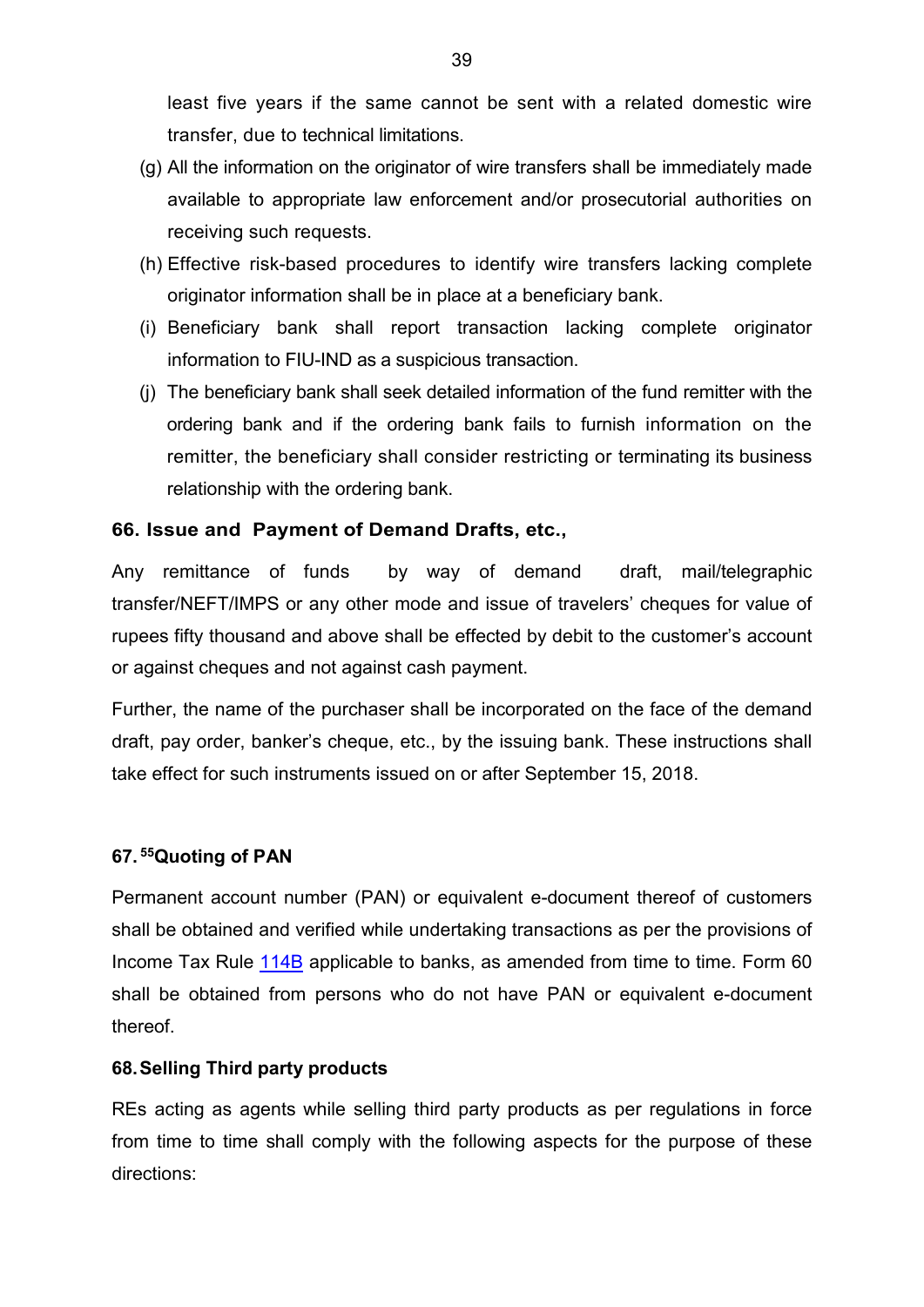- (a) the identity and address of the walk-in customer shall be verified for transactions above rupees fifty thousand as required under Section 13(e) of this Directions.
- (b) transaction details of sale of third party products and related records shall be maintained as prescribed in Chapter VII Section 46.
- (c) AML software capable of capturing, generating and analysing alerts for the purpose of filing CTR/STR in respect of transactions relating to third party products with customers including walk-in customers shall be available.
- (d) transactions involving rupees fifty thousand and above shall be undertaken only by:
	- debit to customers' account or against cheques; and
	- obtaining and verifying the PAN given by the account-based as well as walk-in customers.
- (e) Instruction at 'd' above shall also apply to sale of REs' own products, payment of dues of credit cards/sale and reloading of prepaid/travel cards and any other product for rupees fifty thousand and above.

#### **69.At-par cheque facility availed by co-operative banks**

- (a) The 'at par' cheque facility offered by commercial banks to co-operative banks shall be monitored and such arrangements be reviewed to assess the risks including credit risk and reputational risk arising therefrom.
- (b) The right to verify the records maintained by the customer cooperative banks/ societies for compliance with the extant instructions on KYC and AML under such arrangements shall be retained by banks.
- (c) Cooperative Banks shall:
	- i. ensure that the 'at par' cheque facility is utilised only:
		- a. for their own use,
		- b. for their account-holders who are KYC complaint, provided that all transactions of rupees fifty thousand or more are strictly by debit to the customers' accounts,
		- c. for walk-in customers against cash for less than rupees fifty thousand per individual.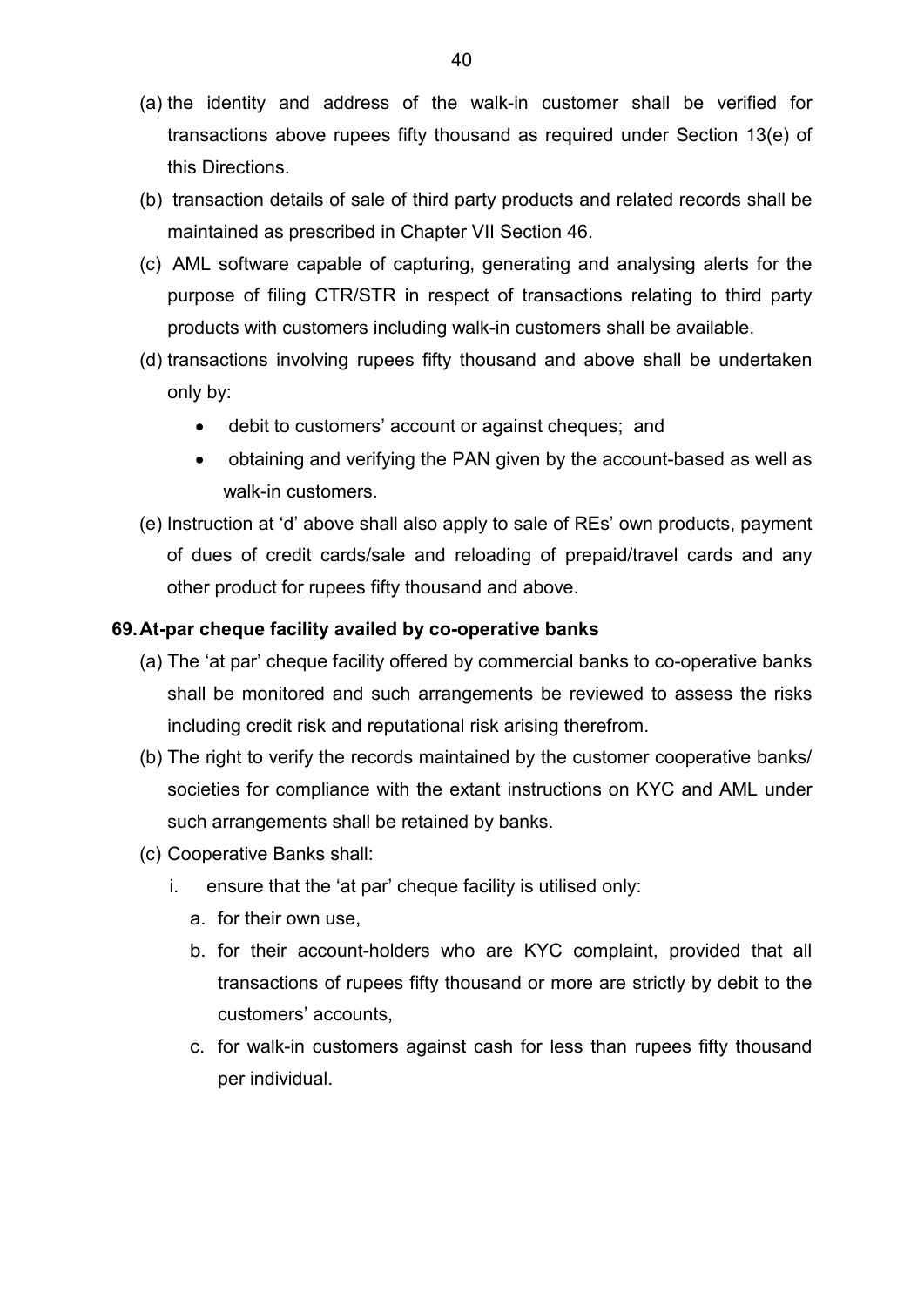- ii. maintain the following:
	- a. records pertaining to issuance of 'at par' cheques covering, inter alia, applicant's name and account number, beneficiary's details and date of issuance of the 'at par' cheque,
	- b. sufficient balances/drawing arrangements with the commercial bank extending such facility for purpose of honouring such instruments.
- iii. ensure that 'At par' cheques issued are crossed 'account payee' irrespective of the amount involved.

### **70.Issuance of Prepaid Payment Instruments (PPIs):**

PPI issuers shall ensure that the instructions issued by Department of Payment and Settlement System of Reserve Bank of India through their Master Direction are strictly adhered to.

### **71.Hiring of Employees and Employee training**

- (a) Adequate screening mechanism as an integral part of their personnel recruitment/hiring process shall be put in place.
- (b) On-going employee training programme shall be put in place so that the members of staff are adequately trained in AML/CFT policy. The focus of the training shall be different for frontline staff, compliance staff and staff dealing with new customers. The front desk staff shall be specially trained to handle issues arising from lack of customer education. Proper staffing of the audit function with persons adequately trained and well-versed in AML/CFT policies of the RE, regulation and related issues shall be ensured.

## **72.Adherence to Know Your Customer (KYC) guidelines by NBFCs/RNBCs and persons authorised by NBFCs/RNBCs including brokers/agents etc.**

- (a) Persons authorised by NBFCs/ RNBCs for collecting the deposits and their brokers/agents or the like, shall be fully compliant with the KYC guidelines applicable to NBFCs/RNBCs.
- (b) All information shall be made available to the Reserve Bank of India to verify the compliance with the KYC guidelines and accept full consequences of any violation by the persons authorised by NBFCs/RNBCs including brokers/agents etc. who are operating on their behalf.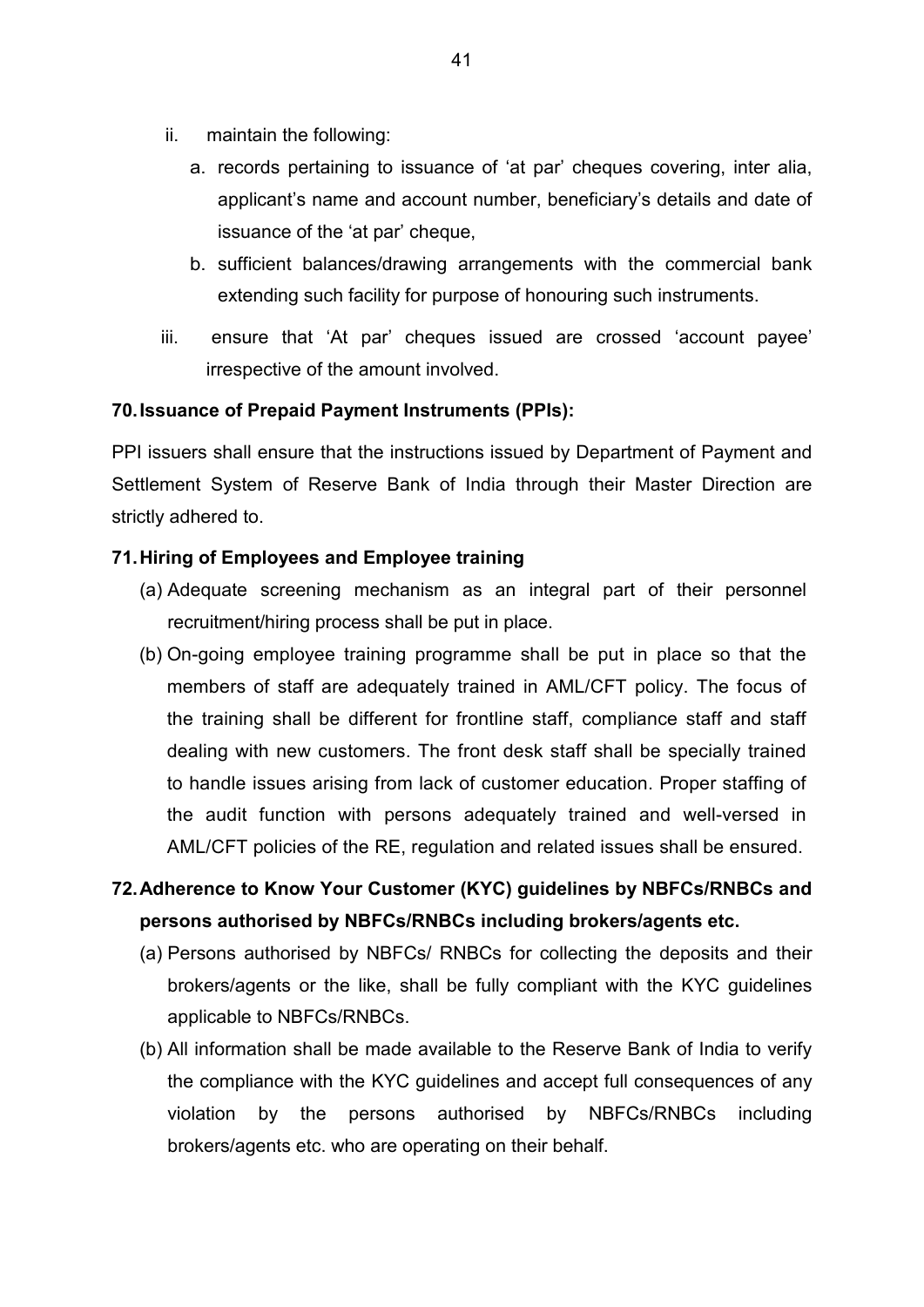(c) The books of accounts of persons authorised by NBFCs/RNBCs including brokers/agents or the like, so far as they relate to brokerage functions of the company, shall be made available for audit and inspection whenever required.

## **Chapter XI Repeal Provisions**

- **73.**With the issue of these directions, the instructions / guidelines contained in the circulars mentioned in the [Appendix,](#page-56-0) issued by the Reserve Bank stand repealed.
- **74.**All approvals / acknowledgements given under the above circulars shall be deemed as given under these directions.
- **75.**All the repealed circulars are deemed to have been in force prior to the coming into effect of these directions.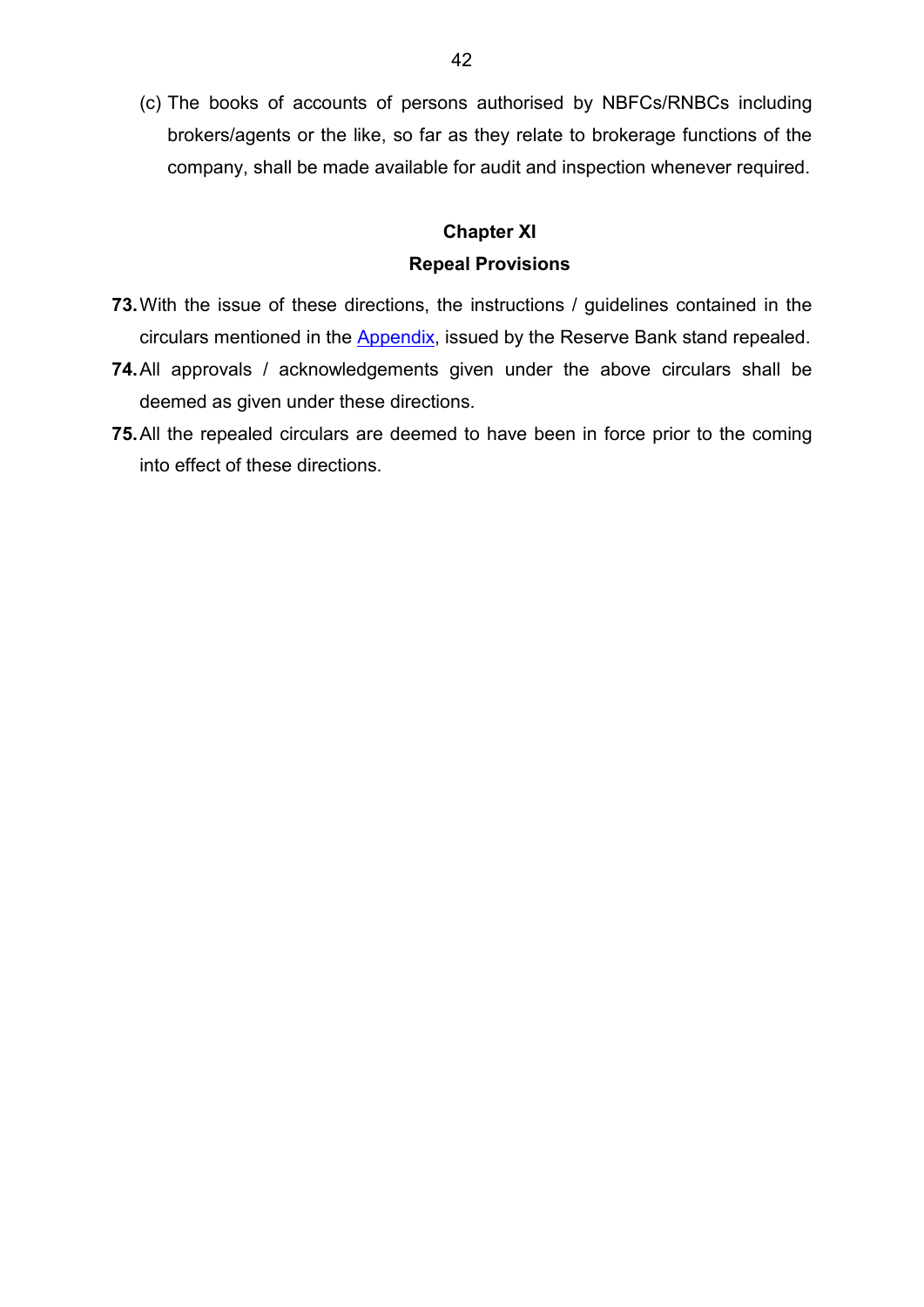#### **[56A](#page-3-22)nnex I**

#### **Digital KYC Process**

<span id="page-42-0"></span>A. The RE shall develop an application for digital KYC process which shall be made available at customer touch points for undertaking KYC of their customers and the KYC process shall be undertaken only through this authenticated application of the REs.

B. The access of the Application shall be controlled by the REs and it should be ensured that the same is not used by unauthorized persons. The Application shall be accessed only through login-id and password or Live OTP or Time OTP controlled mechanism given by REs to its authorized officials. C. The customer, for the purpose of KYC, shall visit the location of the authorized official of the RE or vice-versa. The original OVD shall be in possession of the customer.

D. The RE must ensure that the Live photograph of the customer is taken by the authorized officer and the same photograph is embedded in the Customer Application Form (CAF). Further, the system Application of the RE shall put a watermark in readable form having CAF number, GPS coordinates, authorized official's name, unique employee Code (assigned by REs) and Date (DD:MM:YYYY) and time stamp (HH:MM:SS) on the captured live photograph of the customer.

E. The Application of the RE shall have the feature that only live photograph of the customer is captured and no printed or video-graphed photograph of the customer is captured. The background behind the customer while capturing live photograph should be of white colour and no other person shall come into the frame while capturing the live photograph of the customer.

F. Similarly, the live photograph of the original OVD or proof of possession of Aadhaar where offline verification cannot be carried out (placed horizontally), shall be captured vertically from above and water-marking in readable form as mentioned above shall be done. No skew or tilt in the mobile device shall be there while capturing the live photograph of the original documents.

G. The live photograph of the customer and his original documents shall be captured in proper light so that they are clearly readable and identifiable.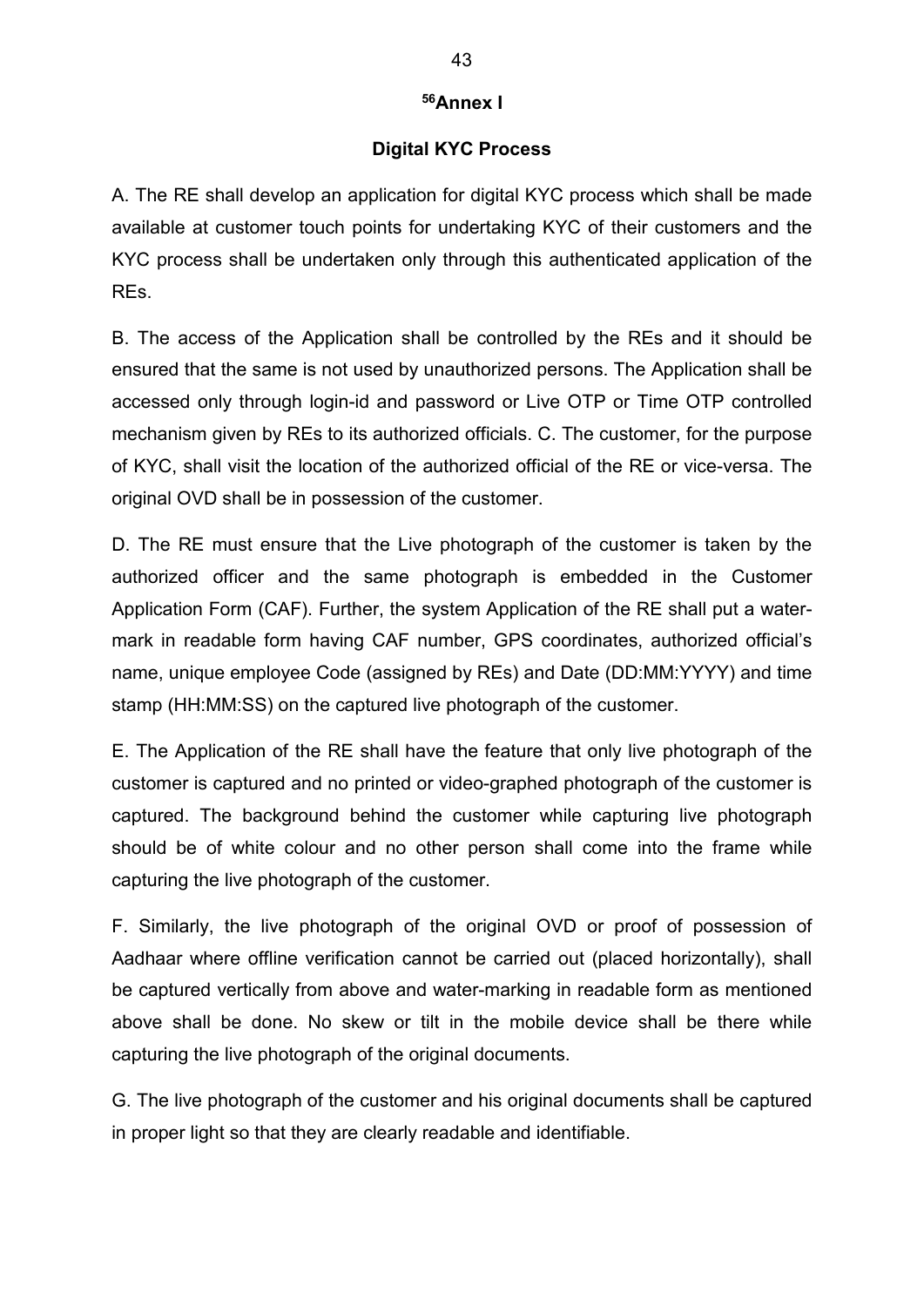H. Thereafter, all the entries in the CAF shall be filled as per the documents and information furnished by the customer. In those documents where Quick Response (QR) code is available, such details can be auto-populated by scanning the QR code instead of manual filing the details. For example, in case of physical Aadhaar/e-Aadhaar downloaded from UIDAI where QR code is available, the details like name, gender, date of birth and address can be auto-populated by scanning the QR available on Aadhaar/e-Aadhaar.

I. Once the above mentioned process is completed, a One Time Password (OTP) message containing the text that 'Please verify the details filled in form before sharing OTP' shall be sent to customer's own mobile number. Upon successful validation of the OTP, it will be treated as customer signature on CAF. However, if the customer does not have his/her own mobile number, then mobile number of his/her family/relatives/known persons may be used for this purpose and be clearly mentioned in CAF. In any case, the mobile number of authorized officer registered with the RE shall not be used for customer signature. The RE must check that the mobile number used in customer signature shall not be the mobile number of the authorized officer.

J. The authorized officer shall provide a declaration about the capturing of the live photograph of customer and the original document. For this purpose, the authorized official shall be verified with One Time Password (OTP) which will be sent to his mobile number registered with the RE. Upon successful OTP validation, it shall be treated as authorized officer's signature on the declaration. The live photograph of the authorized official shall also be captured in this authorized officer's declaration.

K. Subsequent to all these activities, the Application shall give information about the completion of the process and submission of activation request to activation officer of the RE, and also generate the transaction-id/reference-id number of the process. The authorized officer shall intimate the details regarding transaction-id/reference-id number to customer for future reference.

L. The authorized officer of the RE shall check and verify that:- (i) information available in the picture of document is matching with the information entered by authorized officer in CAF. (ii) live photograph of the customer matches with the photo available in the document.; and (iii) all of the necessary details in CAF including mandatory field are filled properly.;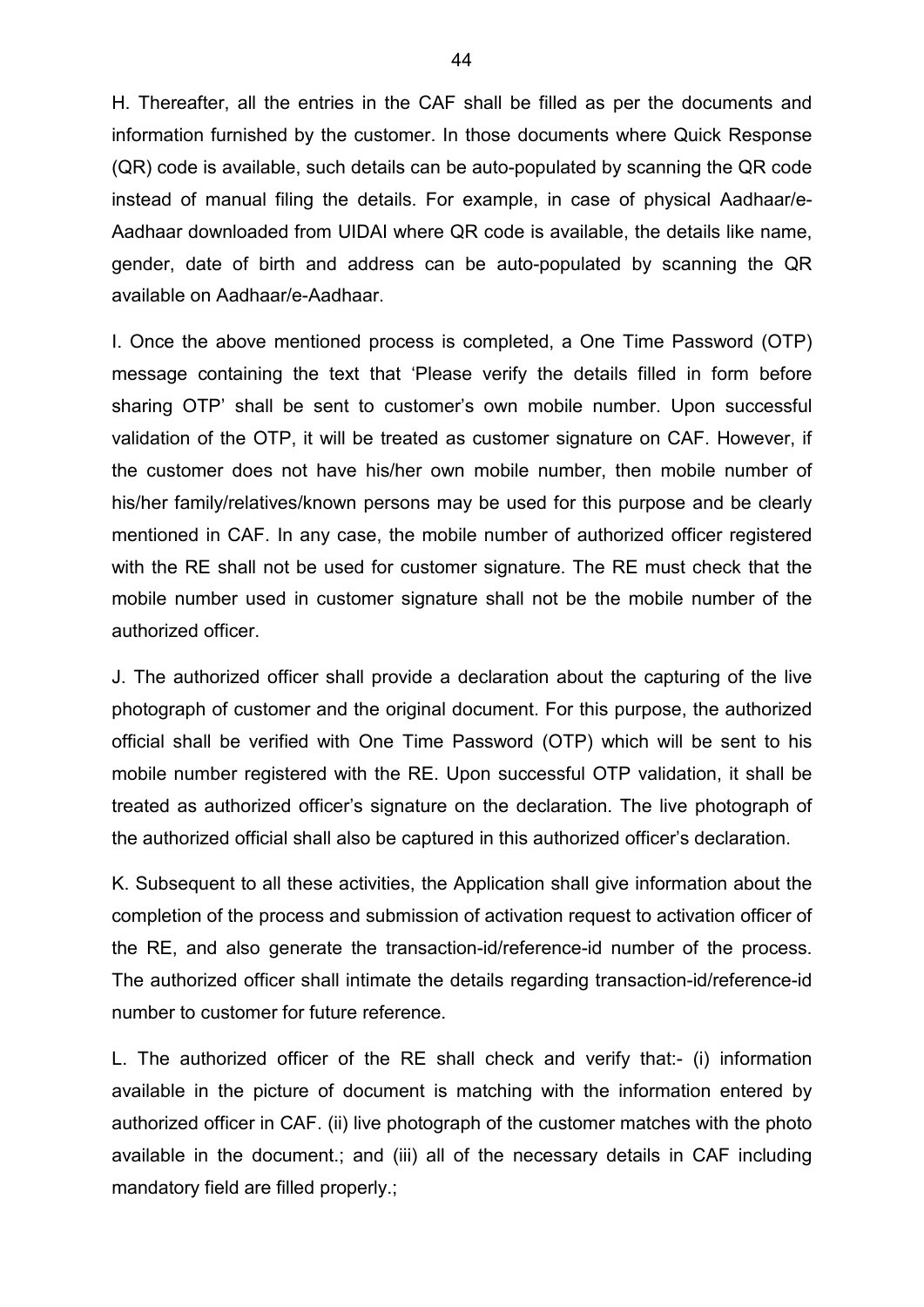M. On Successful verification, the CAF shall be digitally signed by authorized officer of the RE who will take a print of CAF, get signatures/thumb-impression of customer at appropriate place, then scan and upload the same in system. Original hard copy may be returned to the customer.

Banks may use the services of Business Correspondent (BC) for this process.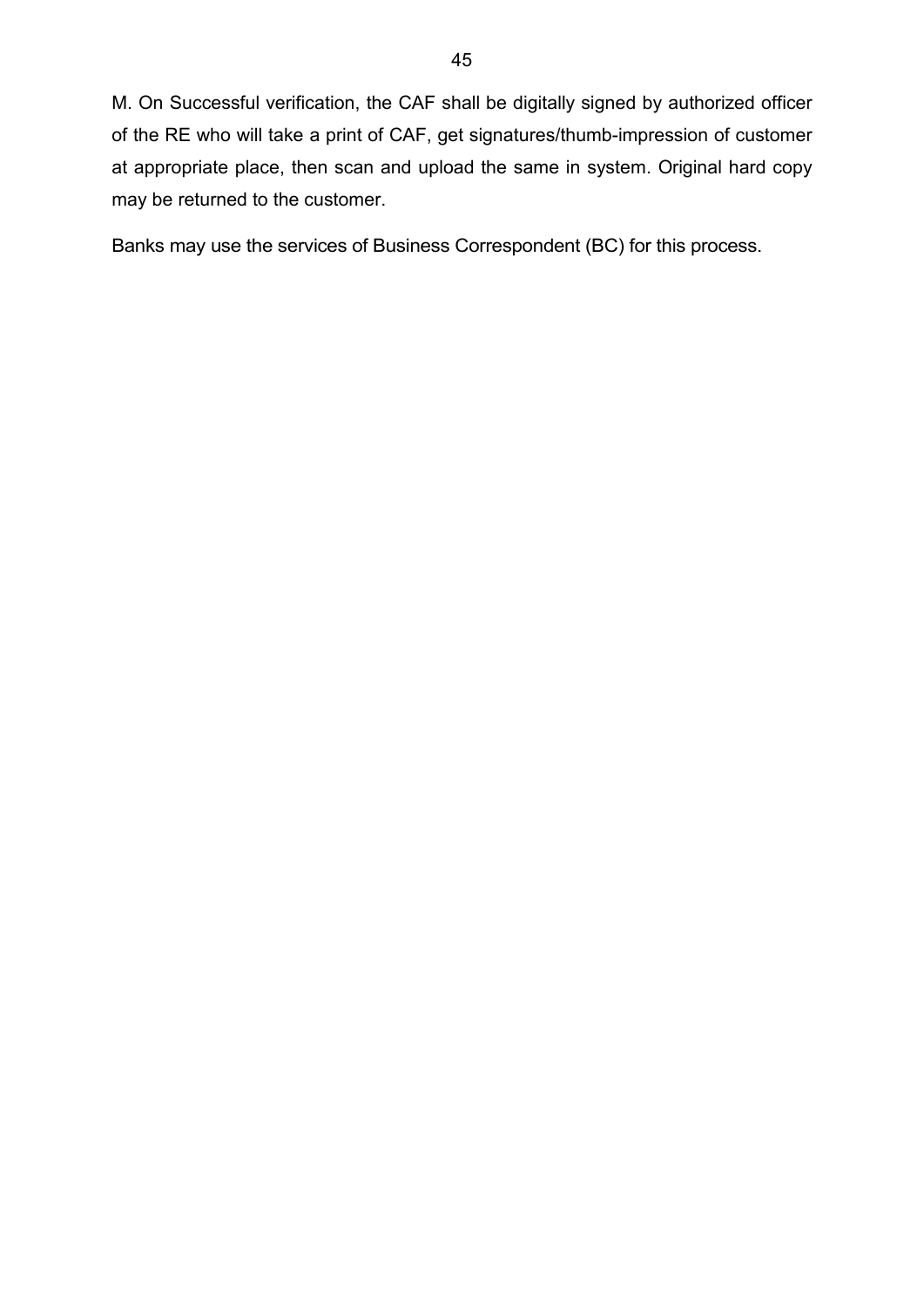### **Annex II**

**File No.14014/01/2019/CFT Government of India Ministry of Home Affairs CTCR Division**

New Delhi, dated 14 March 2019

#### **ORDER**

**Subject: - Procedure for implementation of Section 51A of the Unlawful (Prevention) Act, 1967.**

The Unlawful Activities (Prevention) Act, 1967 (UAPA) was amended and notified on 31.12.2008, which, inter-alia, inserted Section 51A to the Act. Section 51 A, reads as under:-

"51A. For the prevention of, and for coping with terrorist activities, the Central Government shall have power to —

- (a) freeze, seize or attach funds and other financial assets or economic resources held by, on behalf of or at the direction of the individuals or entities Listed in the Schedule to the Order, or any other person engaged in or suspected to be engaged in terrorism;
- (b) prohibit any individual or entity from making any funds, financial assets or economic resources or related services available for the benefit of the individuals or entities Listed in the Schedule to the Order or any other person engaged in or suspected to be engaged in terrorism:
- (c) prevent the entry into or the transit through India of individuals Listed in the Schedule to the Order or any other person engaged in or suspected to be engaged in terrorism".

The Unlawful Activities (Prevention) Act, 1967 defines "Order" as under :-

"Order" means the Prevention and Suppression of Terrorism (Implementation of Security Council Resolutions) Order. 2007, as may be amended from time to time. In order to expeditiously and effectively implement the provisions of Section 51A, a procedure was outlined vide this Ministry Order No. 17015/10/2002-IS-VI dated 27.08.2009. After the reorganization of the Divisions in Ministry of Home Affairs, the administration of Unlawful Activities (Prevention) Act, 1967 and the work relating to countering of terror financing has been allocated to the CTCR Division. The order dated 27.8.2009 is accordingly modified as under:

### **Appointment and communication of details of UAPA Nodal Officers**

2. As regards appointment and communication of details of UAPA Nodal Officers-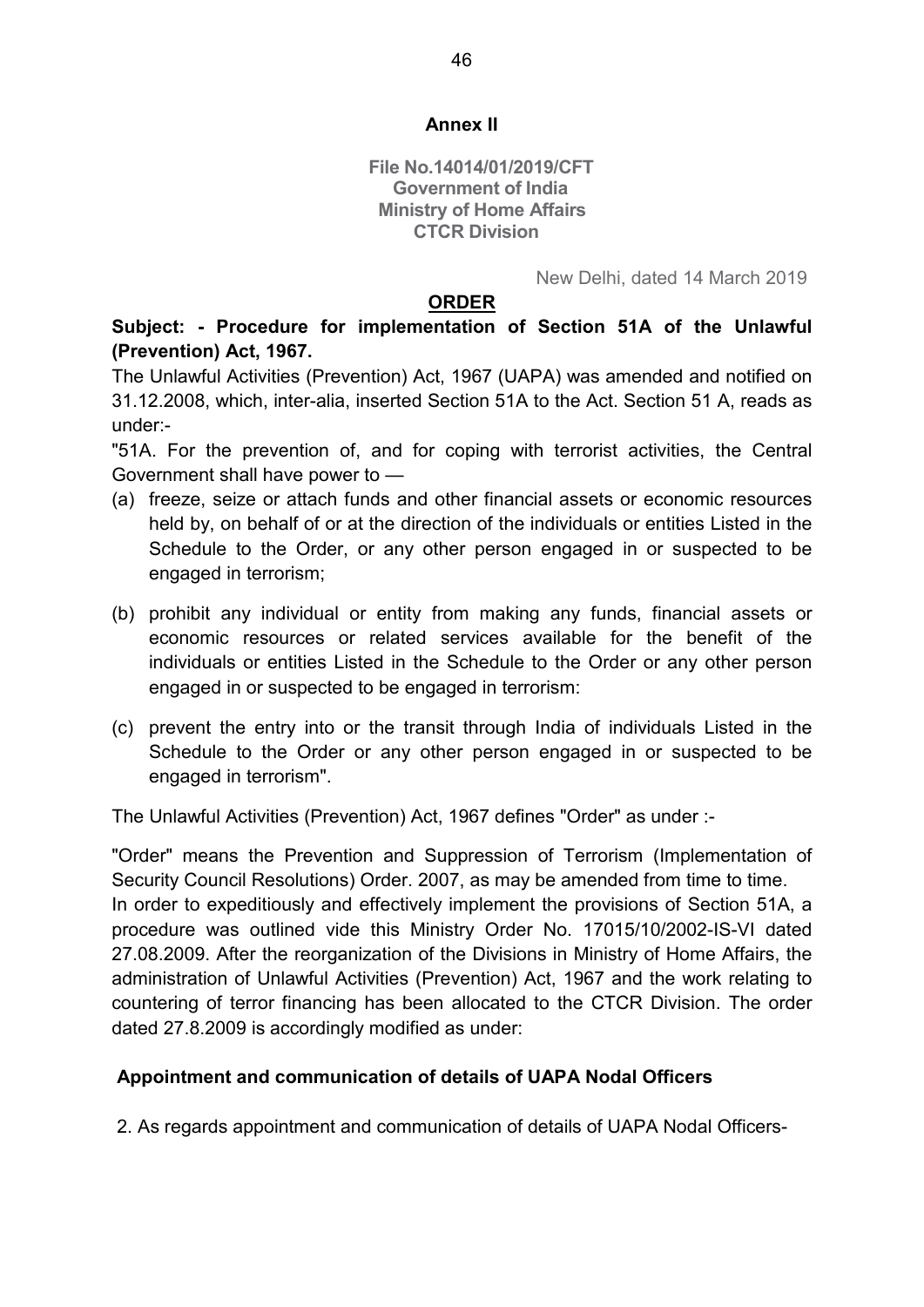- (i) The UAPA Nodal Officer for CTCR Division would be the Joint Secretary (CTCR), Ministry of Home Affairs. His contact details are 011-23092736 (Tel), 011-23092569 (Fax) and  $\frac{\text{isctcr-mha}(\partial \text{gov.in}}{\text{ (e-mail id)}}$ .
- (ii) The Ministry of External Affairs, Department of Economic Affairs, Foreigners Division of MHA, FIU-IND; and RBI, SEBI, IRDA (hereinafter referred to as Regulators) shall appoint a UAPA Nodal Officer and communicate the name and contact details to the CTCR Division in MHA.
- (iii) The States and UTs should appoint a UAPA Nodal Officer preferably of the rank of the Principal Secretary/Secretary, Home Department and communicate the name and contact details to the CTCR Division in MHA.
- (iv) The CTCR Division in MHA would maintain the consolidated list of all UAPA Nodal Officers and forward the list to all other UAPA Nodal Officers.
- (v) The RBI, SEBI, IRDA should forward the consolidated list of UAPA Nodal Officers. to the banks, stock exchanges/depositories, intermediaries regulated by SEBI and insurance companies respectively.
- (vi) The consolidated list of the UAPA Noda! Officers should be circulated by the Nodal Officer of CTCR Division of MHA in July every year and on every change. Joint Secretary (CTCR) being the Nodal Officer of CTCR Division of MHA, shall cause the amended list of UAPA Noda! Officers to be circulated to the Nodal Officers of Ministry of External Affairs, Department of Economic Affairs, Foreigners Division of MHA, RBI, SEBI, IRDA and FIU-IND.

### **Communication of the list of designated individuals/entities**

3. As regards communication of the list of designated individuals/entities-

- (i) The Ministry of External Affairs shall update the list of individuals and entities subject to UN sanction measures on a regular basis. On any revision, the Ministry of External Affairs would electronically forward this list to the Nodal Officers in Regulators, FIU-IND, CTCR Division and Foreigners Division in MHA,
- (ii) The Regulators would forward the list mentioned in (i) above (referred to as designated lists) to the banks, stock exchanges/ depositories, intermediaries regulated by SEBI and insurance companies respectively.
- (iii) The CTCR Division of MHA would forward the designated lists to the UAPA Nodal Officer of all States and UTs.
- (iv) The Foreigners Division of MHA would forward the designated lists to the immigration authorities and security agencies.

### **Regarding funds, financial assets or economic resources or related services held in the form of bank accounts, stocks or Insurance policies etc.**

4. As regards funds, financial assets or economic resources or related services held in the form of bank accounts, stocks or Insurance policies etc., the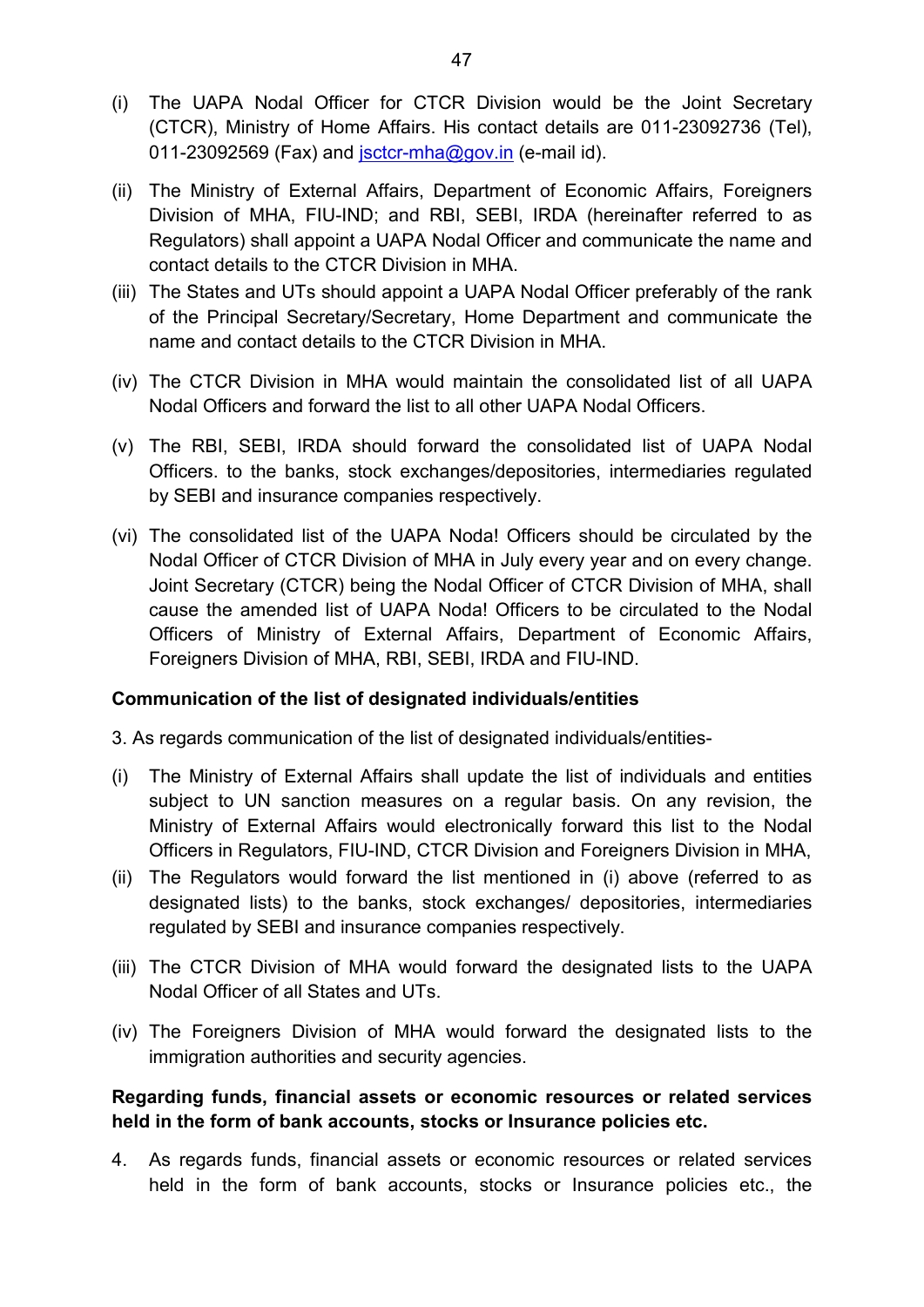Regulators would forward the designated lists to the banks, stock exchanges/depositories, intermediaries regulated by SEBI and insurance companies respectively. The RBI, SEBI and IRDA would issue necessary guidelines to banks, stock exchanges/depositories, intermediaries regulated by SEBI and insurance companies requiring them to-

- (i) Maintain updated designated lists in electronic form and run a check on the given parameters on a regular basis to verify whether individuals or entities listed in the schedule to the Order, herein after, referred to as designated individuals/entities are holding any funds, financial assets or economic resources or related services held in the form of bank accounts, stocks or Insurance policies etc., with them.
- (ii) In case, the particulars of any of their customers match with the particulars of designated individuals/entities, the banks, stock exchanges/depositories, intermediaries regulated by SEBI and insurance companies shall immediately, not later than 24 hours from the time of finding out such customer, inform full particulars of the funds, financial assets or economic resources or related services held in the form of bank accounts, stocks or Insurance policies etc., held by such customer on their books to the Joint. Secretary (CTCR), Ministry of Home Affairs, at Fax No.011-23092569 and also convey over telephone or 011- 23092736. The particulars apart from being sent by post, should necessarily be conveyed on e-mail id: [jsctcr-mha@gov.in.](mailto:jsctcr-mha@gov.in)
- (iii) The banks, stock exchanges/depositories, intermediaries regulated by SEBI and insurance companies shall also send a copy of the communication mentioned in (ii) above to the UAPA Nodal Officer of the State/UT where the account is held and Regulators and FIU-IND, as the case maybe.
- (iv) In case, the match of any of the customers with the particulars of designated individuals/entities is beyond doubt, the banks, stock exchanges/depositories, intermediaries regulated by SEBI and insurance companies would prevent designated persons from conducting financial transactions, under intimation to the Joint Secretary (CTCR), Ministry of Home Affairs, at Fax No.011-23092569 and also convey over telephone on 011-23092736. The particulars apart from being sent by post should necessarily be conveyed on e-mail id: [jsctcr](mailto:jsctcr-mha@gov.in)[mha@gov.in.](mailto:jsctcr-mha@gov.in)
- (v) The banks, stock exchanges /depositories, intermediaries regulated by SEBI and insurance companies, shall file a Suspicious Transaction Report (STR) with FIU-IND covering all transactions in the accounts covered by paragraph (ii) above, carried through or attempted as per the prescribed format.
- 5. On receipt of the particulars referred to in paragraph 4(ii) above, CTCR Division of MHA would cause a verification to be conducted by the State Police and/or the Central Agencies so as to ensure that the individuals / entities identified by the banks, stock exchanges/depositories, intermediaries regulated by SEBI and Insurance Companies are the ones listed as designated individuals/entities and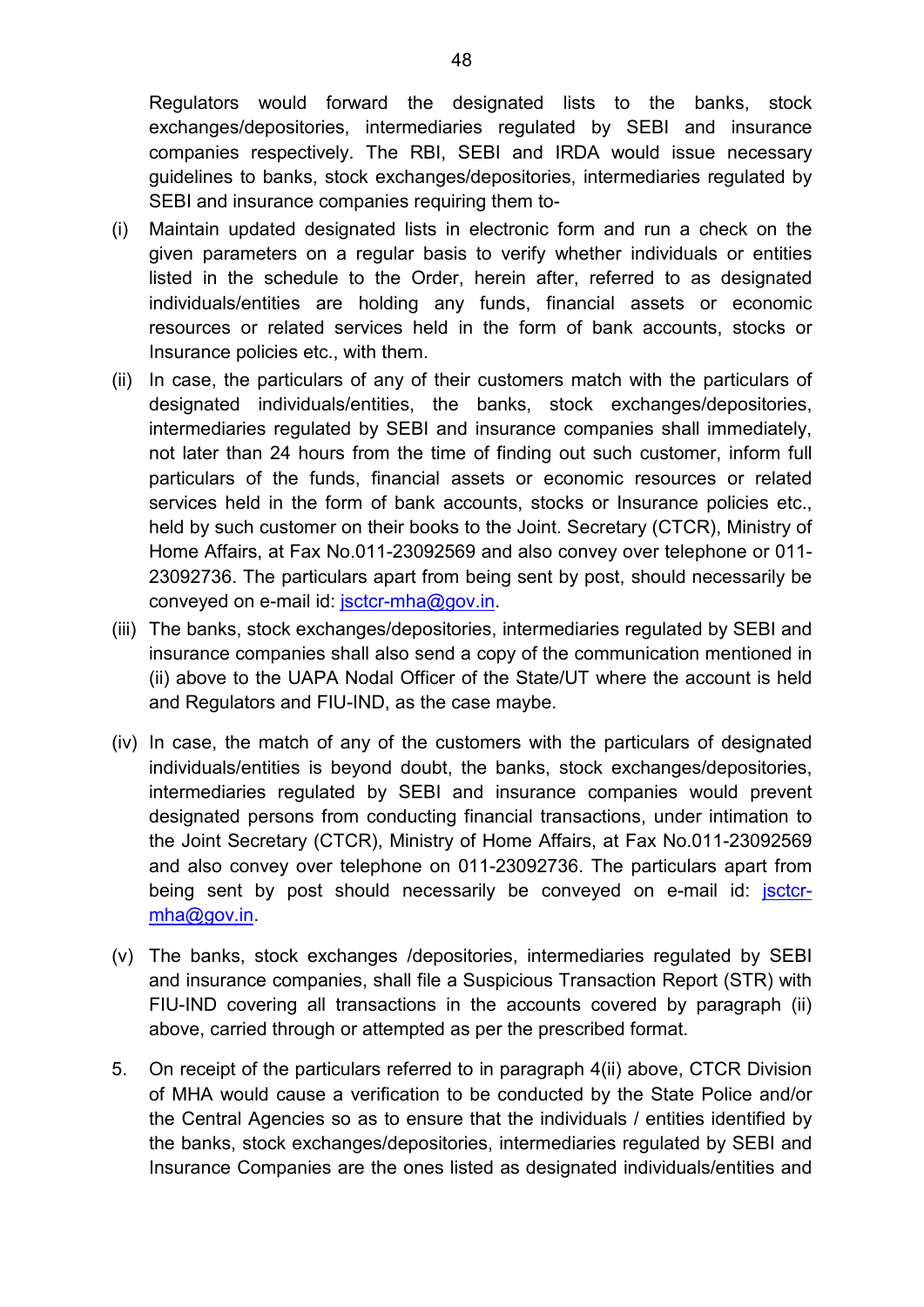the funds, financial assets or economic resources or related services, reported by banks, stock exchanges/depositories, intermediaries regulated by SEBI and insurance companies are held by the designated individuals/entities This verification would be completed within a period not exceeding 5 working days from the date of receipt of such particulars.

6. In case, the results of the verification indicate that the properties are owned by or are held for the benefit of the designated individuals/entities, an order to freeze these assets under Section 51A of the UAPA would be issued by the UAPA Nodal Officer of CTCR Division of MHA and conveyed electronically/to the concerned bank branch, depository, branch of insurance company branch under intimation to respective Regulators and FIU-IND. The UAPA Nodal Officer of CTCR Division of MHA shall also forward a copy thereof to ail the Principal Secretary/Secretary, Home Department of the States or UTs, so that any individual or entity may be prohibited from making any funds, financial assets or economic resources or related services available for the benefit of the designated individuals/ entities or any other person engaged in or suspected to be engaged in terrorism. The UAPA Nodal Officer of CTCR Division of MHA shall also forward a copy of the order to all Directors General of Police/ Commissioners of Police of all States/UTs for initiating action under the provisions of the Unlawful Activities (Prevention) Act, 1967.

The order shall be issued without prior notice to the designated individual/entity.

## **Regarding financial assets or economic resources of the nature of immovable properties**

- 7. CTCR Division of MHA would electronically forward the designated lists to the UAPA Nodal Officer of all States and UTs with the request to have the names of the designated individuals/entities, on the given parameters, verified from the records of the office of the Registrar performing the work of registration of immovable Properties in their respective jurisdiction.
- 8. In case, the designated individuals/entities are holding financial assets or economic resources of the nature of immovable property and if any match with the designated individuals/entities is found. the UAPA Nodal Officer of the State/UT would cause communication of the complete particulars of such individual/entity along with complete details of the financial assets or economic resources of the nature of immovable property to Joint Secretary (CTCR), Ministry of Home Affairs, immediately within 24 hours at Fax No.011- 23092569 and also convey over telephone on 011-23092736. The particulars apart from being sent by post would necessarily be conveyed on e-mail id [jsctcr](mailto:jsctcr-mha@gov.in)[mha@gov.in.](mailto:jsctcr-mha@gov.in)
- 9. The UAPA Nodal Officer of the State/UT may cause such inquiry to be conducted by the State Police so as to ensure that the particulars sent by the Registrar performing the work of registering immovable properties are indeed of these designated individuals/entities. This verification would be completed within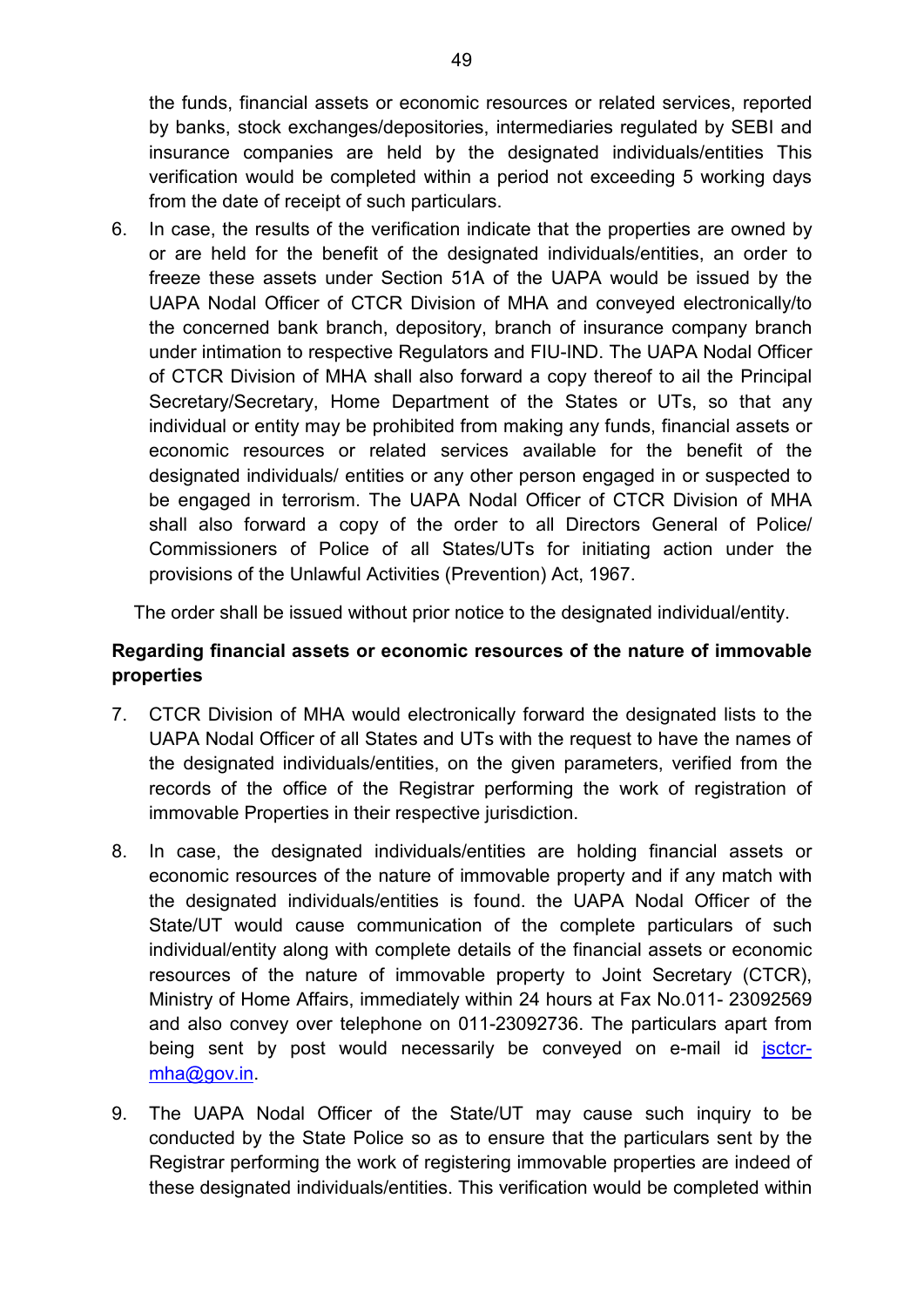a maximum of 5 working days and should be conveyed within 24 hours of the verification, if it matches with the particulars of the designated individual/entity to Joint Secretary (CTCR), Ministry of Home Affairs at the Fax, telephone numbers and also on the e-mail id given below.

- 10. A copy of this reference should be sent to Joint Secretary (CTCR), Ministry of Home Affairs, at Fax No.011-23092569 and also conveyed over telephone on 01123092736. The particulars apart from being sent by post would necessarily be conveyed on e-mail id: [jsctcr-mha@gov.in.](mailto:jsctcr-mha@gov.in) MHA may also have the verification conducted by the Central Agencies. This verification would be completed within a maximum of 5 working days.
- 11. In case, the results of the verification indicate that the particulars match with those of designated individuals/entities, an order under section 51A of the UAPA would be issued, by the UAPA Nodal Officer of CTCR Division of MHA and conveyed to the concerned Registrar performing the work of registering immovable properties and to FIU-IND under intimation to the concerned UAPA Nodal Officer of the State/UT.

The order shall be issued without prior notice to the designated individual/entity.

12. Further, the UAPA Nodal Officer of the State/UT shall cause to monitor the transactions/ accounts of the designated individual/entity so as to prohibit any individual or entity from making any funds, financial assets or economic resources or related services available for the benefit of the individuals or entities Listed in the Schedule to the Order or any other person engaged in or suspected to be engaged in terrorism. The UAPA Nodal Officer of the State / UT shall upon coming to his notice, transactions and attempts by third party immediately bring to the notice of the DGP/Commissioner of Police of the State / UT for also initiating action under the provisions of Unlawful Activities (Prevention) Act 1967.

## **Implementation of requests received from foreign countries under U.N. Security Council Resolution 1373 of 2001.**

13. U.N. Security Council Resolution 1373 obligates countries to freeze without delay the funds or other assets of persons who commit, or attempt to commit, terrorist acts or participate in or facilitate the commission of terrorist acts; of entities owned or controlled directly or indirectly by such persons: and of persons and entities acting on behalf of, or at the direction of such persons and entities, including funds or other assets derived or generated from property owned or controlled, directly or indirectly, by such persons and associated persons and entities. Each individual country has the authority to designate the persons and entities that should have their funds or other assets frozen. Additionally, to ensure that effective cooperation is developed among countries, countries should examine and give effect to, if appropriate, the actions initiated under the freezing mechanisms of other countries.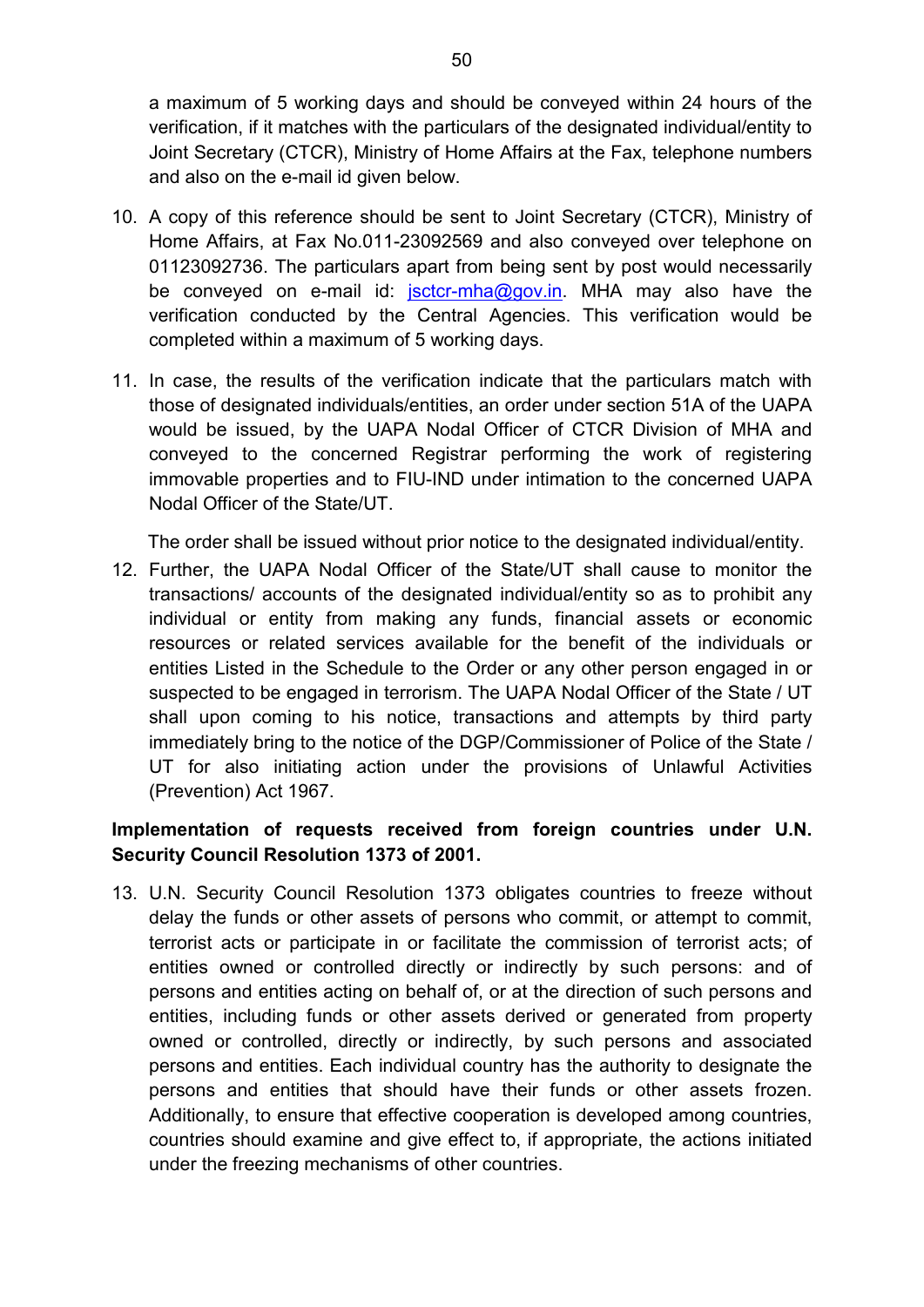- 14. To give effect to the requests of foreign countries under U.N. Security Council Resolution 1373, the Ministry of External Affairs shall examine the requests made by the foreign countries and forward it electronically, with their comments, to the UAPA Nodal Officer for CTCR Division for freezing of funds or other assets.
- 15. The UAPA Nodal Officer of CTCR Division of MHA, shall cause the request to be examined, within 5 working days, so as to satisfy itself that on the basis of applicable legal principles, the requested designation is supported by reasonable grounds, or a reasonable basis, to suspect or believe that the proposed designee is a terrorist, one who finances terrorism or a terrorist organization, and upon his satisfaction, request would be electronically forwarded to the Nodal Officers in Regulators, FIU-IND and to the Nodal Officers of the States/UTs. The proposed designee, as mentioned above would be treated as designated individuals/entities.
- 16. Upon receipt of the requests by these Nodal Officers from the UAPA nodal officer of CTCR Division, the procedure as enumerated at paragraphs 4 to 12 above shall be followed.

The freezing orders shall be issued without prior notice to the designated persons involved.

## **Procedure for unfreezing of funds, financial assets or economic resources or related services of individuals/entities inadvertently affected by the freezing mechanism upon verification that the person or entity is not a designated person**

- 17. Any individual or entity, if it has evidence to prove that the freezing of funds, financial assets or economic resources or related services, owned/held by them has been inadvertently frozen, they shall move an application giving the requisite evidence. in writing, to the concerned bank, stock exchanges/ depositories, intermediaries regulated by SEBI, insurance companies, Registrar of Immovable Properties and the State/UT Nodal Officers.
- 18. The banks, stock exchanges/depositories, intermediaries regulated by SEBI, insurance companies, Registrar of Immovable Properties and the State/ UT Nodal Officers shall inform and forward a copy of the application together with full details of the asset frozen given by any individual or entity informing of the funds, financial assets or economic resources or related services have been frozen inadvertently, to the Nodal Officer of CTCR Division of MHA as per the contact details given in paragraph 4 (ii) above, within two working days.
- 19. The Joint Secretary (CTCR), MHA being the UAPA Nodal Officer for CTCR Division of MHA shall cause such verification, as may be required on the basis of the evidence furnished by the individual/entity, and, if satisfied, he shall Pass an order, within 15 working days, unfreezing the funds, financial assets or economic resources or related services, owned/held by such applicant, under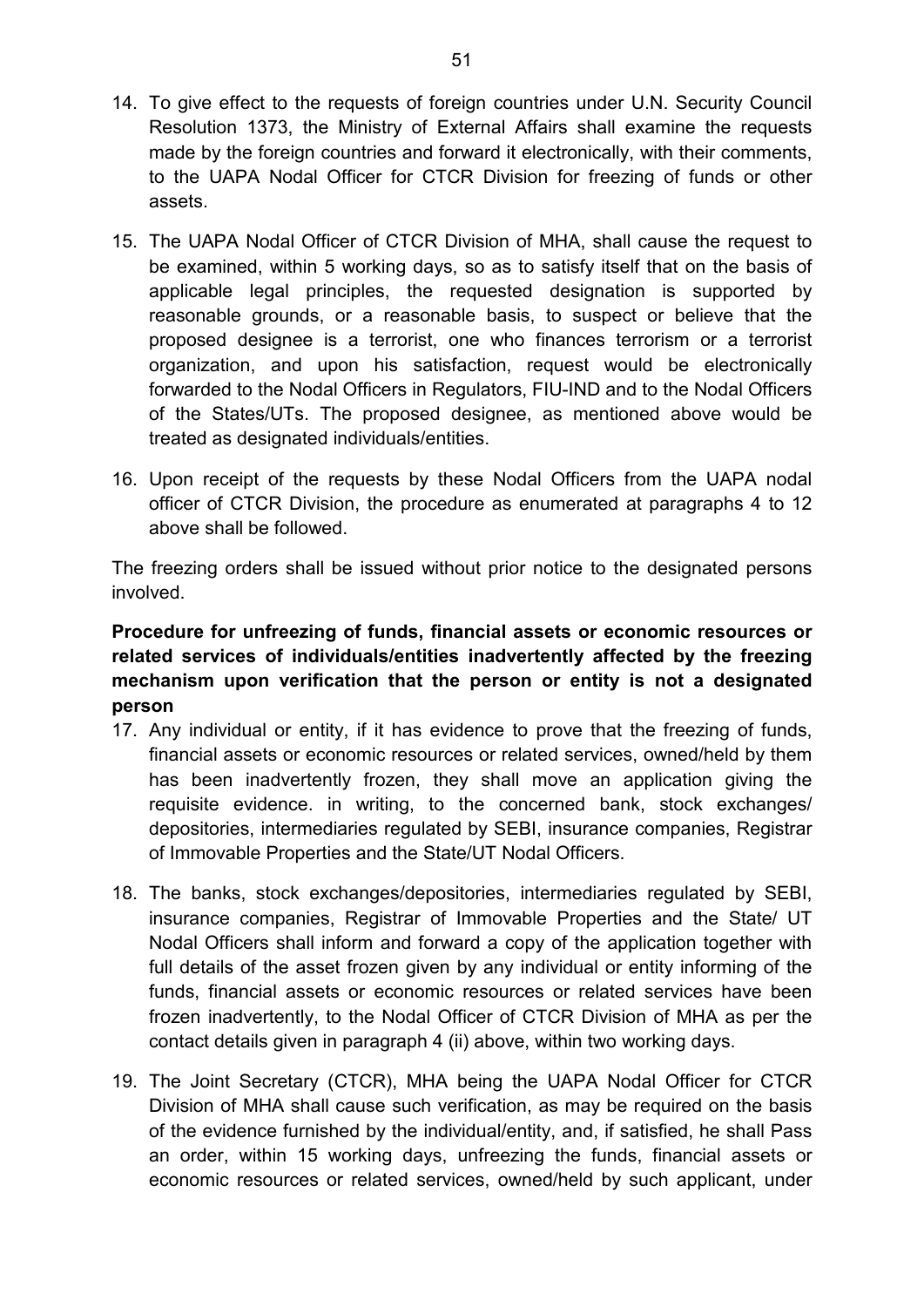intimation to the concerned bank, stock exchanges/depositories, intermediaries regulated by SEBI, insurance company and the Nodal Officers of States/UTs. However, if it is not possible for any reason to pass an Order unfreezing the assets within 15 working days, the UAPA Nodal Officer of CTCR Division shall inform the applicant.

## **Communication of Orders under section 51A of Unlawful Activities (Prevention) Act, 1967**.

20. All Orders under section 51A of Unlawful Activities (Prevention) Act, 1967 relating to funds, financial assets or economic resources or related services, would be communicated to all the banks, depositories/stock exchanges, intermediaries regulated by SEBI, insurance companies through respective Regulators, and to all Registrars performing the work of registering immovable properties, through the State/UT Nodal Officer by CTCR Division of MHA.

### **Regarding prevention of entry into or transit through India**

- 21. As regards prevention of entry into or transit through India of the designated individuals the Foreigners Division of MHA, shall forward the designated lists to the immigration authorities and security agencies with a request to prevent the entry into or the transit through India. The order shall take place without prior notice to the designated individuals/entities.
- 22. The immigration authorities shall ensure strict compliance of the Orders and also communicate the details of entry or transit through India of the designated individuals as prevented by them to the Foreigners' Division of MHA.

## **Procedure for communication of compliance of action taken under section 51A**

- 23. The Nodal Officers of CTCR Division and Foreigners Division of MHA shall furnish the details of funds, financial assets or economic resources or related services of designated individuals/entities frozen by an order, and details of the individuals whose entry into India or transit through India was prevented, respectively, to the Ministry of External Affairs for onward communication to the United Nations.
- 24. All concerned are requested to ensure strict compliance of this order.

(Piyush Goyal)

Joint Secretary to the Government of India

- 1. Governor, Reserve Bank of India, Mumbai
- 2. Chairman, Securities & Exchange Board of India, Mumbai
- 3. Chairman, Insurance Regulatory and Development Authority, Hyderabad.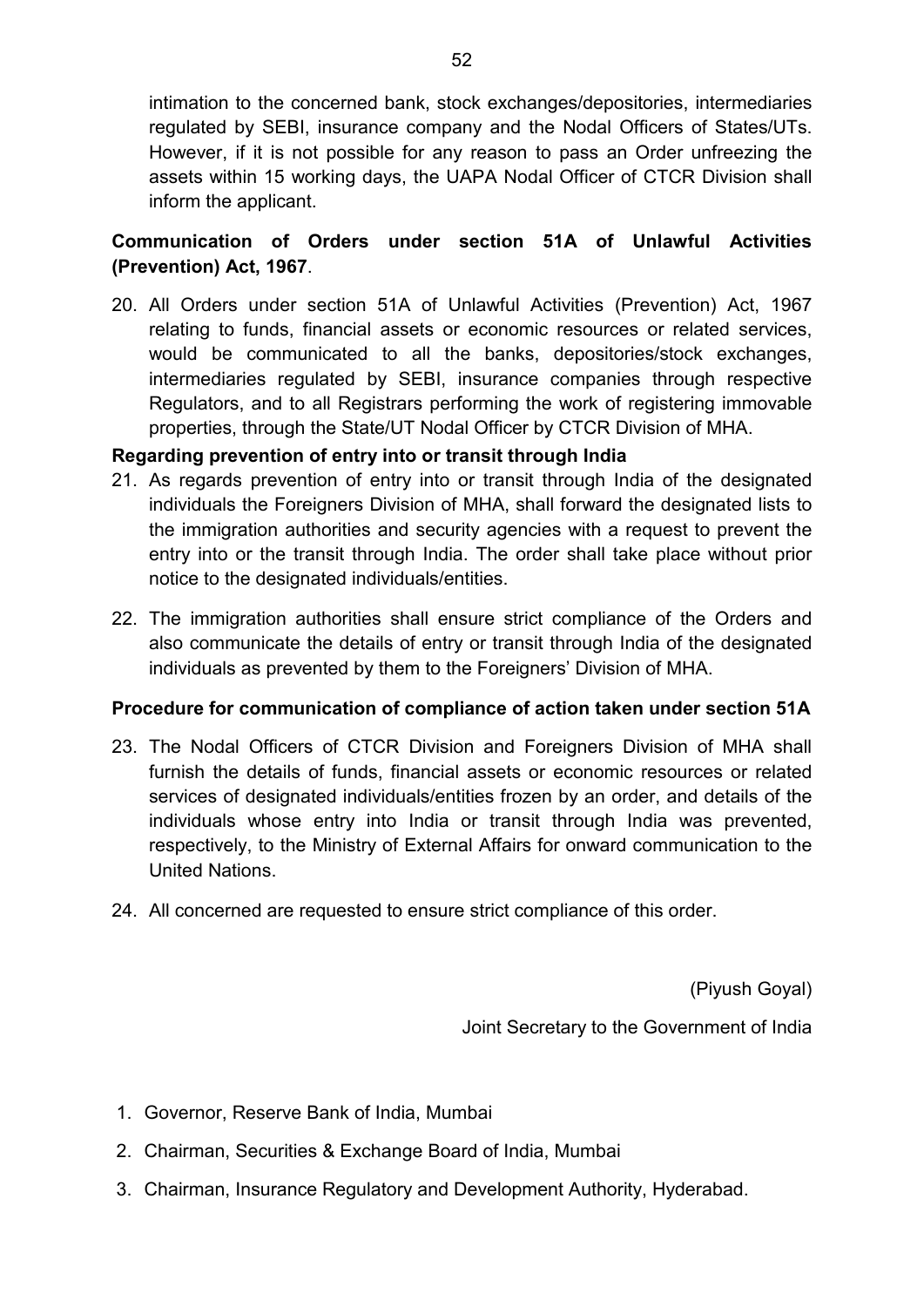- 4. Foreign Secretary, Ministry of External Affairs, New Delhi.
- 5. Finance Secretary, Ministry of Finance, New Delhi.
- 6. Revenue Secretary, Department of Revenue, Ministry of Finance, New Delhi.
- 7. Director, Intelligence Bureau, New Delhi.
- 8. Additional Secretary, Department of Financial Services, Ministry of Finance, New Delhi.
- 9. Chief Secretaries of all States/Union Territories
- 10.Principal Secretary (Home)/Secretary (Home) of all States/ Union Territories
- 11.Directors General of Police of all States & Union Territories
- 12.Director General of Police, National Investigation Agency, New Delhi.
- 13.Commissioner of Police, Delhi.
- 14.Joint Secretary (Foreigners), Ministry of Home Affairs, New Delhi.
- 15.Joint Secretary (Capital Markets), Department of Economic Affairs, Ministry of Finance. New Delhi.
- 16.Joint Secretary (Revenue), Department of Revenue, Ministry of Finance, New Delhi.
- 17.Director (FIU-IND), New Delhi.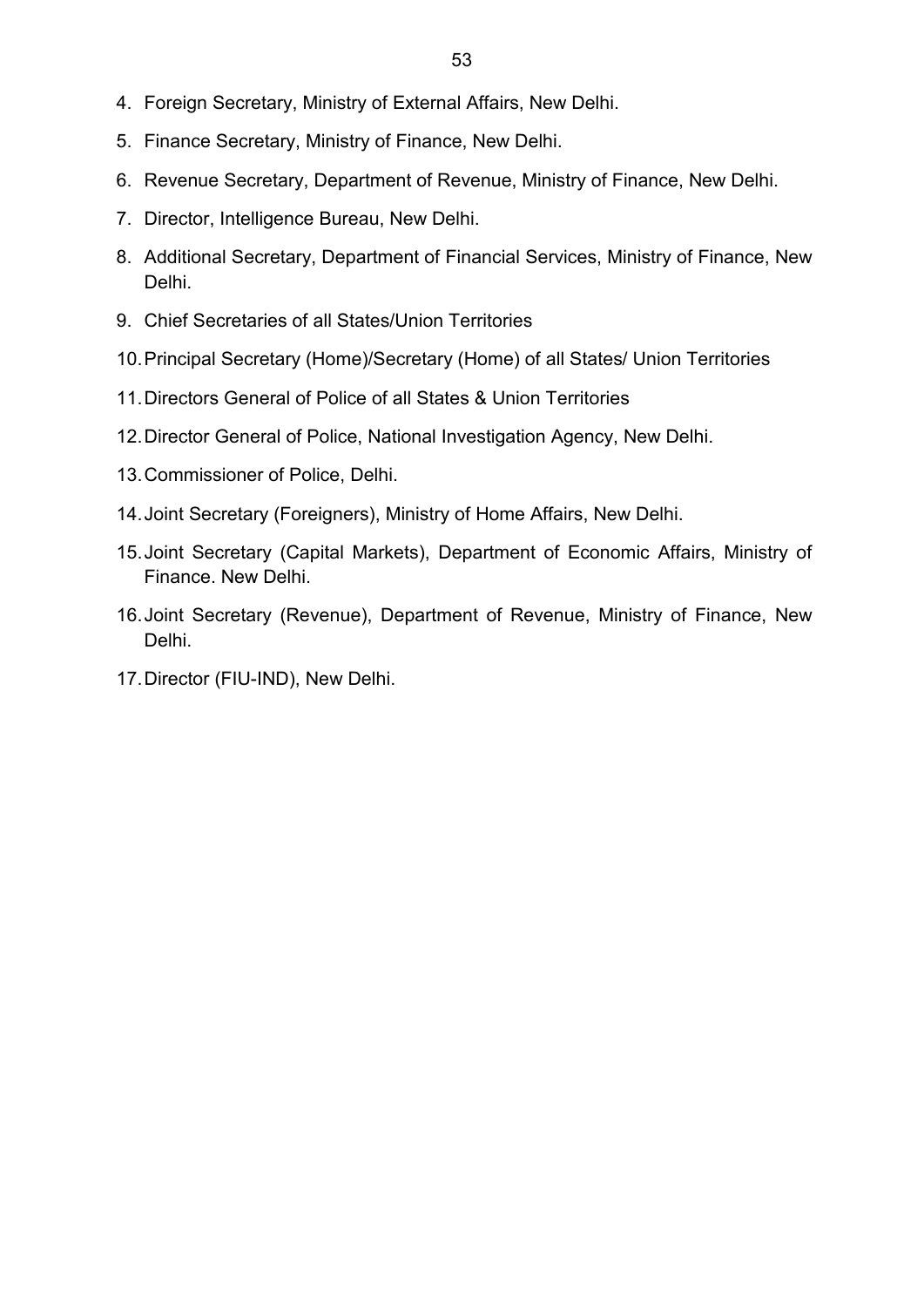**Annex III KYC documents for eligible FPIs under PIS**

<span id="page-53-0"></span>

|                                                                       |                                                                                                                                                    | <b>FPI Type</b>                                                                                             |                                                                                                       |                                                                                                                               |  |
|-----------------------------------------------------------------------|----------------------------------------------------------------------------------------------------------------------------------------------------|-------------------------------------------------------------------------------------------------------------|-------------------------------------------------------------------------------------------------------|-------------------------------------------------------------------------------------------------------------------------------|--|
| <b>Document Type</b>                                                  |                                                                                                                                                    | <b>Category I</b>                                                                                           | <b>Category II</b>                                                                                    | <b>Category III</b>                                                                                                           |  |
|                                                                       | Constitutive<br><b>Documents</b><br>(Memorandu<br>and<br>m<br><b>Articles</b><br>of<br>Association,<br>Certificate of<br>Incorporation<br>$etc.$ ) | Mandatory                                                                                                   | Mandatory                                                                                             | Mandatory                                                                                                                     |  |
| <b>Entity Level</b>                                                   | Proof of<br><b>Address</b>                                                                                                                         | Mandatory<br>(Power of<br>Attorney {PoA}<br>mentioning the<br>address is<br>acceptable as<br>address proof) | Mandatory<br>(Power of<br>Attorney<br>mentioning the<br>address is<br>acceptable as<br>address proof) | Mandatory<br>other than<br>Power of<br>Attorney                                                                               |  |
|                                                                       | <b>PAN 57</b>                                                                                                                                      | Mandatory                                                                                                   | Mandatory                                                                                             | Mandatory                                                                                                                     |  |
|                                                                       | Financial<br>Data                                                                                                                                  | Exempted *                                                                                                  | Exempted *                                                                                            | Mandatory                                                                                                                     |  |
|                                                                       | <b>SEBI</b><br>Registration<br>Certificate                                                                                                         | Mandatory                                                                                                   | Mandatory                                                                                             | Mandatory                                                                                                                     |  |
|                                                                       | <b>Board</b><br>Resolution<br>@@                                                                                                                   | Exempted *                                                                                                  | Mandatory                                                                                             | Mandatory                                                                                                                     |  |
|                                                                       | List                                                                                                                                               | Mandatory                                                                                                   | Mandatory                                                                                             | Mandatory                                                                                                                     |  |
| Senior<br>Manageme<br>nt<br>(Whole<br>Time<br>Directors/<br>Partners/ | Proof of<br><b>Identity</b>                                                                                                                        | Exempted *                                                                                                  | Exempted *                                                                                            | Entity<br>declares* on<br>letter head<br>full name,<br>nationality,<br>date of birth<br>or submits<br>photo identity<br>proof |  |
| Trustees/<br>$etc.$ )                                                 | Proof of<br><b>Address</b>                                                                                                                         | Exempted *                                                                                                  | Exempted *                                                                                            | <b>Declaration</b><br>on Letter<br>Head *                                                                                     |  |
|                                                                       | Photographs                                                                                                                                        | Exempted                                                                                                    | Exempted                                                                                              | Exempted *                                                                                                                    |  |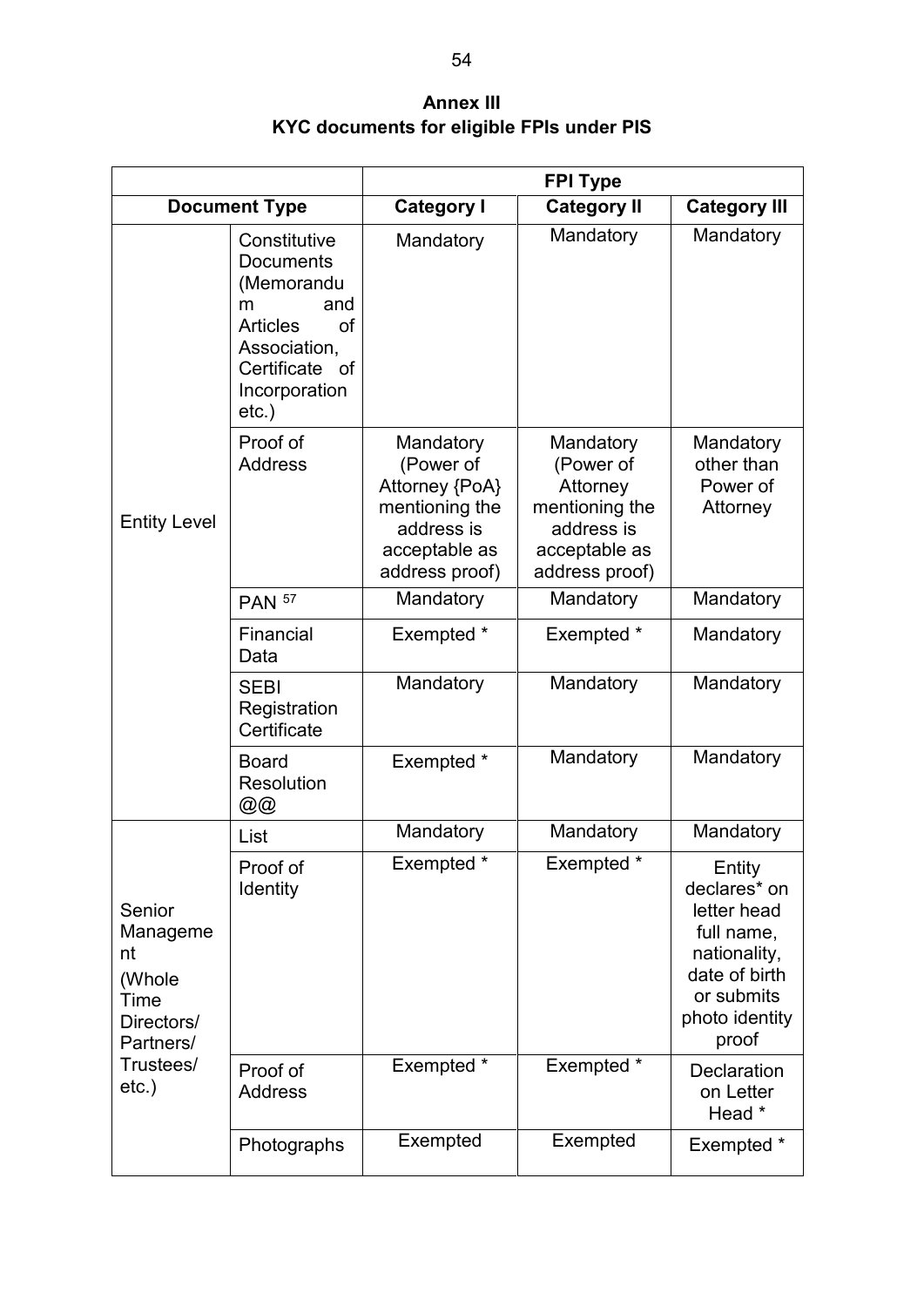| Authorized                    | List and<br>Signatures      | Mandatory - list<br>of Global<br>Custodian<br>signatories can<br>be given in case<br>of PoA to Global<br>Custodian | Mandatory - list<br>of Global<br>Custodian<br>signatories can<br>be given in case<br>of PoA to Global<br>Custodian | Mandatory                                 |
|-------------------------------|-----------------------------|--------------------------------------------------------------------------------------------------------------------|--------------------------------------------------------------------------------------------------------------------|-------------------------------------------|
| <b>Signatories</b>            | Proof of<br><b>Identity</b> | Exempted *                                                                                                         | Exempted *                                                                                                         | Mandatory                                 |
|                               | Proof of<br><b>Address</b>  | Exempted *                                                                                                         | Exempted *                                                                                                         | <b>Declaration</b><br>on Letter<br>Head * |
|                               | Photographs                 | Exempted                                                                                                           | Exempted                                                                                                           | Exempted *                                |
|                               | List                        | Exempted *                                                                                                         | Mandatory (can<br>declare "no<br>UBO over 25%")                                                                    | Mandatory                                 |
| Ultimate<br><b>Beneficial</b> | Proof of<br>Identity        | Exempted *                                                                                                         | Exempted *                                                                                                         | Mandatory                                 |
| Owner<br>(UBO)                | Proof of<br><b>Address</b>  | Exempted *                                                                                                         | Exempted *                                                                                                         | <b>Declaration</b><br>on Letter<br>Head * |
|                               | Photographs                 | Exempted                                                                                                           | Exempted                                                                                                           | Exempted *                                |

\* Not required while opening the bank account. However, FPIs concerned may submit an undertaking that upon demand by Regulators/Law Enforcement Agencies the relative document/s would be submitted to the bank.

@@ FPIs from certain jurisdictions where the practice of passing Board Resolution for the purpose of opening bank accounts etc. is not in vogue, may submit 'Power of Attorney granted to Global Custodian/Local Custodian in lieu of Board Resolution'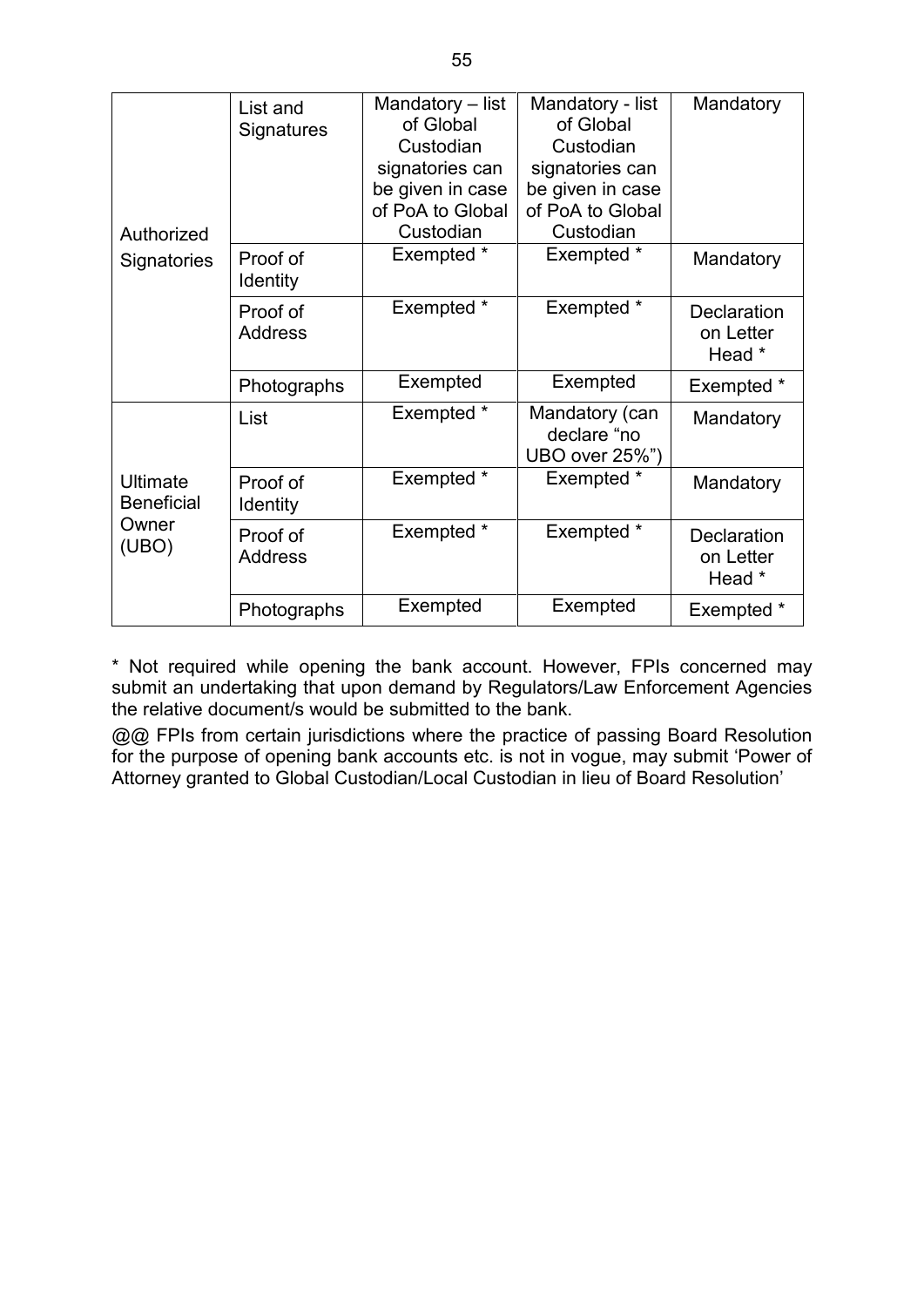| Category | <b>Eligible Foreign Investors</b>                             |  |  |  |
|----------|---------------------------------------------------------------|--|--|--|
| L.       | Government and Government related foreign investors           |  |  |  |
|          | such as Foreign Central Banks, Governmental Agencies,         |  |  |  |
|          | Sovereign Wealth Funds, International/ Multilateral           |  |  |  |
|          | Organizations/ Agencies.                                      |  |  |  |
| II.      | Appropriately regulated broad based funds such as<br>a)       |  |  |  |
|          | Mutual Funds, Investment Trusts, Insurance                    |  |  |  |
|          | /Reinsurance Companies, Other Broad Based Funds               |  |  |  |
|          | etc.                                                          |  |  |  |
|          | Appropriately regulated entities such as Banks, Asset<br>b)   |  |  |  |
|          | Management Companies, Investment Managers/                    |  |  |  |
|          | Advisors, Portfolio Managers etc.                             |  |  |  |
|          | Broad based funds whose investment manager is<br>c)           |  |  |  |
|          | appropriately regulated.                                      |  |  |  |
|          | University Funds and Pension Funds.<br>d)                     |  |  |  |
|          | University related Endowments already registered with<br>e) - |  |  |  |
|          | SEBI as FII/Sub Account.                                      |  |  |  |
| III.     | All other eligible foreign investors investing in India under |  |  |  |
|          | PIS route not eligible under Category I and II such as        |  |  |  |
|          | Endowments, Charitable Societies/Trust, Foundations,          |  |  |  |
|          | Corporate Bodies, Trusts, Individuals, Family Offices, etc.   |  |  |  |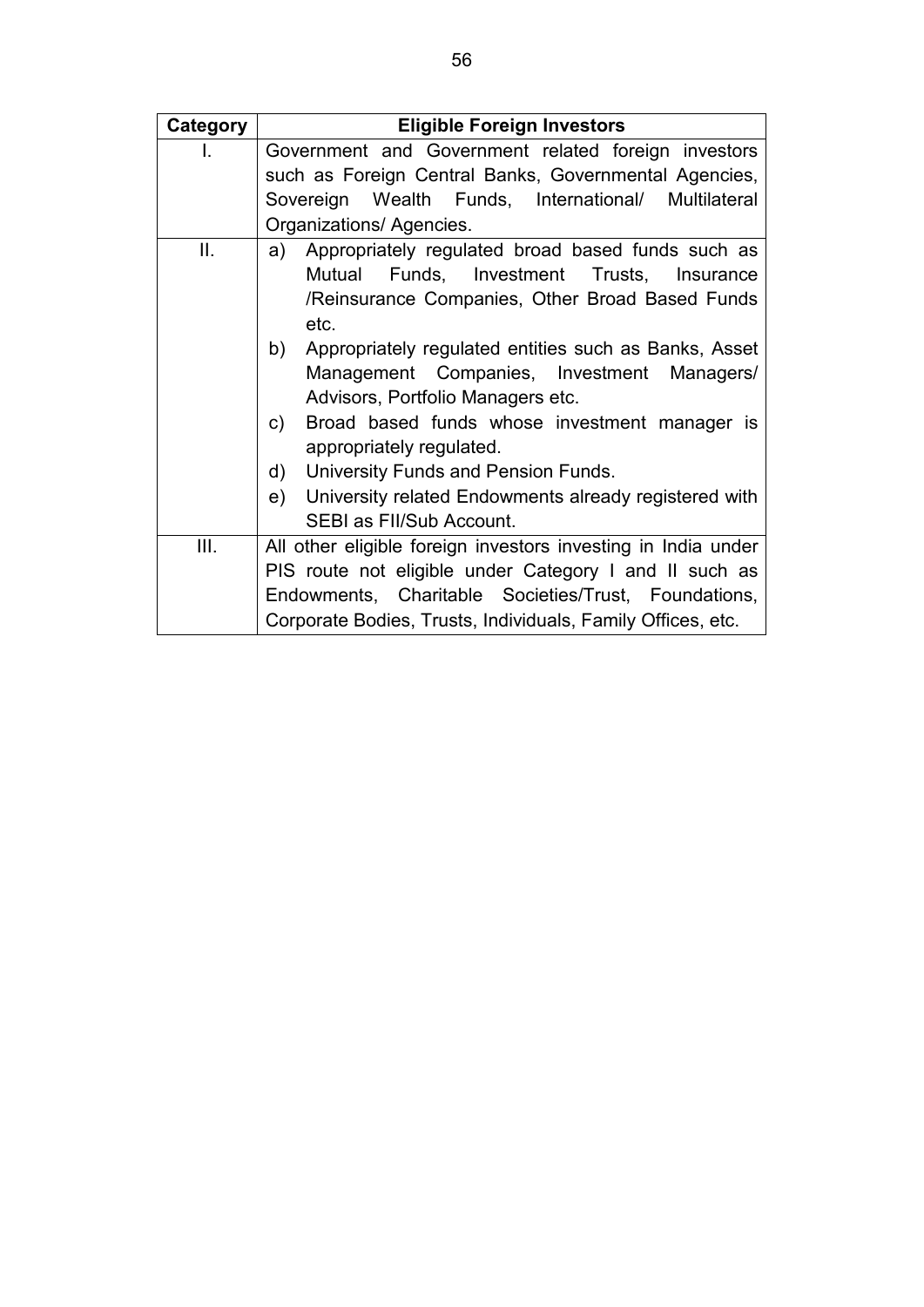# **Appendix**

## <span id="page-56-0"></span>**List of Circulars or part thereof repealed with the issuance of Master Direction**

| Sr.No.         | Circular No.                          | <b>Date</b>        |
|----------------|---------------------------------------|--------------------|
| $\mathbf{1}$ . | DBOD.BP.BC.92/C.469-76                | August 12, 1976    |
| 2.             | DBOD.GC.BC.62/c.408(A)/87             | November 11, 1987  |
| 3.             | DBOD.BP.BC.114/C.469 (81)-91          | April 19, 1991     |
| 4.             | DBOD.FMC.No.153/27.01.003/93-94       | September 1, 1993  |
| 5.             | DBOD.GC.BC.193/17.04.001/93           | November 18, 1993  |
| 6.             | DBOD.GC.BC.202/17.04.001/93           | December 6, 1993   |
| 7 <sub>1</sub> | DBOD.No.GC.BC.46/17.04.001            | April 22, 1994     |
| 8.             | DBOD.BP.BC.106/21.01.001/94           | September 23,1994  |
| 9.             | DBOD.BP.BC.102/21.01.001/95           | September 20, 1995 |
| 10.            | DBOD.BP.BC.42/21.01.001/96            | April 6, 1996      |
| 11.            | DBOD.No.BP.BC.12/21.01.023/98         | February 11, 1998  |
| 12.            | DBOD.BP.52/21.01.001/2001-02          | December 5, 2001   |
| 13.            | DBOD.AML.BC.89/14.01.001/2001-02      | April 15, 2002     |
| 14.            | DBOD.AML.BC.No.102/14.01.001/2001-02  | May 10, 2002       |
| 15.            | DBOD.AML.BC.18/14.01.001/2002-03      | August 16, 2002    |
| 16.            | DBOD.NO.AML.BC.58/14.01.001/2004-05   | November 29, 2004  |
| 17.            | DBOD.NO.AML.BC.28 /14.01.001/2005-06  | August 23, 2005    |
| 18.            | DBOD.NO.AML.BC.63/14.01.001/2005-06   | February 15, 2006  |
| 19.            | DBOD.AML.BC. No.77/14.01.001 /2006-07 | April 13, 2007     |
| 20.            | DBOD.AML.BC.No. 63/14.01.001/2007-08  | February 18, 2008  |
| 21.            | DBOD.AML.BC.No. 85/14.01.001/2007 -08 | May 22, 2008       |
| 22.            | DBOD.AML.BC.No.12/14.01.001/2008-09   | July 1, 2008       |
| 23.            | DBOD.AML.BC.No.2/14.01.001/2009-10    | July 1, 2009       |
| 24.            | DBOD.AML.BC.No.43/14.01.001/2009-10   | September 11, 2009 |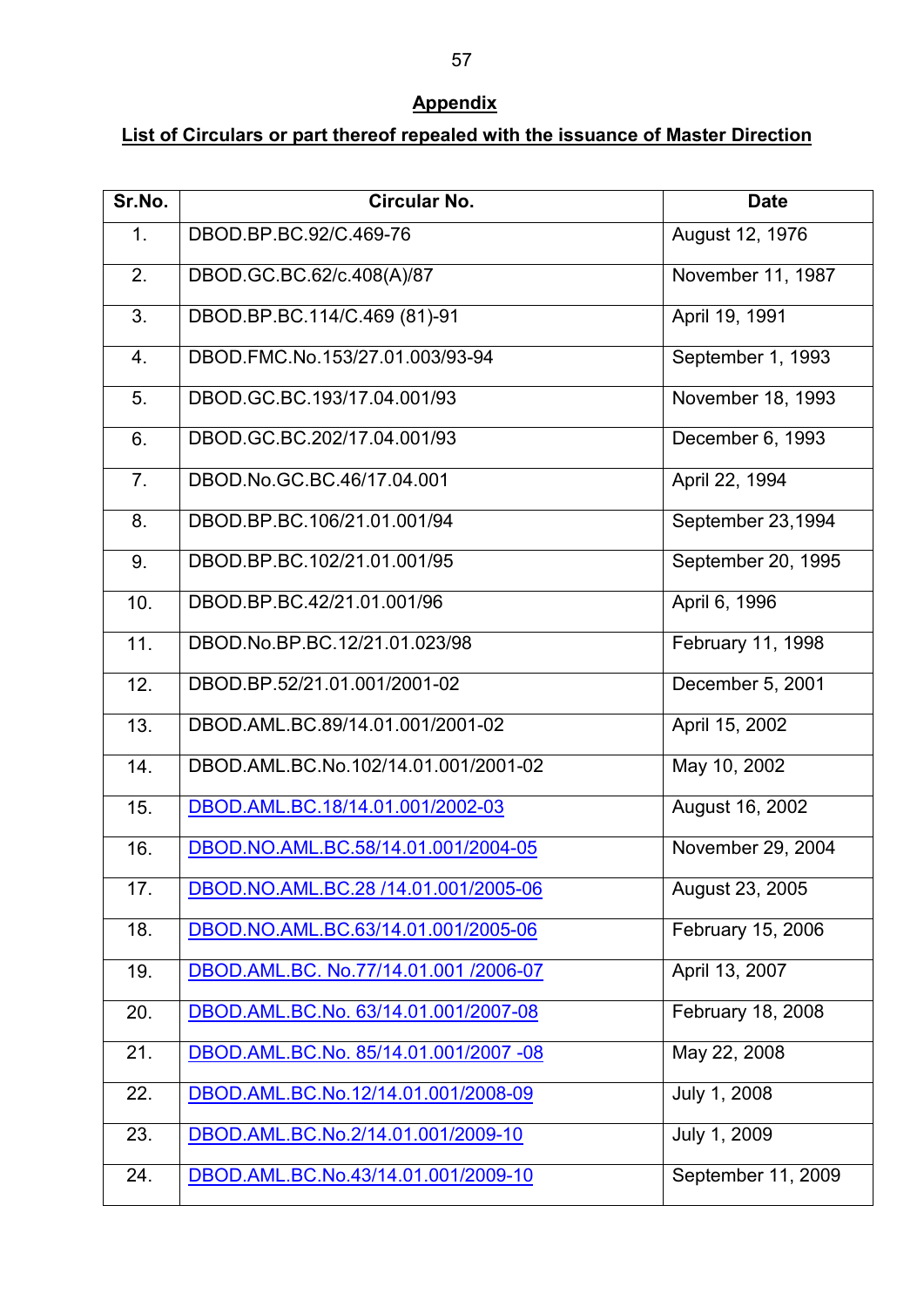| 25. | DBOD.AML.BC.No.44/14.01.001/2009-10    | September 17, 2009      |
|-----|----------------------------------------|-------------------------|
| 26. | DBOD.AML.BC.No.68/14.01.001/2009-10    | <b>January 12, 2010</b> |
| 27. | DBOD.AML.BC.No.80/14.01.001/2009-10    | March 26, 2010          |
| 28. | DBOD.AML.BC.No.95/14.01.001/2009-10    | April 23, 2010          |
| 29. | DBOD.AML.BC.No.108/14.01.001/2009-10   | June 9, 2010            |
| 30. | DBOD.AML.BC.No.109/14.01.001/2009-10   | June 10, 2010           |
| 31. | DBOD.AML.BC.No.111/14.01.001/2009-10   | June 15, 2010           |
| 32. | DBOD.AML.BC.No.113/14.01.001/2009-10   | June 29, 2010           |
| 33. | DBOD.AML.BC.No.38/14.01.001/2010-11    | August 31, 2010         |
| 34. | DBOD.AML.BC.No.50/14.01.001/2010-11    | October 26, 2010        |
| 35. | DBOD.AML.BC.No.65/14.01.001/2010-11    | December 7, 2010        |
| 36. | DBOD.AML.BC.No.70/14.01.001/2010-11    | December 30, 2010       |
| 37. | DBOD.AML.BC.No.77/14.01.001/2010-11    | <b>January 27, 2011</b> |
| 38. | DBOD.AML.BC.No.36/14.01.001/2011-12    | September 28, 2011      |
| 39. | DBOD.AML BC.No.47/14.01.001/2011-12    | November 04, 2011       |
| 40. | DBOD. AML.BC.No.65/14.01.001/2011-12   | December 19, 2011       |
| 41. | DBOD AML BC No.70/14.01.001/2011-12    | December 30, 2011       |
| 42. | DBOD. AML.BC.No 93/14.01.001/2011-12   | April 17, 2012          |
| 43. | DBOD. AML.BC.No 109/14.01.001/2011-12  | June 08, 2012           |
| 44. | DBOD. AML.BC.No 110/14.01.001/2011-12  | June 08, 2012           |
| 45. | DBOD.AML.BC. No.39/14.01.001/2012-13   | September 7, 2012       |
| 46. | DBOD.AML.BC. No.49/14.01.001/2012-13   | September 7, 2012       |
| 47. | DBOD.AML.BC. No.65/14.01.001/2012-13   | December 10, 2012       |
| 48. | DBOD.AML.BC. No.71/14.01.001/2012-13   | January 18, 2013        |
| 49. | DBOD.AML.BC. No. 78/14.01.001/2012-13  | January 29, 2013        |
| 50. | DBOD.AML.BC. No.87/14.01.001/2012-13   | March 28, 2013          |
| 51. | DBOD. AML.BC. No.101/14.01.001/2011-12 | May 31, 2013            |
|     |                                        |                         |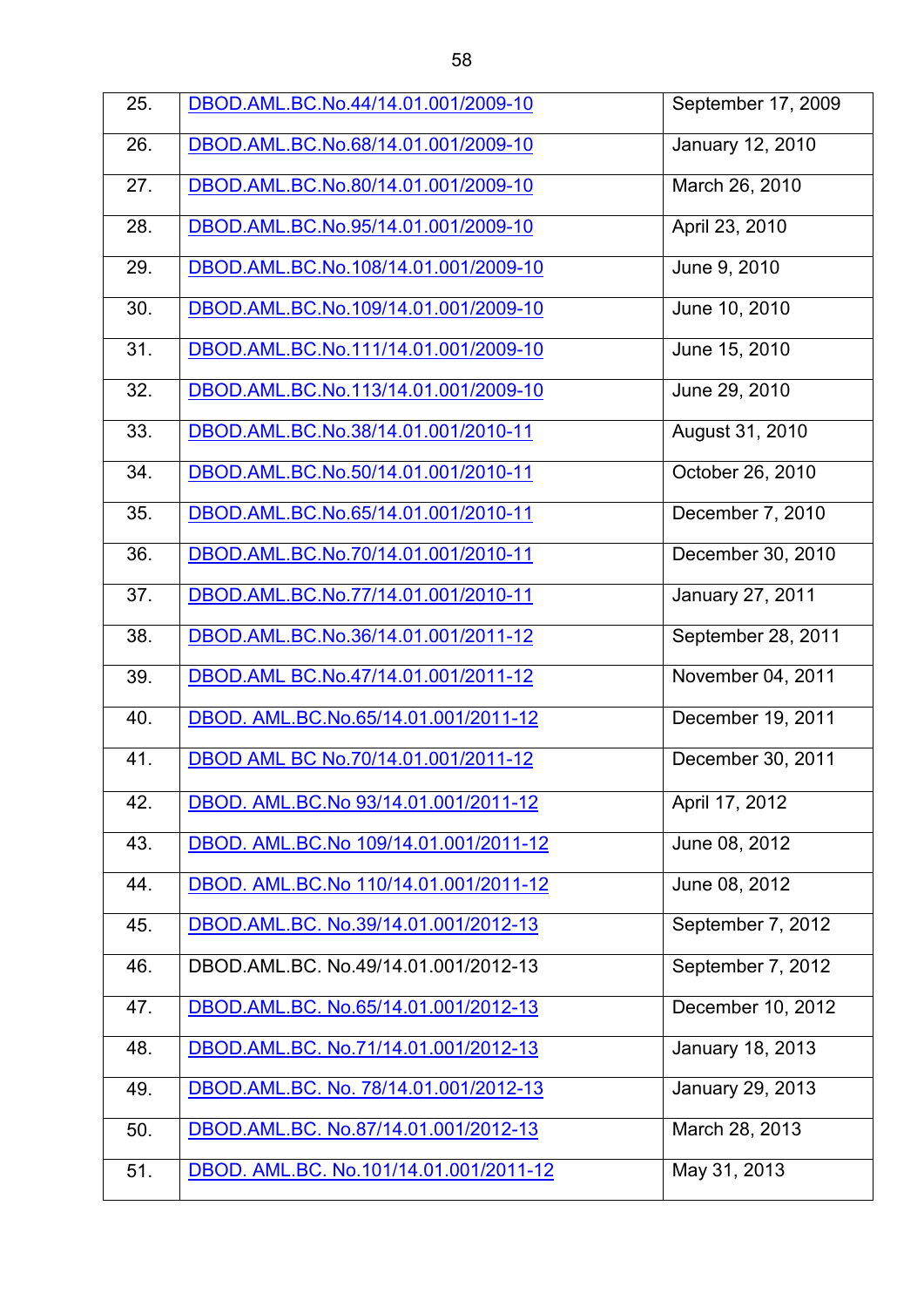| 52. | DBOD.AML.BC. No.29/14.01.001/2013-14     | July 12, 2013     |
|-----|------------------------------------------|-------------------|
| 53. | DBOD.AML.BC. No.34/14.01.001/2013-14     | July 23, 2013     |
| 54. | DBOD.AML.BC.No.44/14.01.001/2013-14      | September 2, 2013 |
| 55. | DBOD.AML.BC.No.45/14.01.001/2013-14      | September 2, 2013 |
| 56. | DBOD. AML.BC. No.50/14.01.001/2013-14    | September 3, 2013 |
| 57. | DBOD.AML.BC.No.63/14.01.001/2013-14      | October 29, 2013  |
| 58. | DBOD.AML.BC. No.80/14.01.001/2013-14     | December 31, 2013 |
| 59. | DBOD.AML.BC.No.100/14.01.001/2013-14     | March 4, 2014     |
| 60. | DBOD. AML. No. 16415/14.01.001/2013-14   | March 28, 2014    |
| 61. | DBOD.AML.BC.No.103/14.01.001/2013-14     | April 3, 2014     |
| 62. | DBOD.AML.BC. No. 119/14.01.001/2013-14   | June 9, 2014      |
| 63. | DBOD. AML.BC. No.124/14.01.001/2013-14   | June 26, 2014     |
| 64. | DBOD.AML.BC.No.26/14.01.001/2014-15      | July 17, 2014     |
| 65. | DBOD.AML.BC.No. 39/14.01.001/2014-15     | September 4, 2014 |
| 66. | DBOD. AML. BC. No.44/14.01.001/2014-15   | October 21, 2014  |
| 67. | DBR.AML.BC.No.77/14.01.001/2014-15       | March 13, 2015    |
| 68. | DBR.AML. BC. No.104/ 14.01.001/ 2014-15  | June 11, 2015     |
| 69. | DBR.AML.BC.No.36/14.01.001/2015-16       | August 28, 2015   |
| 70. | DBR. AML.BC. No.46/14.01.001/2015-16     | October 29, 2015  |
| 71. | DBR.AML.BC.No.60/14.01.001/2015-16       | November 26, 2015 |
| 72. | DBOD.NO.BC.23/21.01.001/92               | September 9, 1992 |
| 73. | DBOD.BP.BC No.56/21.01.001/2005-06       | January 23, 2006  |
| 74. | DBOD.BP.BC.No.50/21.01.001/2011-12       | November 4, 2011  |
| 75. | DBOD.BP.BC.No.87/21.01.001//2013-14      | January 22, 2014  |
| 76. | DBOD.No.BP.BC.110/21.02.051/98           | November 18, 1998 |
| 77. | UBD.BPD.(PCB)Cir.No.69/14.01.062/2013-14 | June 10, 2014     |
| 78. | UBD.BPD.PCB).Cir.No.9/14.01.062/2013-14  | May 26, 2014      |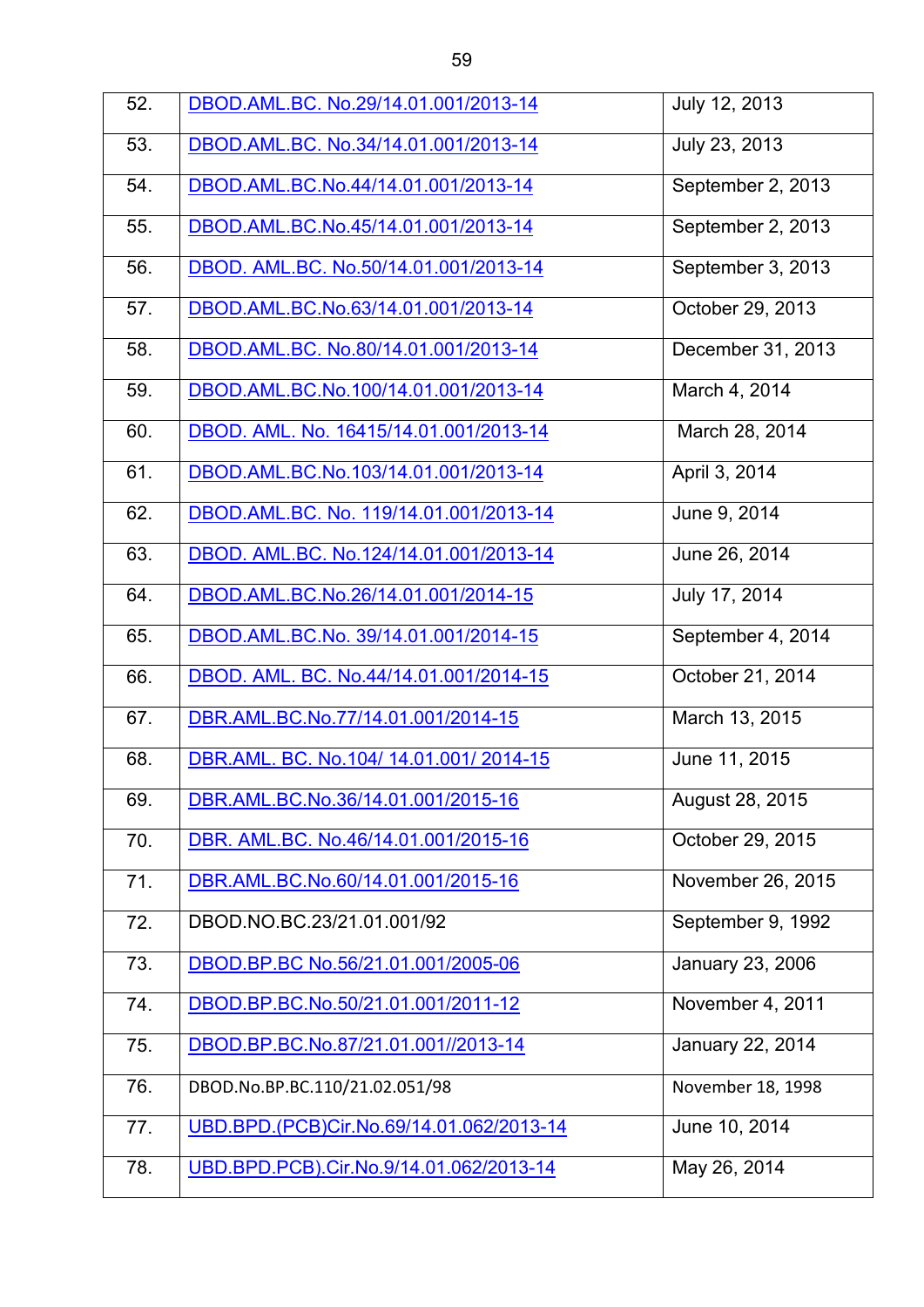| 79.  | UBD.BPD.(PCB).Cir.No.54/14.01.062/2013-14    | April 7, 2014           |
|------|----------------------------------------------|-------------------------|
| 80.  | UBD.BPD.(PCB).Cir.No.50/14.01.062/2013-14    | March 6, 2014           |
| 81.  | UBD.BPD.(PCB).Cir.No.48/14.01.062/2013-14    | February 18, 2014       |
| 82.  | UBD.BPD.(PCB).Cir.No.32/14.01.062/2013-14    | October 22, 2013        |
| 83.  | UBD.BPD.(PCB).Cir.No.15/14.01.062/2013-14    | September 17, 2013      |
| 84.  | UBD.BPD(AD).Cir.No.4/14.01.062/2013-14       | September 10, 2013      |
| 85.  | UBD.BPD.(PCB).Cir.No.11/14.01.062/2013-14    | September 05, 2013      |
| 86.  | UBD.BPD.(PCB).Cir.No.2/14.01.062/2013-14     | July 31, 2013           |
| 87.  | UBD.BPD(PCB)Cir.No.54/14.01.062/2012-13      | June 6, 2013            |
| 88.  | UBD.BPD(PCB)Cir.No.46/14.01.062/2012-13      | April 03, 2013          |
| 89.  | UBD.BPD(PCB)Cir.No.39/14.01.062/2012-13      | March 07, 2013          |
| 90.  | UBD.CO.PCB.Cir.No.37/14.01.062/2012-13       | February 25, 2013       |
| 91.  | UBD.BPD(PCB)Cir.No.34/14.01.062/2012-13      | <b>January 28, 2013</b> |
| 92.  | UBD.BPD(PCB)Cir.No.28/14.01.062/2012-13      | December 19, 2012       |
| 93.  | UBD.BPD.(PCB).Cir.No.14/14.01.062/2012-13    | October 9, 2012         |
| 94.  | UBD.BPD.(PCB).Cir.No.8/14.01.062/2012-13     | September 13, 2012      |
| 95.  | UBD.CO.BPD(PCB).No.34/12.05.001/2011-12      | May 11, 2012            |
| 96.  | UBD.CO.BPD.No.24/12.05.001/2011-12           | March 5, 2012           |
| 97.  | UBD.BPD.(PCB).Cir.No.20/14.01.062/2011-12    | March 01, 2012          |
| 98.  | UBD.CO.BPD.No.10/12.05.001/2011-12           | November 09, 2011       |
| 99.  | UBD.BPD.PCB.No.8/12.05.001/2011-12           | November 9, 2011        |
| 100. | UBD.CO.BPD.(PCB).Cir.No.9/ 14.01.062/2010-11 | May 2, 2011             |
| 101. | UBD.CO.BPD.(PCB).Cir.No.8/ 14.01.062/2010-11 | May 2, 2011             |
| 102. | UBD.CO.BPD.(PCB).Cir.No.7/14.01.062/2010-11  | March 17, 2011          |
| 103. | UBD.CO.BPD.(PCB)Cir.No.6/14.01.062/2010-11   | March 17, 2011          |
| 104. | UBD.BPD (PCB) No.38/12.05.001/2010-11        | March 15, 2011          |
| 105. | UBD.BPD(PCB).No.37/12.05.001/2010-11         | February 18, 2011       |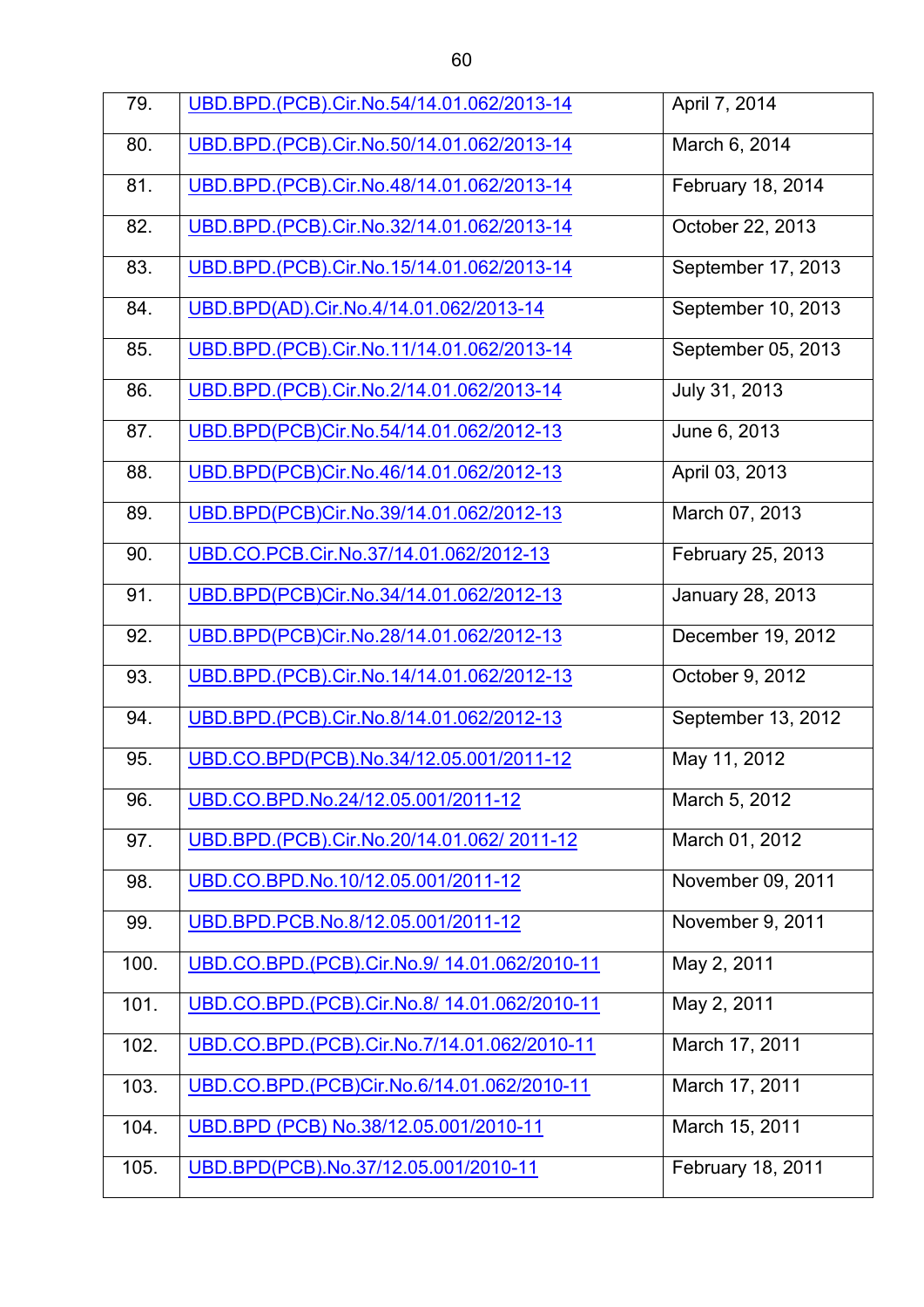| 106. | UBD.CO.BPD.No.35/12.05.001/2010-11           | January 10, 2011   |
|------|----------------------------------------------|--------------------|
| 107. | UBD.BPD.(PCB).No.32/12.05.001/2010-11        | December 28, 2010  |
| 108. | UBD.BPD.(PCB).Cir.No.17/14.01.062/2010-11    | October 25, 2010   |
| 109. | UBD.BPD.(PCB).Cir.No.12/12.05.001/2010-11    | September 15, 2010 |
| 110. | UBD.BPD.(PCB)No.11/12.05.001/2010-11         | August 25, 2010    |
| 111. | UBD.BPD.(PCB).No.10/12.05.001/2010-11        | August 23, 2010    |
| 112. | UBD.BPD.(PCB).No.9/12.05.001/2010-11         | August 23, 2010    |
| 113. | UBD.BPD.(PCB).Cir.No.7/ 14.01.062/2010-11    | August 12, 2010    |
| 114. | UBD.BPD(PCB).Cir.No.71/12.05.001/2009-10     | June 15, 2010      |
| 115. | UBD.BPD.CO.53/14.01.062/2009-2010            | April 1, 2010      |
| 116. | UBD. BPD. (PCB).Cir. No.41/12.05.001/2009-10 | February 3, 2010   |
| 117. | UBD.BPD.CO.NSB1/38/1203.000/2009-10          | December 23, 2009  |
| 118. | UBD.(PCB).CO.BPD.Cir.No.36/14.01.062/2009-10 | December 18, 2009  |
| 119. | UBD.(PCB).CO.BPD.Cir.No.35/14.01.062/2009-10 | December 17, 2009  |
| 120. | UBD.(PCB).CO.BPD.Cir.No.33/14.01.062/2009-10 | December 17, 2009  |
| 121. | UBD.CO.BPD.PCB.Cir.No.23/12.05.001/2009-10   | November 16, 2009  |
| 122. | UBD.CO.BPD.PCB.Cir.No.21/12.05.001/2009-10   | November 16, 2009  |
| 123. | UBD.BPD.CO./NSB1/11/12.03.000/2009-10        | September 29, 2009 |
| 124. | UBD.CO.BPD.PCB.Cir.No.9/12.05.001/2009-10    | September 16, 2009 |
| 125. | UBD.CO.BPD(PCB).No.1/12.05.001/2008-09       | July 2, 2008       |
| 126. | UBD.CO.BPD.(PCB).No.32/09.39.000/2007-08     | February 25, 2008  |
| 127. | UBD.CO.BPD.(PCB).No.45/12.05.001/2006-07     | May 25, 2007       |
| 128. | UBD.BPD.Cir.No.38./09.16.100/2005-06         | March 21, 2006     |
| 129. | UBD.BPD.PCB.Cir.11/09.161.00/2005-06         | August 23, 2005    |
| 130. | UBD.PCB.Cir.No.6/09.161.00/2005-06           | August 03, 2005    |
| 131. | UBD.PCB.Cir. 30/09.161.00/2004-05            | December 15, 2004  |
| 132. | UBD.BPD.PCB.Cir.02/09.161.00/2004-05         | July 09, 2004      |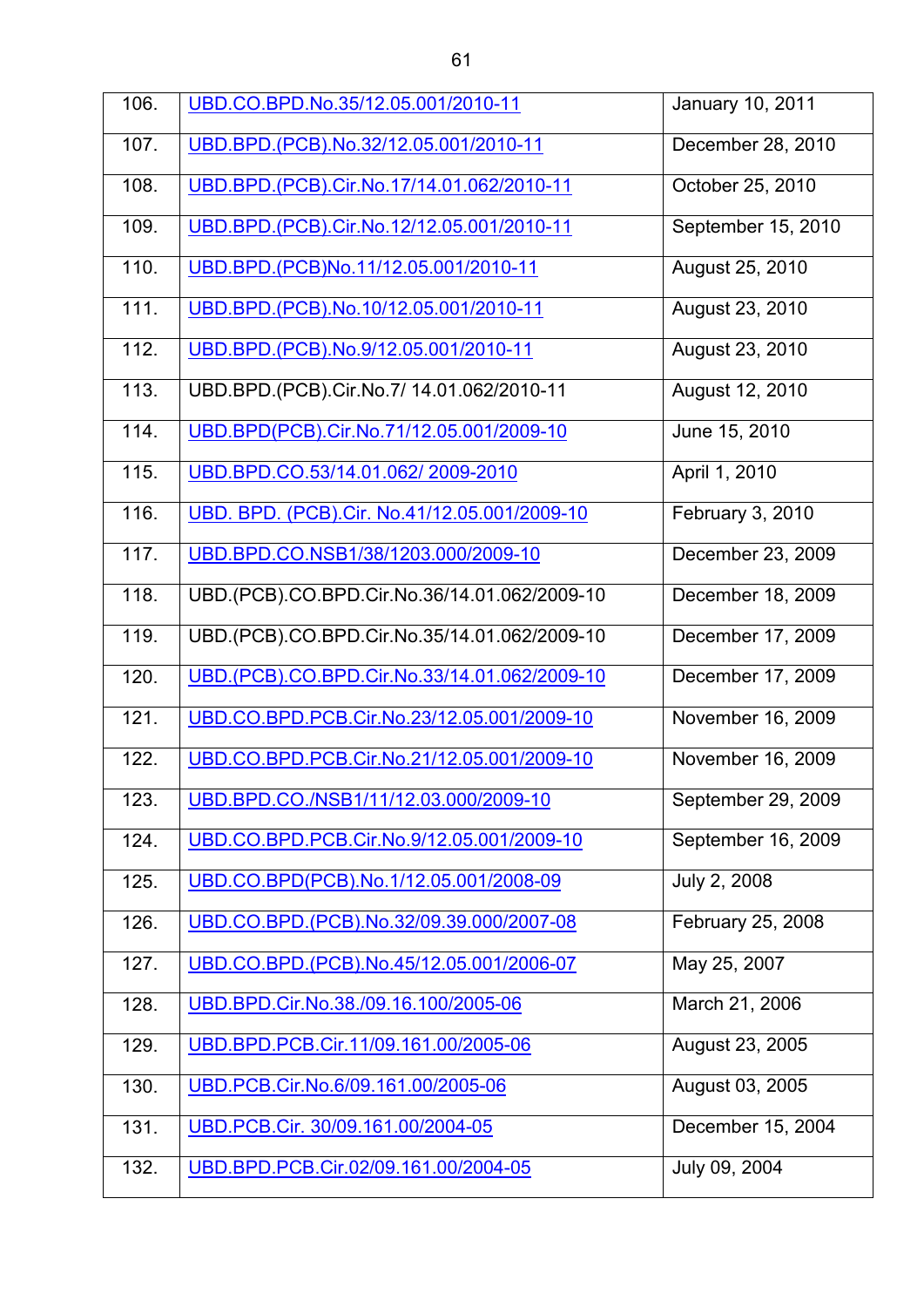| 133. | UBD.BPD.PCB.Cir.48/09.161.00/2003-04                 | May 29, 2004            |
|------|------------------------------------------------------|-------------------------|
| 134. | UBD.No.BPD.PCB.Cir.41/09.161.00/2003-04              | March 26, 2004          |
| 135. | UBD.No.DS.PCB.Cir.17/13.01.00/2002-03                | September 18, 2002      |
| 136. | RPCD.RRB.RCB.AML.BC.No.112/07.51.018/2013-14         | June 16, 2014           |
| 137. | RPCD.RRB.RCB.AML.BC.No.111/07.51.018/2013-14         | June 12, 2014           |
| 138. | RPCD.RRB.RCB.AML.BC.No.97/07.51.018/2013-14          | April 25, 2014          |
| 139. | RPCD.RRB.RCB.AML.BC.No.92/07.51.018/2013-14          | March 13, 2014          |
| 140. | RPCD.RRB.RCB.AML.BC.No.75/07.51.018/2013-14          | January 09, 2014        |
| 141. | RPCD.CO.RRB.RCB.BC.No.48/07.51.010/2013-14           | October 29, 2013        |
| 142. | RPCD.RRB.RCB.AML.BC.No.37/07.51.018/2013-14          | September 18, 2013      |
| 143. | RPCD.RRB.RCB.AML.BC.No.31/07.51.018/2013-14          | September 16, 2013      |
| 144. | RPCD.RRB.RCB.AML.BC.No.32/07.51.018/2013-14          | September 10, 2013      |
| 145. | RPCD.RRB.RCB.BC.No.84/07.51.018/2013-14              | July 25, 2013           |
| 146. | RPCD.RCB.RRB.AML.BC.No.76/07.51.018/2012-13          | June 4, 2013            |
| 147. | RPCD.RCB.RRB.AML.BC.No.71/07.51.018/2012-13          | April 1, 2013           |
| 148. | RPCD.RRB.RCB.BC.No.63/07.51.018/2012-13              | January 30, 2013        |
| 149. | RPCD.RRB.RCB.BC.No.59/07.51.018/2012-13              | <b>January 22, 2013</b> |
| 150. | RPCD.CO.RRB.RCB.AML.No.6097/7.51.018/2012-13         | December 13, 2012       |
| 151. | RPCD.CO.RRB.RCB.AML.BC.No.36/03.05.33(E)/2012-<br>13 | October 15, 2012        |
| 152. | RPCD.CO.RRB.RCB.AML.BC.No.29/03.05.33(E)/2012-<br>13 | September 18, 2012      |
| 153. | RPCD.CO.RRB.RCB.AML.BC.No.82/03.05.33(E)/2011-<br>12 | June 11, 2012           |
| 154. | RPCD.CO.RRB.RCB.AML.BC.No.81/07.40.00/2011-12        | June 11, 2012           |
| 155. | RPCD.CO.RRB.RCB.AML.BC.No.70/07.40.00/2011-12        | April 18, 2012          |
| 156. | RPCD.CO.RCB.AML.BC.No.52/07.40.00/2011-12            | January 04, 2012        |
| 157. | RPCD.CO.RRB.AML.BC.No.51/03.05.33(E)/2011-12         | January 02, 2012        |
| 158. | RPCD.CO.RCB.AML.BC.No.50/07.40.00/2011-12            | December 30, 2011       |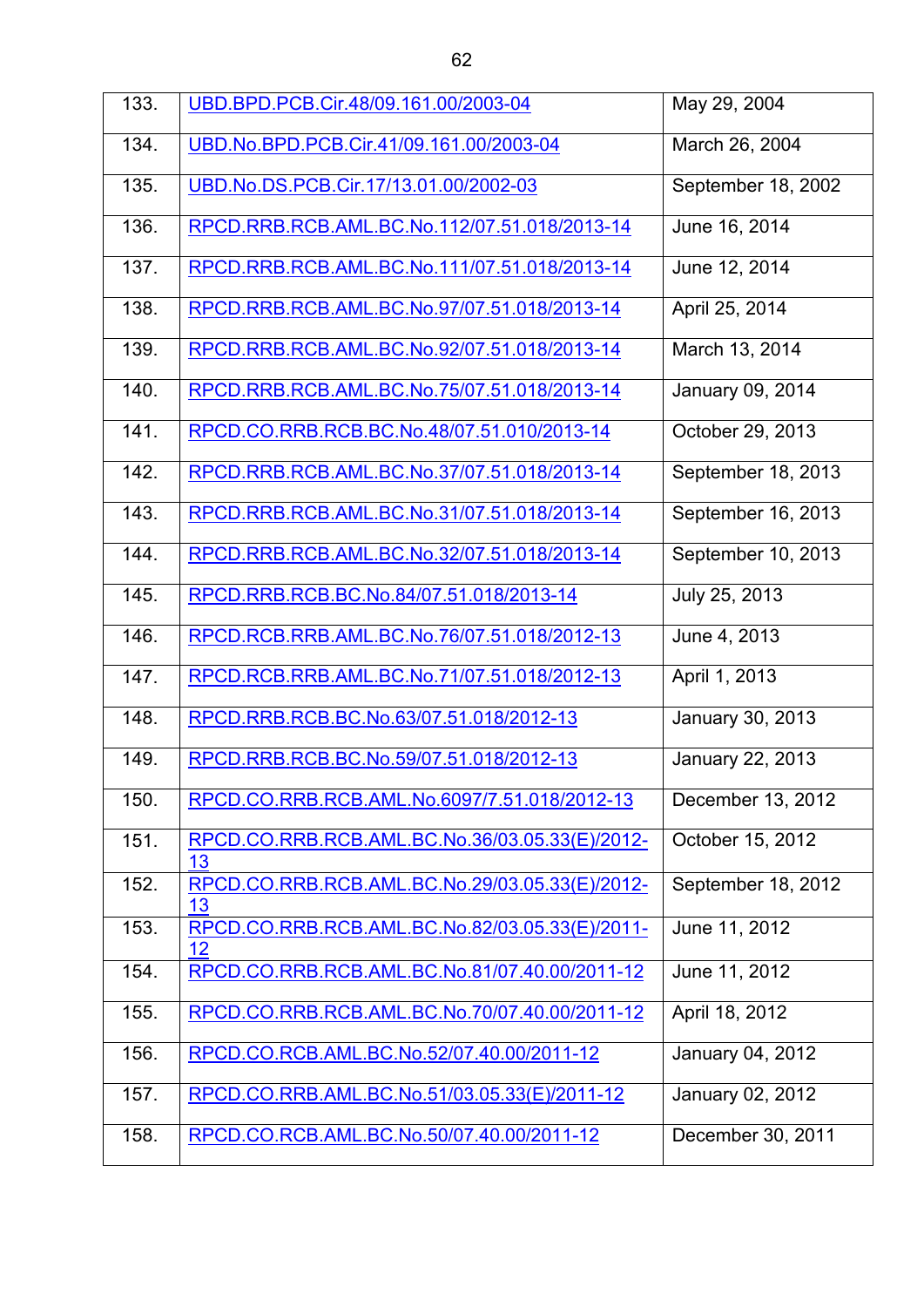| 159. | RPCD.CO.RRB.AML.BC.No.46/03.05.33(E)/2011-12 | December 21, 2011  |
|------|----------------------------------------------|--------------------|
| 160. | RPCD.CO.RRB.AML.BC.NO.31/03.05.33(E)/2011-12 | November 16, 2011  |
| 161. | RPCD.CO.RCB.AML.BC.No.23/07.40.00/2011-12    | October 17, 2011   |
| 162. | RPCD.CO.RRB.AML.BC.No.21/03.05.33(E)/2011-12 | October 13, 2011   |
| 163. | RPCD.CO.RRB.AML.BC.No.15/03.05.33(E)/2011-12 | August 8, 2011     |
| 164. | RPCD.CO.RCB.AML.BC.No.63/07.40.00/2010-11    | April 26, 2011     |
| 165. | RPCD.CO.RCB.AML.BC.No.50/07.40.00/2010-11    | February 2, 2011   |
| 166. | RPCD.CO.RRB.AML.BC.No.46/03.05.33(E)/2010-11 | January 12, 2011   |
| 167. | RPCD.CO.RCB.AML.BC.No.39/07.40.00/2010-11    | December 27, 2010  |
| 168. | RPCD.CO.RRB.AML.BC.No.40/03.05.33(E)/2010-11 | December 24, 2010  |
| 169. | RPCD.CO.RCB.AML.BC.No.37/07.40.00/2010-11    | December 10, 2010  |
| 170. | RPCD.CO.RRB.AML.BC.No.31/03.05.33(E)/2010-11 | December 6, 2010   |
| 171. | RPCD.CO.RF.AML.BC.No.20/07.40.00/2010-11     | September 13, 2010 |
| 172. | RPCD.CO.RRB.AML.BC.No.19/03.05.33(E)/2010-11 | September 9, 2010  |
| 173. | RPCD.CO.RF.AML.BC.No.12/4007.40.00/2010-11   | July 20, 2010      |
| 174. | RPCD.CO.RRB.AML.BC.No.13/03.05.33(E)/2010-11 | July 22, 2010      |
| 175. | RPCD.CO.RF.AML.BC.No.11/07.40.00/2010-11     | July 20, 2010      |
| 176. | RPCD.CO.RF.AML.BC.No.89/07.40.00/2009-10     | June 25, 2010      |
| 177. | RPCD.CORRB.AML.BC.No.87/03.05.33(E)/2009-10  | June 23, 2010      |
| 178. | RPCD.CO.RF.AML.BC.No.88/07.40.00/2009-10     | June 25, 2010      |
| 179. | RPCD.CO.RRB.AML.BC.No.86/03.05.33(E)/2009-10 | June 21, 2010      |
| 180. | RPCD.CO.RF.AML.BC.No.84/07.40.00/2009-10     | May 14, 2010       |
| 181. | RPCD.CO.RF.AML.BC.No.83/07.40.00/2009-10     | May 12, 2010       |
| 182. | RPCD.CO.RRB.AML.No.67/03.05.33(E)/2009-10    | April 9, 2010      |
| 183. | RPCD.CO.RF.AML.BC.No.83/07.40.00/2009-10     | March 3, 2010      |
| 184. | RPCD.CO.RRB.No.39/03.05.33(E)/2009-10        | November 5, 2009   |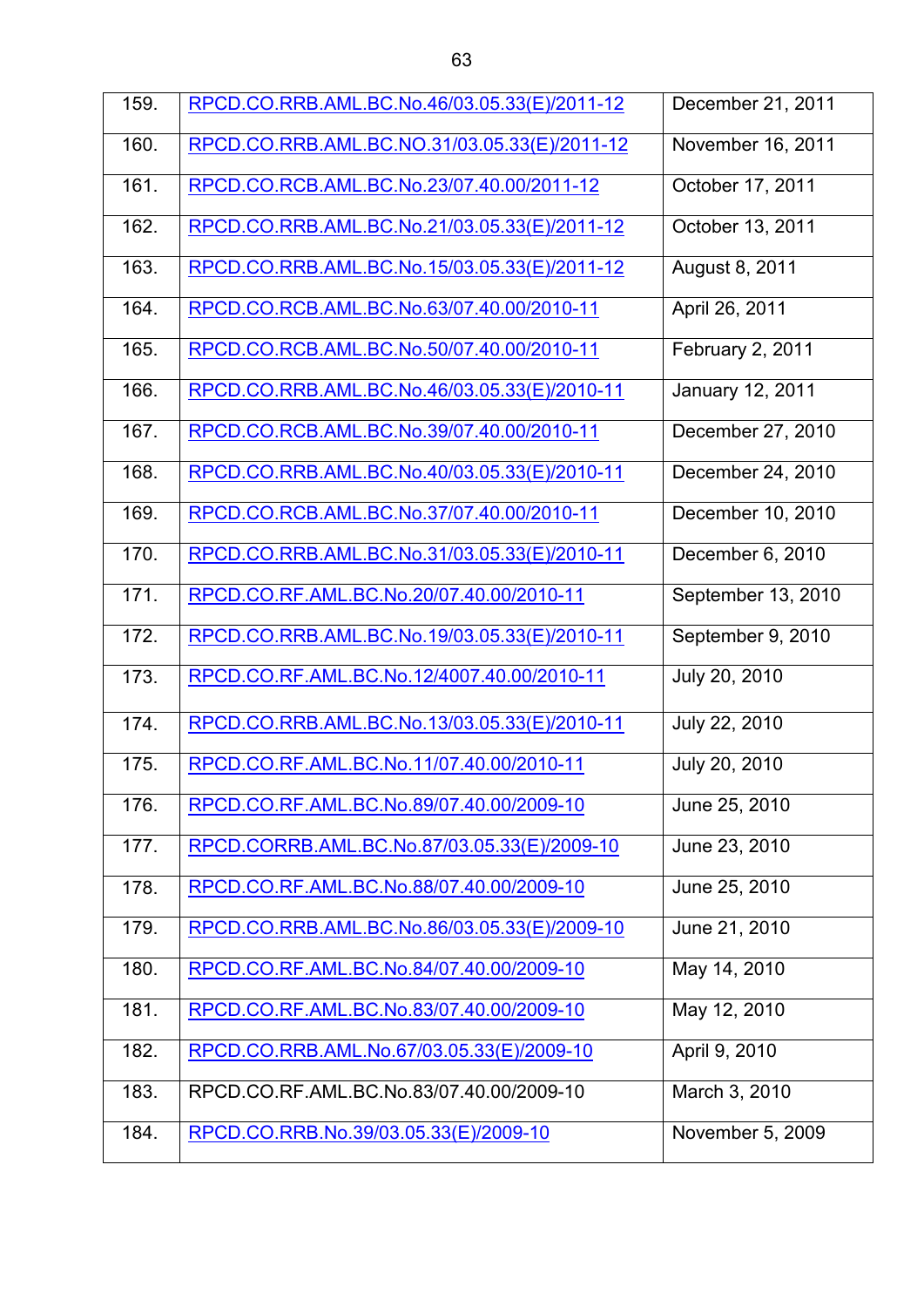| 185. | RPCD.CO.RF.AML.BC.No.34/07.40.00/2009-10    | October 29, 2009        |
|------|---------------------------------------------|-------------------------|
| 186. | RPCD.CO.RF.AML.BC.No.28/07.40.00/2009-10    | September 30, 2009      |
| 187. | RPCD.CO.RRB.BC.No.27/03.05.33(E)/2009-10    | September 29, 2009      |
| 188. | RPCD.CO.RCB.AML.BC.No.81/07.40.00/2007-08   | June 25, 2008           |
| 189. | RPCD.CO.RRB.No.BC.77/03.05.33(E)/2007-08    | June 18, 2008           |
| 190. | RPCD.CO.RF.AML.BC.No.51/07.40.00/2007-08    | February 28, 2008       |
| 191. | RPCD.CO.RRB.No.BC.50/03.05.33(E)/2007-08    | February 27, 2008       |
| 192. | RPCD.CO.RRB.AML.BC.No.98/03.05.28-A/2006-07 | May 21, 2007            |
| 193. | RPCD.CO.RF.AML.BC.No.96/07.40.00/2006-07    | May 18, 2007            |
| 194. | RPCD.CO.RRB.AML.BC.68/03.05.33(E)/2005-06   | March 9, 2006           |
| 195. | RPCD.CO.RF.AML.BC.No.65/07.40.00/2005-06    | March 3, 2006           |
| 196. | RPCD.No.RRB.BC.33/03.05.33(E)/2005-06       | August 23, 2005         |
| 197. | RPCD.RF.AML.BC.No.30/07.40.00/2005-06       | August 23, 2005         |
| 198. | RPCD.AML.BC.No.80/07.40.00/2004-05          | February 18, 2005       |
| 199. | RPCD.No.RRB.BC.81/03.05.33 (E)/2004-05      | February 18, 2005       |
| 200. | DNBS (PD) CC.No.46/02.02(RNBC)/2004-05      | December 30, 2004       |
| 201. | DNBS(PD). CC 48/10.42/2004-05               | February 21, 2005       |
| 202. | DNBS(PD).CC No. 58/10.42/2005-06            | October 11, 2005        |
| 203. | DNBS.PD. CC No. 64/03.10.042/2005-06        | March 7, 2006           |
| 204. | DNBS (PD). CC 113/03.10.042/2007-08         | April 23, 2008          |
| 205. | DNBS (PD). CC 163/03.10.042/2009-10         | November 13, 2009       |
| 206. | DNBS (PD).CC. No 166/03.10.42/2009-10       | December 2, 2009        |
| 207. | DNBS. (PD) CC No 192/03.10.42/2010-11       | August 9, 2010          |
| 208. | DNBS. (PD) CC No 193/03.10.42/2010-11       | August 9, 2011          |
| 209. | DNBS (PD).CC. No 201/03.10.42 /2010-11      | September 22, 2010      |
| 210. | DNBS (PD).CC. No 202/03.10.42/2010-11       | October 4, 2010         |
| 211. | DNBS(PD).CC.No209/03.10.42/2010-11          | <b>January 28, 2011</b> |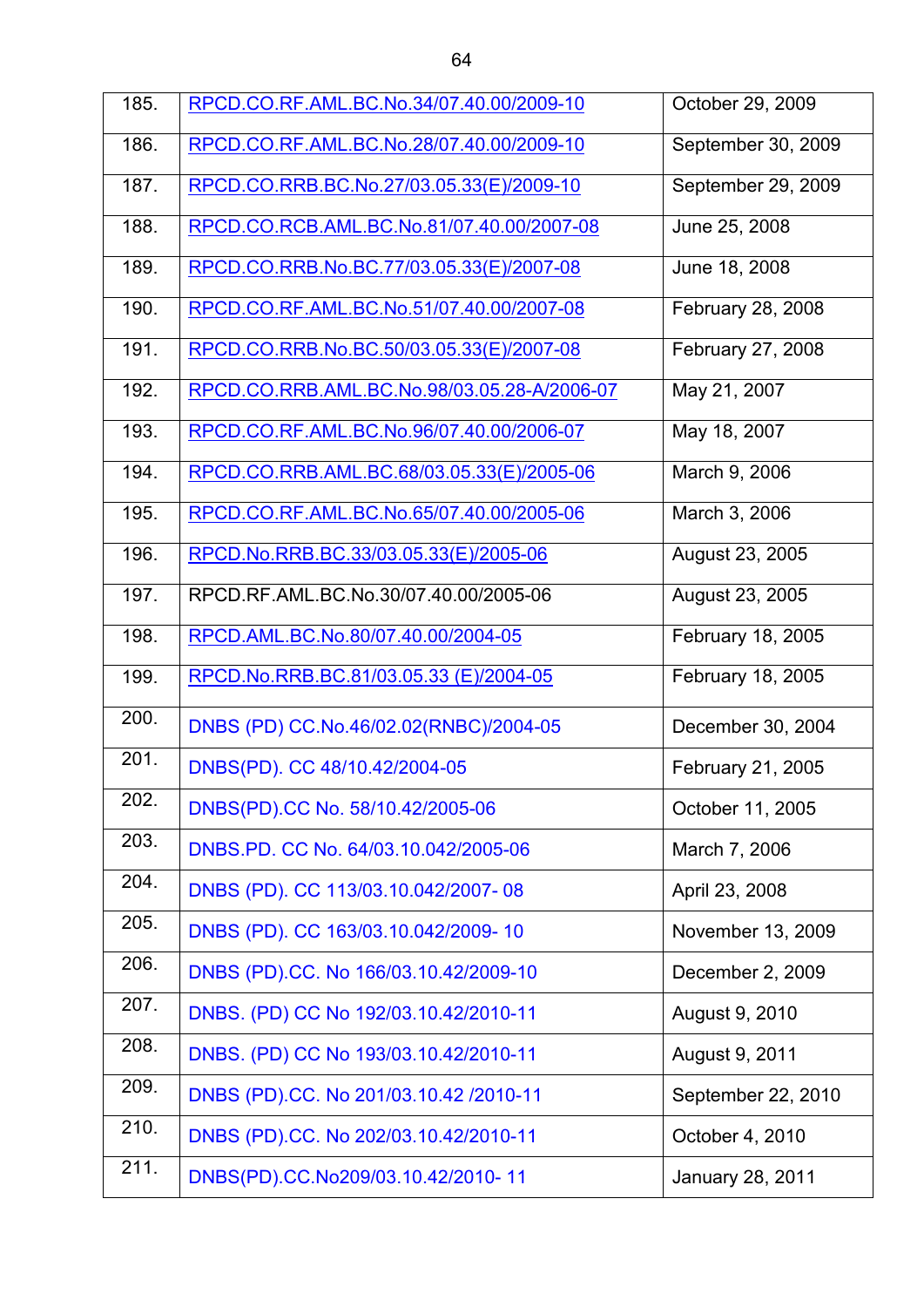| 212.               | DNBS(PD).CC.No210/03.10.42/2010-11    | February 14, 2011  |
|--------------------|---------------------------------------|--------------------|
| 213.               | DNBS.(PD)CCNo212/03.10.42/2010-11     | March 8, 2011      |
| 214.               | DNBS(PD).CC. No.216/03.10.42/2010-11  | May 2, 2011        |
| 215.               | DNBS(PD).CC.No218/03.10.42/2010-11    | May 4, 2011        |
| 216.               | DNBS.(PD)CC No215/03.10.42/2010-11    | April 5, 2011      |
| $\overline{217}$ . | DNBS (PD).CC. No 242/03.10.42/2011-12 | September 15, 2011 |
| 218.               | DNBS (PD).CC. No 244/03.10.42/2011-12 | September 22, 2011 |
| 219.               | DNBS (PD).CC. No 251/03.10.42/2011-12 | December 26, 2011  |
| 220.               | DNBS (PD).CC. No 257/03.10.42/2011-12 | March 14, 2012     |
| 221.               | DNBS (PD).CC. No 264/03.10.42/2011-12 | March 21, 2012     |
| 222.               | DNBS(PD).CC. No.270/03.10.42/2011-12  | April 4, 2012      |
| 223.               | DNBS (PD).CC. No 275/03.10.42/2011-12 | May 29, 2012       |
| 224.               | DNBS (PD).CC. No 294/03.10.42/2012-13 | July 5, 2012       |
| 225.               | DNBS (PD).CC. No 295/03.10.42/2012-13 | July 11, 2012      |
| 226.               | DNBS (PD).CC. No 296/03.10.42/2012-13 | July 11, 2012      |
| 227.               | DNBS (PD).CC. No 298/03.10.42/2012-13 | July 26, 2012      |
| 228.               | DNBS (PD).CC. No 302/03.10.42/2012-13 | September 7, 2012  |
| 229.               | DNBS (PD).CC. No 304/03.10.42/2012-13 | September 17, 2012 |
| 230.               | DNBS (PD).CC. No 305/03.10.42/2012-13 | October 3, 2012    |
| 231.               | DNBS (PD).CC. No 306/03.10.42/2012-13 | October 3, 2012    |
| 232.               | DNBS (PD).CC. No 310/03.10.42/2012-13 | November 22, 2012  |
| 233.               | DNBS (PD).CC. No 313/03.10.42/2012-13 | December 10, 2012  |
| 234.               | DNBS (PD).CC. No 318/03.10.42/2012-13 | December 28, 2012  |
| 235.               | DNBS (PD).CC. No 319/03.10.42/2012-13 | December 28, 2012  |
| 236.               | DNBS (PD).CC. No 321/03.10.42/2012-13 | February 27, 2013  |
| 237.               | DNBS (PD).CC. No 323/03.10.42/2012-13 | April 18, 2013     |
| 238.               | DNBS (PD).CC. No 324/03.10.42/2012-13 | May 2, 2013        |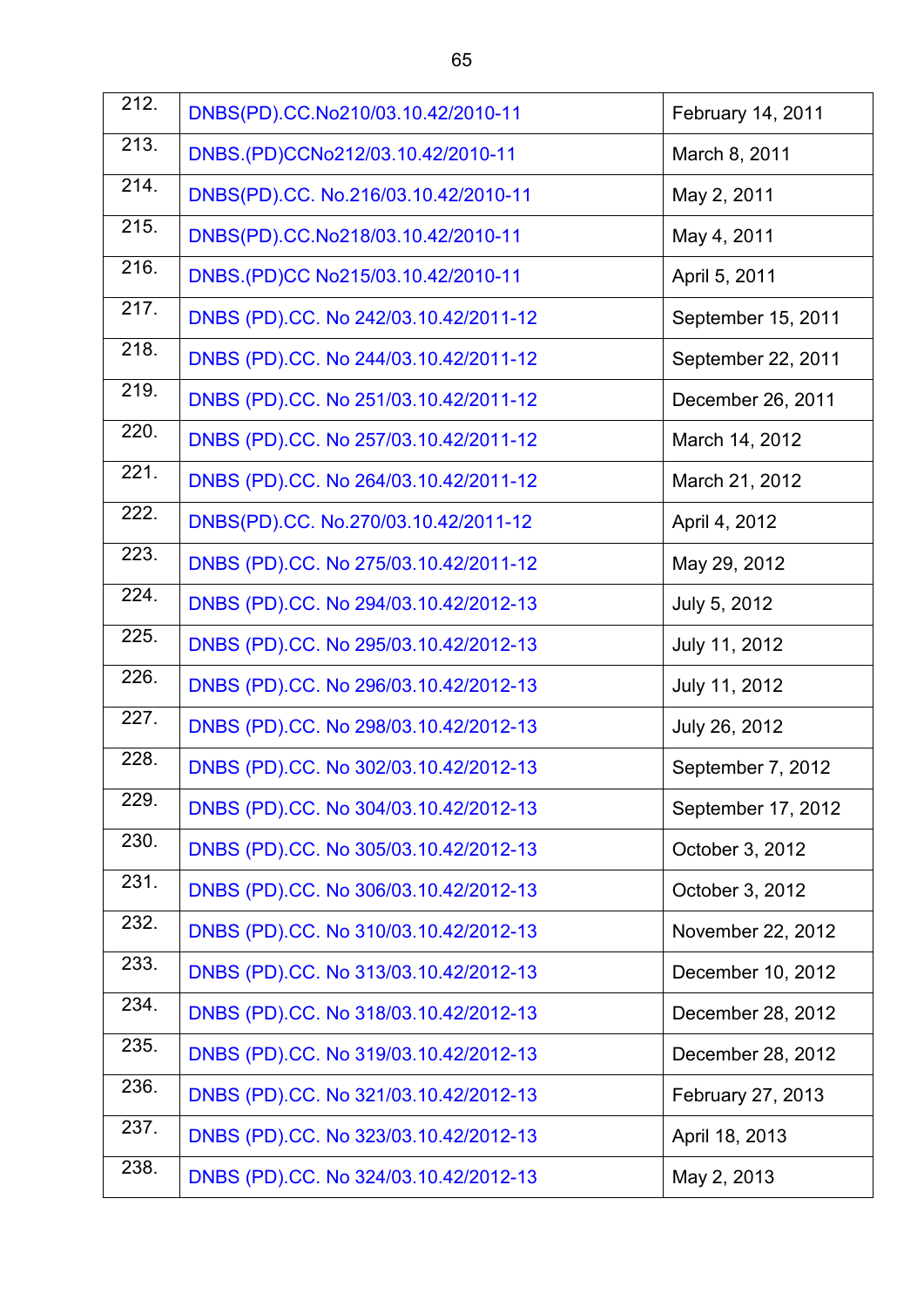| 239. | DNBS (PD).CC. No 325/03.10.42/2012-13 | May 3, 2013      |
|------|---------------------------------------|------------------|
| 240. | DNBS(PD).CC.No.351/03.10.42/2013-14   | July 4, 2013     |
| 241. | DNBS (PD).CC. No 352/03.10.42/2013-14 | July 23, 2013    |
| 242. | DNBS(PD).CC.No 357/03.10.42/2013-14   | October 3, 2013  |
| 243. | DNBS(PD).CC NO 358/03.10.42/2013-14   | October 3, 2013  |
| 244. | DNBS(PD).CC.No.364/03.10.42/2013-14   | January 1, 2014  |
| 245. | DNBS(PD).CC.No.366/03.10.42/2013-14   | January 10, 2014 |
| 246. | DNBS (PD).CC. No 370/03.10.42/2013-14 | March 19, 2014   |
| 247. | DNBS(PD).CC.No.375/03.10.42/2013-14   | April 22, 2014   |
| 248. | DNBS (PD).CC. No 401/03.10.42/2014-15 | July 25, 2014    |
| 249. | DNBS (PD).CC. No 402/03.10.42/2014-15 | August 1, 2014   |
| 250. | DNBS (PD).CC. No 404/03.10.42/2014-15 | August 1, 2014   |
| 251. | DNBR.CC.PD.No.010/03.10.01/2014-15    | January 09, 2015 |
| 252. | DNBR(PD).CC.No.034/03.10.42/2014-15   | April 30, 2015   |
| 253. | DBOD.No.IBS.1816/23.67.001/98-99      | February 4, 1999 |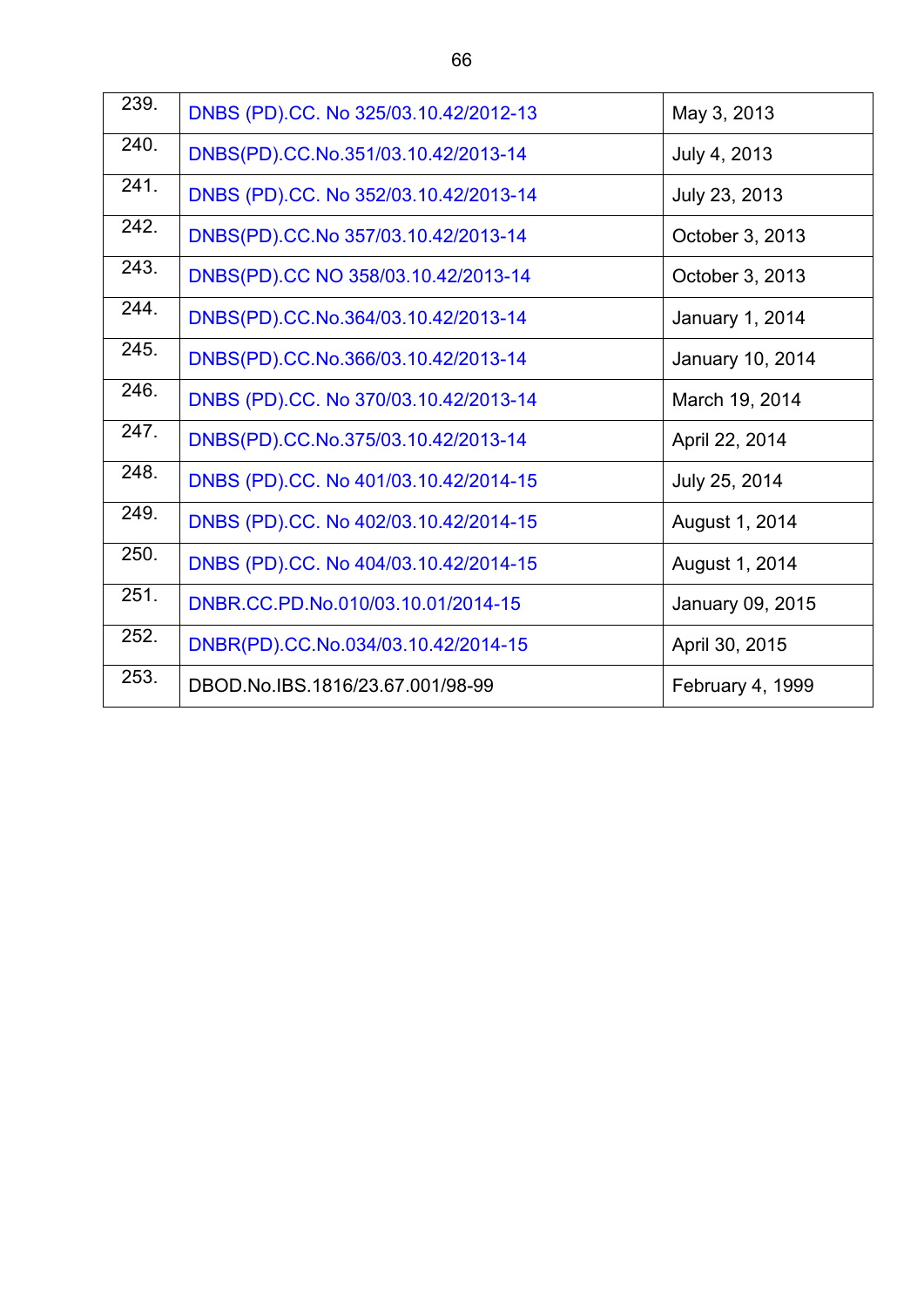#### **List of Circulars Repealed Partially, with the issuance of Master Direction**

| Sr.No. | Circular No.                                                                                    | <b>Date</b>   |
|--------|-------------------------------------------------------------------------------------------------|---------------|
|        | DBOD.BP.BC.57/21.01.001/95 - Paragraph 2(b)                                                     | May 4, 1995   |
| 2.     | DBS.FGV.BC.56.23.04.001/98-99<br>Paragraph "(b) Concept of "Know Your Customer"<br>(para. 9.2)" | June 21, 1999 |

<sup>&</sup>lt;sup>1</sup> Inserted vide Amendment dated April 20, 2018.

<u>.</u>

<sup>12</sup> Inserted vide amendment dated January 9, 2020.

<sup>13</sup> Amended vide Gazette Notification G.S.R. 538(E) regarding PML Second amendment Rules dated June 1, 2017. Before amendment, it read as: "Customer Due Diligence (CDD)" means identifying and verifying the customer and the beneficial owner using 'Officially Valid Documents' as a 'proof of identity' and a 'proof of address".

<sup>14</sup> Inserted vide amendment dated May 29, 2019.

<sup>15</sup> Inserted vide amendment dated April 20, 2020

<sup>16</sup> Inserted vide amendment dated January 9, 2020.

<sup>17</sup> Inserted vide amendment dated January 9, 2020.

<sup>18</sup> Amended vide Gazette Notification G.S.R. 544(E) regarding PML Second amendment Rules 2015 dated July 7, 2015. Before amendment, it read as: "Necessary information of such customers' due diligence carried out by the third party is immediately obtained by REs".

 $19$  Deleted vide amendment dated May 29, 2019.

 $20$  Amended vide amendment dated January 9, 2020.

<sup>21</sup> Amended vide amendment dated May 29, 2019.

<sup>22</sup> Inserted vide amendment dated January 9, 2020.

<sup>23</sup> Deleted vide amendment dated April 20, 2018. Deleted portion to read as: In case the person who proposes to open an account does not have an OVD as 'proof of address', such person shall provide OVD of the relative as provided at sub-section 77 of Section 2 of the Companies Act, 2013, read with Rule 4 of Companies (Specification of definitions details) Rules, 2014, with whom the person is staying, as the 'proof of address' Explanation: A declaration from the relative that the said person is a relative and is staying with him/her shall be obtained.

<sup>24</sup> Deleted vide amendment dated April 20, 2018. Deleted portion to read as: "In cases where a customer categorised as 'low risk', expresses inability to complete the documentation requirements on account of any reason that the REs consider to be genuine, and where it is essential not to interrupt the normal conduct of business, REs shall, at their option, complete the verification of identity of the customer within a period of six months from the date of establishment of the relationship."

<sup>25</sup> Deleted vide amendment dated April 20, 2018. Deleted portion to read as: In respect of customers who are categorised as 'low risk' and are not able to produce any of the OVDs mentioned at Section 3(a)(vi) of Chapter I and where 'simplified procedure' is applied, REs shall, accept any one document from each of the two additional sets of documents listed under the two provisos of sub-Rule 2(1)(d). *Explanation: During the periodic review, if the 'low risk' category customer for whom simplified procedure is applied, is re-categorised as 'moderate or ''high' risk category, then REs shall obtain one of the six OVDs listed at Section 3(a)(vi) of these Directions for proof of identity and proof of address immediately. In the event such a customer fails to submit such an OVD, REs shall initiate action as envisaged in Section 39 of these Directions*.

 $\delta$  Amended vide amendment dated January 9, 2020.

<sup>27</sup> Inserted vide Gazette Notification G.S.R. 1038(E) regarding PML Third amendment Rules dated August 21, 2017.

<sup>28</sup> Inserted vide Gazette Notification G.S.R. 381(E) dated May 28, 2019.

 $^{29}$  Inserted vide amendment dated March 31, 2020.

<sup>30</sup> Amended vide amendment dated May 29, 2019.

<sup>31</sup> Deleted vide amendment dated April 20, 2018 and shifted to Section 10. Deleted/shifted portion to read as: "If an existing KYC compliant customer of a RE desires to open another account with the same RE, there shall be no need for a fresh CDD exercise."

 $32$  Amended vide Gazette Notification G.S.R. 538(E) regarding PML Second amendment Rules dated June 1, 2017. Deleted portion of Section 26 is as follows: "and a self-declaration from the account holder about his/her current address is obtained in such cases.

<sup>33</sup> Amended vide amendment dated May 29, 2019.

<sup>2</sup> Amended vide amendment dated January 9, 2020.

<sup>3</sup> Amended vide amendment dated May 29, 2019.

<sup>4</sup> Amended vide amendment dated January 9, 2020.

<sup>5</sup> Inserted vide amendment dated January 9, 2020.

<sup>6</sup> Inserted vide amendment dated January 9, 2020.

<sup>7</sup> Inserted vide amendment dated January 9, 2020.

<sup>&</sup>lt;sup>8</sup> Inserted vide amendment dated January 9, 2020.

 $9$  Inserted vide amendment dated May 29, 2019.

<sup>10</sup> Amended vide amendment dated January 9, 2020.

<sup>11</sup> Amended vide amendment dated May 29, 2019.